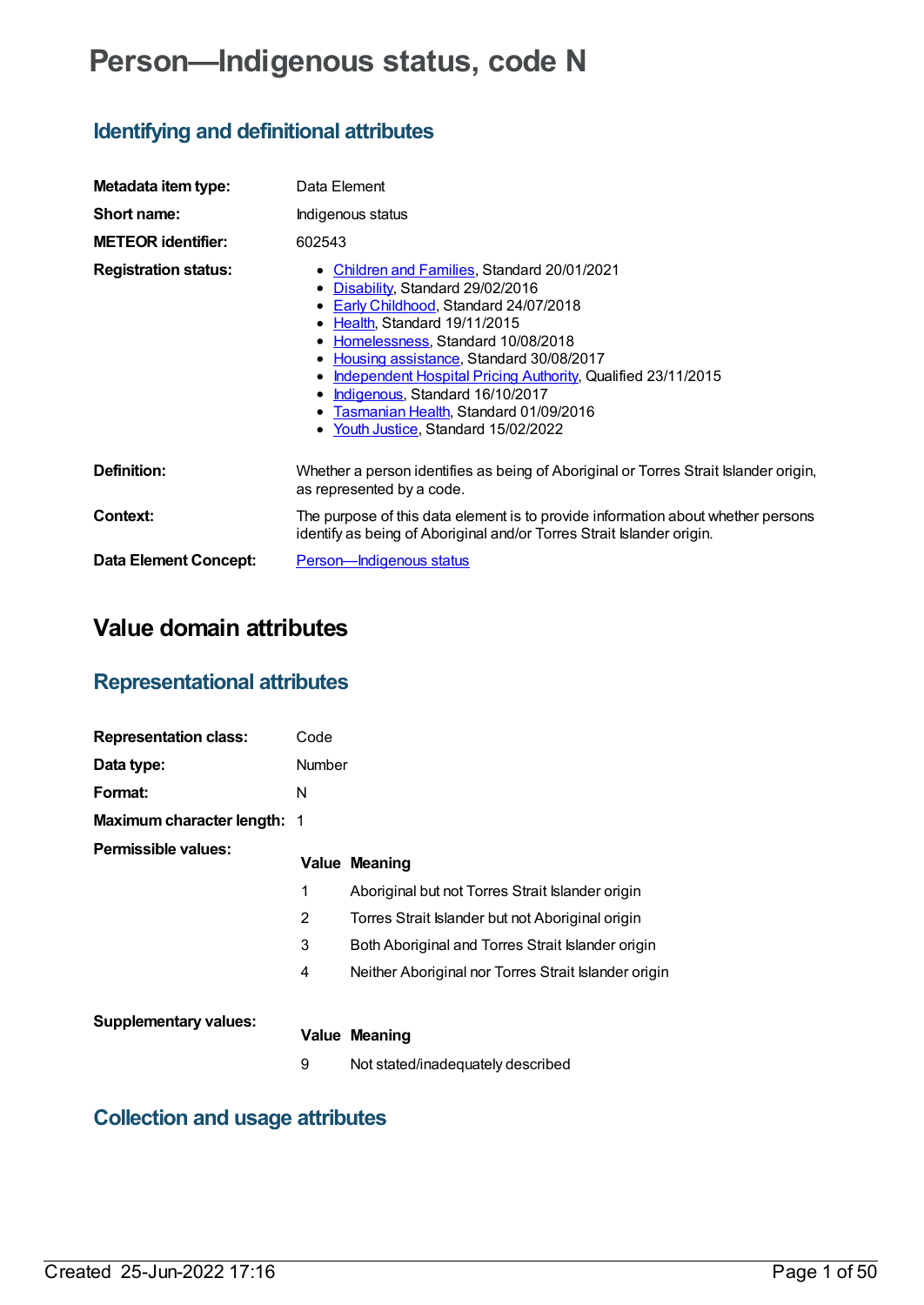**Guide for use:** This metadata item is based on the Australian Bureau of Statistics (ABS) standard for Indigenous status. For detailed advice on its use and application please refer to the ABS website as indicated in the Reference documents.

> The classification for Indigenous status has a hierarchical structure comprising two levels. There are four categories at the detailed level of the classification which are grouped into two categories at the broad level. There is one supplementary category for 'Not stated/inadequately described' responses. The classification is as follows:

#### **Indigenous Australians:**

- Aboriginal but not Torres Strait Islander origin.
- Torres Strait Islander but not Aboriginal origin.
- **Both Aboriginal and Torres Strait Islander origin.**

#### **Non-Indigenous Australians:**

Neither Aboriginal nor Torres Strait Islander origin.

#### **Not stated/inadequately described:**

This category is not to be available as a valid answer to the questions but is intended for use:

- Primarily when importing data from other data collections that do not contain mappable data.
- Where the answer cannot be determined without clarification from the respondent (for example, 'No' and 'Yes, Aboriginal' are both selected).
- Where an answer was declined.
- Where the question was not able to be asked because the client was unable to communicate or a person who knows the client was not available.

### **Source and reference attributes**

**Submitting organisation:** Australian Institute of Health and Welfare **Reference documents:** Australian Bureau of Statistics 2014. Indigenous Status Standard Version 1.5, Canberra. Viewed 29 September 2015, http://www.abs.gov.au/ausstats/abs@.nsf/ a866861f12e106e0ca256a38002791fa/ [5609d66dcc94996eca257d6a000fb3fc!OpenDocument](http://www.abs.gov.au/ausstats/abs@.nsf/a866861f12e106e0ca256a38002791fa/5609d66dcc94996eca257d6a000fb3fc!OpenDocument) Australian Institute of Health and Welfare 2010. National best practice guidelines for collecting Indigenous status in health data sets. Cat. no. IHW 29. Canberra: AIHW. Viewed 29 September 2015, [http://www.aihw.gov.au/publication-detail/?](http://www.aihw.gov.au/publication-detail/?id=6442468342)

### **Data element attributes**

### **Collection and usage attributes**

id=6442468342.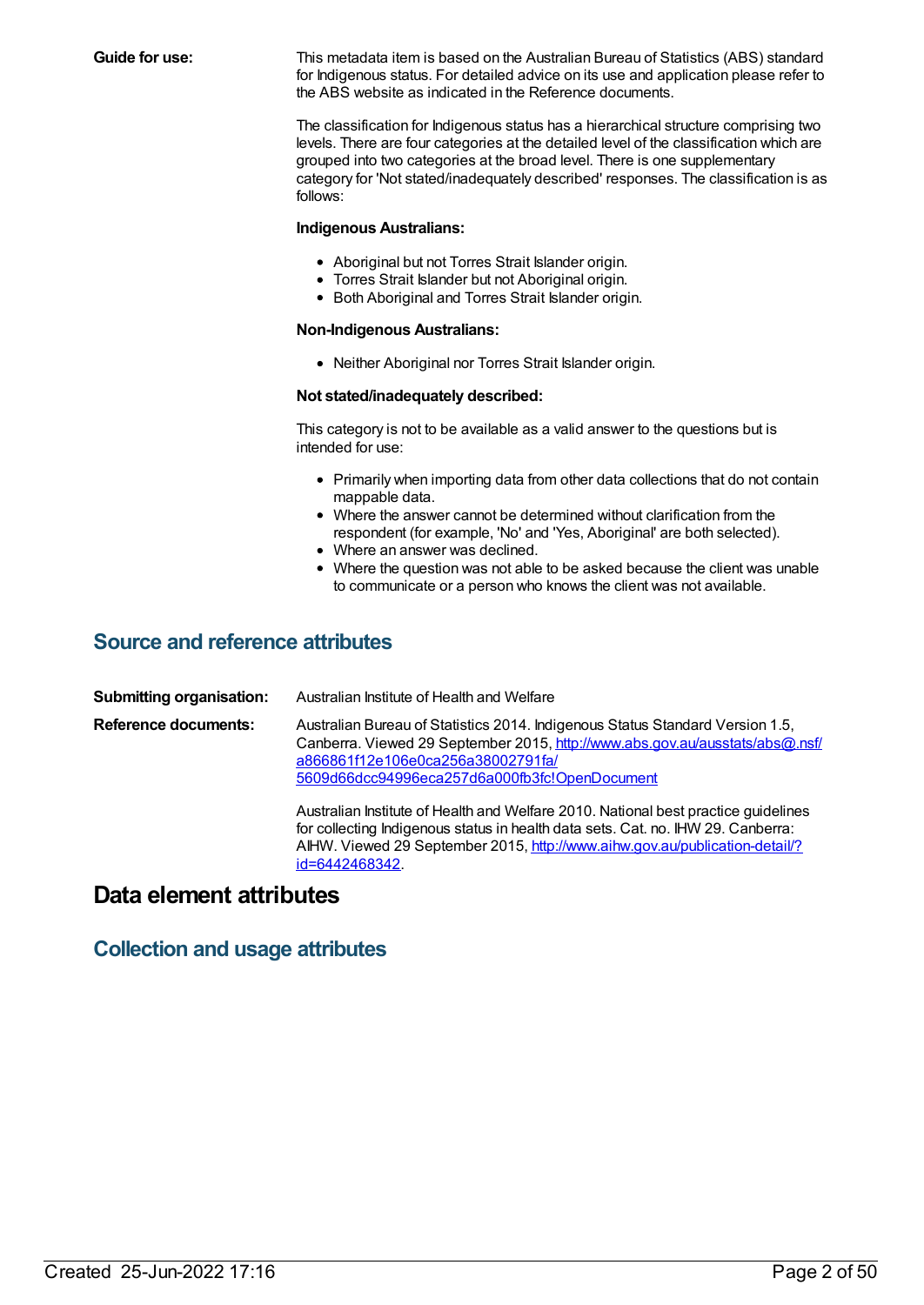**Guide for use:** This metadata item is based on the Australian Bureau of Statistics (ABS) standard for Indigenous status. For detailed advice on its use and application please refer to the ABS website as indicated in the Reference documents. The Indigenous status question allows for more than one response. The procedure for coding multiple responses is as follows: If the respondent answers 'Yes, Aboriginal' and 'Yes, Torres Strait Islander', then their response should be coded to 'Yes, both Aboriginal and Torres Strait Islander origin'. • If the respondent answers 'No' and one or more of the following: - 'Yes, Aboriginal' - 'Yes, Torres Strait Islander' - 'Yes, both Aboriginal and Torres Strait Islander' then the response should be coded to 'Not stated/inadequately described' if the response cannot be clarified with the respondent. **Collection methods:** The following information provides advice on the recommended way to ask the Indigenous status question. **Self-enumerated collections** For self-enumerated collections (for example, self-completed questionnaires or forms), the following question is recommended: Q1. [Are you] [Is the person] [Is (name)] of Aboriginal or Torres Strait Islander origin?  $\bullet$  No Yes, Aboriginal • Yes, Torres Strait Islander

#### **Interviewer-conducted collections**

answer using both 'Yes' options.

establishment concerned.

For interviewer-conducted collections in which the Indigenous status of one person is collected, the following question set is recommended:

If the Indigenous status question has not been completed on a returned form, this

If [you] [the person] [(name)] are of both Aboriginal and Torres Strait Islander origin,

This approach may be problematic in some data collections, for example when data are collected using screen based data capture systems. An additional response category of 'Yes, both Aboriginal and Torres Strait Islander' may be included if this better suits the data collection practices of the agency or

Q1. Are you of Aboriginal or Torres Strait Islander origin?

should be followed up and confirmed with the person.

- Yes
- No (no more questions)

Q2. Are you of Aboriginal origin, Torres Strait Islander origin, or both?

- Aboriginal
- Torres Strait Islander
- Both Aboriginal and Torres Strait Islander

The first question is used to sequence out non-Indigenous Australians. The second question is used to determine the specific Aboriginal and/or Torres Strait Islander origin of the person. A benefit of this approach is that the interviewer is not required to prompt the respondent with response categories. The 'Both Aboriginal and Torres Strait Islander' response category can be included or excluded in interviewer conducted collections depending on which option best suits the data collection practices of the agency concerned. Including the additional response category ensures that respondents are aware of the option to identify as being of both Aboriginal and Torres Strait Islander origin.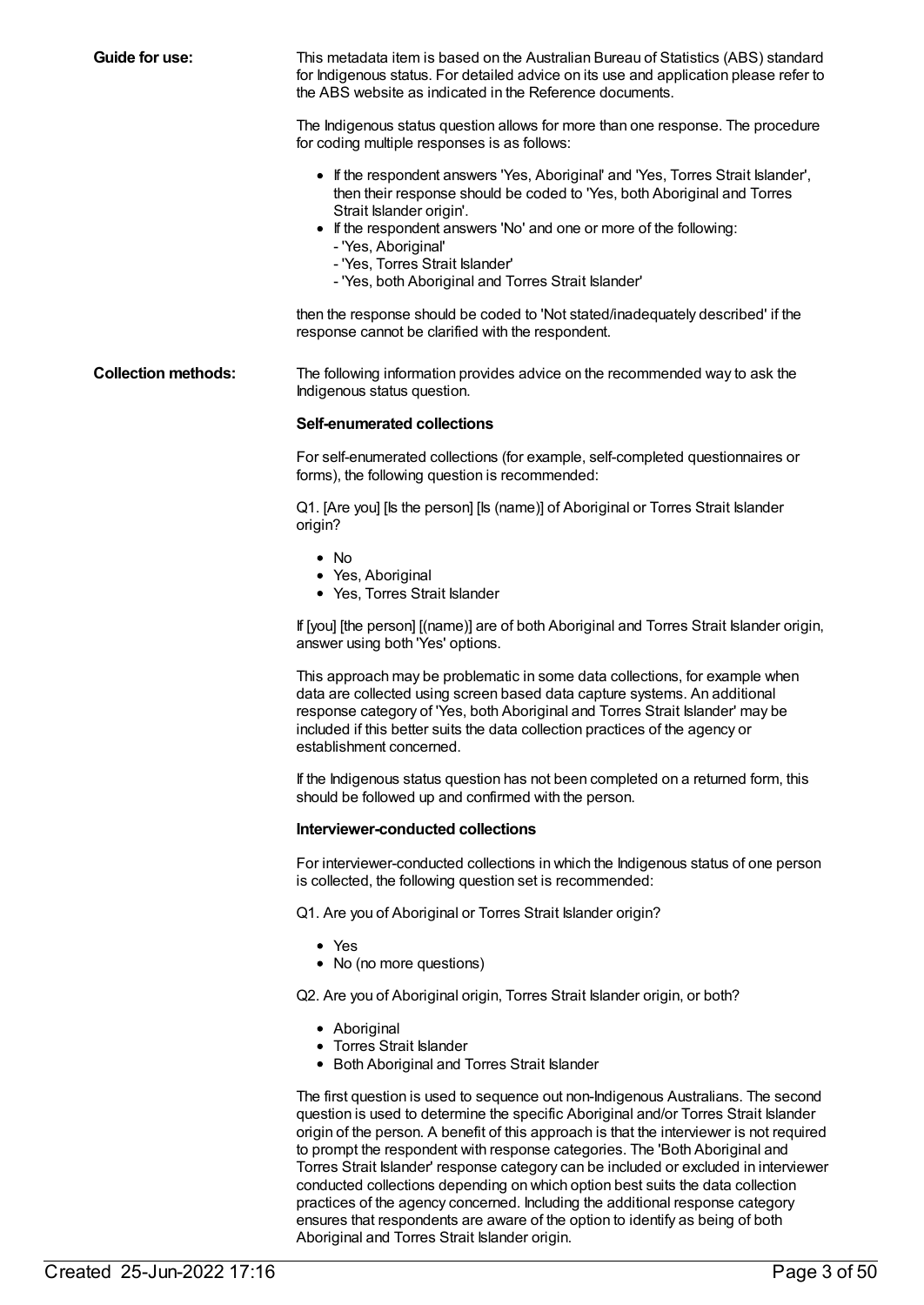Various articulations of the standard question are recommended to address the following circumstances:

#### Person is present and answers

This question wording is recommended where it is known that the person being interviewed is the subject:

Q1. Are you of Aboriginal or Torres Strait Islander origin?

Q2. Are you of Aboriginal origin, Torres Strait Islander origin, or both?

#### Person is not present and someone else who knows the person well answers

The following question wording is recommended when another member of the household answers for the person. Examples of such incidents include: parents answering for children, or relatives answering in hospital situations.

Q1. Is [the person] [(name)] of Aboriginal or Torres Strait Islander origin?

Q2. Is [the person] [(name)] of Aboriginal origin, Torres Strait Islander origin, or both?

Person is deceased and someone else answers on their behalf (for example, death information form)

In these circumstances a close relative or friend should answer. Only if a relative or friend is unavailable should the undertaker or other such person answer. The suggested question wording follows:

Q1. Was [the person] [(name)] of Aboriginal or Torres Strait Islander origin?

Q2. Was [the person] [(name)] of Aboriginal origin, Torres Strait Islander origin, or both?

Person is an infant and parents answer (e.g. perinatal information form)

In this circumstance it is recommended that parents are asked:

Q1. Is [the baby's] [(name)'s] mother of Aboriginal or Torres Strait Islander origin?

Q2. Is [the baby's] [(name)'s] mother of Aboriginal origin, Torres Strait Islander origin, or both?

and

Q1. Is [the baby's] [(name)'s] father of Aboriginal or Torres Strait Islander origin?

Q2. Is [the baby's] [(name)'s] father of Aboriginal origin, Torres Strait Islander origin, or both?

For interview conducted collections in which the Indigenous Status of more than one person is collected from a household representative, the following question set is recommended:

Q1. Is anyone who (usually lives here) (or) (is visiting here) of Aboriginal or Torres Strait Islander origin?

- Yes
- No

Q2. Who are they?

Question 3 is asked of each person identified as being of Aboriginal or Torres Strait Islander origin.

Q3. [Are you] [Is (name)] of Aboriginal origin, Torres Strait Islander origin, or both?

- Aboriginal
- Torres Strait Islander
- Both Aboriginal and Torres Strait Islander

The first question is used to sequence out households in which no Aboriginal and/or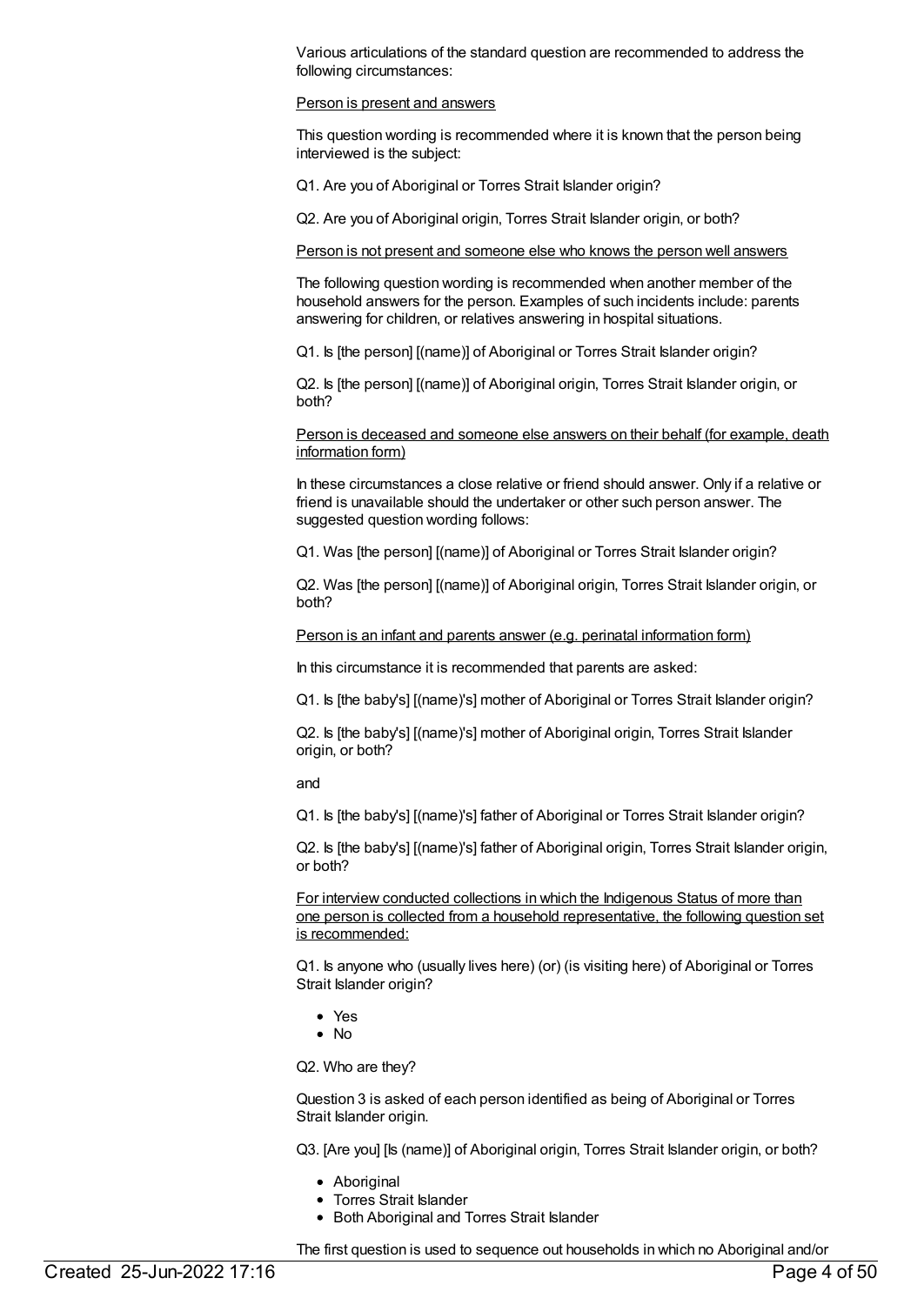|                                        | Torres Strait Islander people usually live (or are visiting). The second question is<br>used to identify those usual residents (and visitors) of Aboriginal or Torres Strait<br>Islander origin. This approach eliminates the need to repeatedly ask the Indigenous<br>status question of each individual in a household when data are collected on a<br>single household form. It is particularly advantageous when collecting from areas<br>with a large proportion of households with non-Indigenous Australians. |
|----------------------------------------|----------------------------------------------------------------------------------------------------------------------------------------------------------------------------------------------------------------------------------------------------------------------------------------------------------------------------------------------------------------------------------------------------------------------------------------------------------------------------------------------------------------------|
|                                        | For both self-enumerated collections and interviewer-conducted<br>collections                                                                                                                                                                                                                                                                                                                                                                                                                                        |
|                                        | The Indigenous status question can be used in circumstances where a close<br>relative, friend, or another member of the household is answering on behalf of the<br>subject. It is strongly recommended that the question be asked directly wherever<br>possible.                                                                                                                                                                                                                                                     |
|                                        | When the subject person is not present, the person answering for them should be in<br>a position to do so, that is, this person must know the person about whom the<br>question is being asked well and feel confident to provide accurate information<br>about them.                                                                                                                                                                                                                                                |
|                                        | The Indigenous status question must always be asked regardless of data<br>collectors' perceptions based on appearance or other factors.                                                                                                                                                                                                                                                                                                                                                                              |
|                                        | The Indigenous status question may only be left unanswered in the following<br>circumstances:                                                                                                                                                                                                                                                                                                                                                                                                                        |
|                                        | • Where the person declined to answer<br>• Where the question was not able to be asked because the client was unable<br>to communicate or a person who knows the client was not available.                                                                                                                                                                                                                                                                                                                           |
| Comments:                              | The following definition, commonly known as 'The Commonwealth Definition', was<br>given in a High Court judgement in the case of Commonwealth v Tasmania (1983)<br>46 ALR 625.                                                                                                                                                                                                                                                                                                                                       |
|                                        | 'An Aboriginal or Torres Strait Islander is a person of Aboriginal or Torres Strait<br>Islander descent who identifies as an Aboriginal or Torres Strait Islander and is<br>accepted as such by the community in which he or she lives'.                                                                                                                                                                                                                                                                             |
|                                        | There are three components to the Commonwealth definition:                                                                                                                                                                                                                                                                                                                                                                                                                                                           |
|                                        | • descent;<br>self-identification; and<br>• community acceptance.                                                                                                                                                                                                                                                                                                                                                                                                                                                    |
|                                        | In practice, it is not feasible to collect information on the community acceptance<br>part of this definition in general purpose statistical and administrative collections<br>and therefore standard questions on Indigenous status relate to descent and self-<br>identification only.                                                                                                                                                                                                                             |
| <b>Source and reference attributes</b> |                                                                                                                                                                                                                                                                                                                                                                                                                                                                                                                      |
| <b>Submitting organisation:</b>        | Australian Institute of Health and Welfare                                                                                                                                                                                                                                                                                                                                                                                                                                                                           |
| <b>Reference documents:</b>            | Australian Bureau of Statistics 2014. Indigenous Status Standard Version 1.5,<br>Canberra. Viewed 29 September 2015, http://www.abs.gov.au/ausstats/abs@.nsf/<br>a866861f12e106e0ca256a38002791fa/<br>5609d66dcc94996eca257d6a000fb3fc!OpenDocument.                                                                                                                                                                                                                                                                 |

Australian Institute of Health and Welfare 2010. National best practice guidelines for collecting Indigenous status in health data sets. Cat. no. IHW 29. Canberra: AIHW. Viewed 29 September 2015, [http://www.aihw.gov.au/publication-detail/?](http://www.aihw.gov.au/publication-detail/?id=6442468342) id=6442468342.

### **Relational attributes**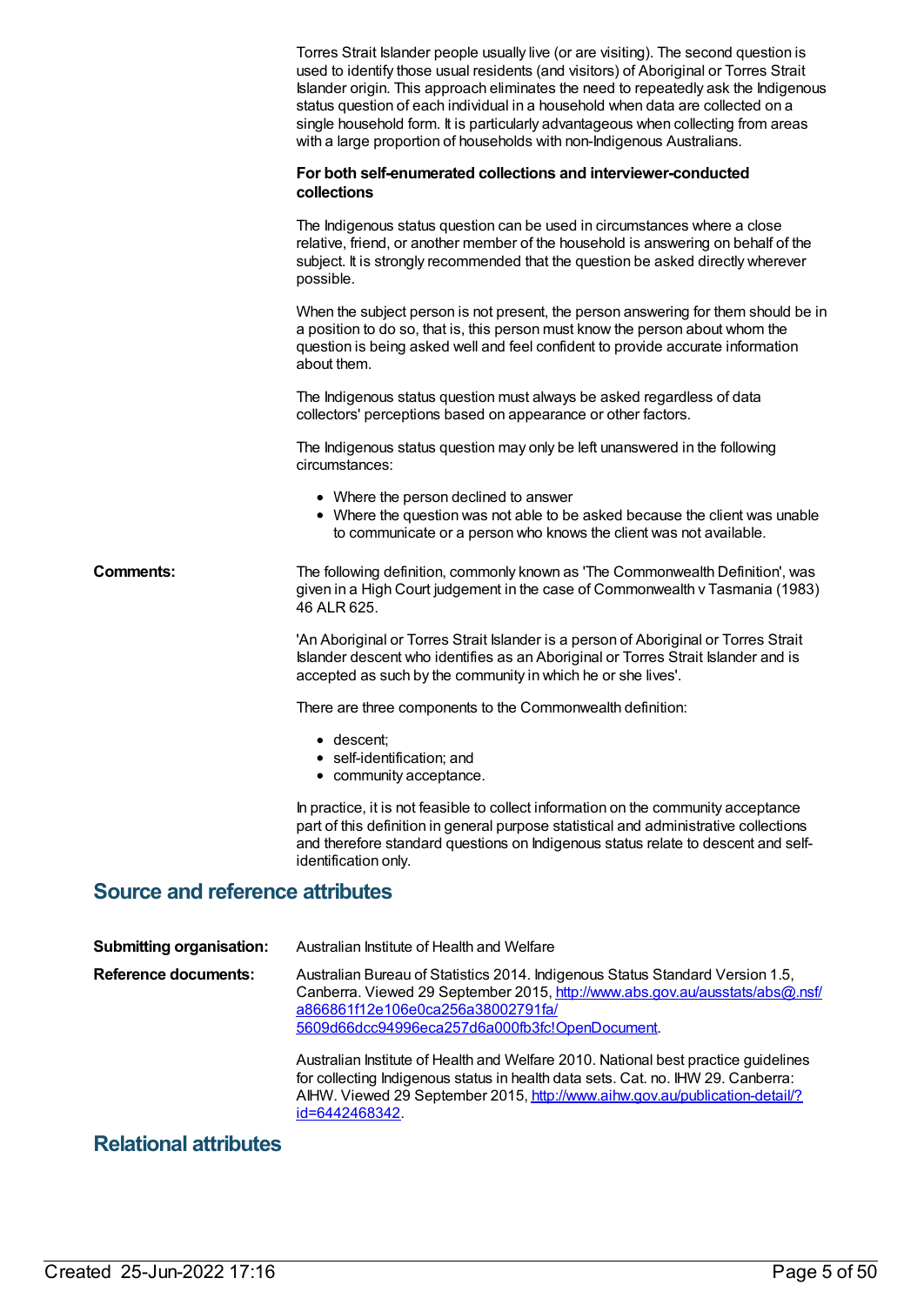| Related metadata<br>references:                             | See also Adoption-Indigenous status, code N                                                                                                                                                                                                                                                                                                                                                                                                                                                                                                                                                                    |  |  |
|-------------------------------------------------------------|----------------------------------------------------------------------------------------------------------------------------------------------------------------------------------------------------------------------------------------------------------------------------------------------------------------------------------------------------------------------------------------------------------------------------------------------------------------------------------------------------------------------------------------------------------------------------------------------------------------|--|--|
|                                                             | • Children and Families, Standard 20/01/2021                                                                                                                                                                                                                                                                                                                                                                                                                                                                                                                                                                   |  |  |
|                                                             | See also Adoption-Indigenous status, code N                                                                                                                                                                                                                                                                                                                                                                                                                                                                                                                                                                    |  |  |
|                                                             | • Children and Families, Superseded 20/01/2021                                                                                                                                                                                                                                                                                                                                                                                                                                                                                                                                                                 |  |  |
|                                                             | See also Household-Indigenous status, yes/no code N                                                                                                                                                                                                                                                                                                                                                                                                                                                                                                                                                            |  |  |
|                                                             | • Housing assistance, Standard 30/08/2017                                                                                                                                                                                                                                                                                                                                                                                                                                                                                                                                                                      |  |  |
|                                                             | Supersedes Person-Indigenous status, code N                                                                                                                                                                                                                                                                                                                                                                                                                                                                                                                                                                    |  |  |
|                                                             | • Children and Families, Superseded 20/01/2021<br>• Commonwealth Department of Health, Recorded 16/07/2015<br>• Community Services (retired), Standard 25/08/2005<br>• Disability, Superseded 29/02/2016<br>• Early Childhood, Superseded 24/07/2018<br>• Health, Superseded 19/11/2015<br>• Homelessness, Superseded 10/08/2018<br>• Housing assistance, Superseded 30/08/2017<br>• Independent Hospital Pricing Authority, Standard 01/11/2012<br>• Indigenous, Superseded 16/10/2017<br>• Tasmanian Health, Superseded 01/09/2016<br>• WA Health, Incomplete 22/08/2012<br>• WA Health, Standard 04/03/2014 |  |  |
| <b>Implementation in Data Set</b><br><b>Specifications:</b> | Activity based funding: Mental health care DSS 2016-17Independent Hospital<br>Pricing Authority, Superseded 28/02/2017                                                                                                                                                                                                                                                                                                                                                                                                                                                                                         |  |  |
|                                                             | Implementation start date: 01/07/2016                                                                                                                                                                                                                                                                                                                                                                                                                                                                                                                                                                          |  |  |
|                                                             | Implementation end date: 30/06/2017                                                                                                                                                                                                                                                                                                                                                                                                                                                                                                                                                                            |  |  |

Activity based funding: Mental health care NBEDS [2017-18](https://meteor.aihw.gov.au/content/639992)[Health](https://meteor.aihw.gov.au/RegistrationAuthority/12), Superseded 25/01/2018

*Implementation start date:* 01/07/2017

*Implementation end date:* 30/06/2018

Activity based funding: Mental health care NBEDS [2018-19](https://meteor.aihw.gov.au/content/676150)[Health](https://meteor.aihw.gov.au/RegistrationAuthority/12), Superseded 12/12/2018

*Implementation start date:* 01/07/2018

*Implementation end date:* 30/06/2019

Activity based funding: Mental health care NBEDS [2019-20](https://meteor.aihw.gov.au/content/699151)[Health](https://meteor.aihw.gov.au/RegistrationAuthority/12), Superseded 17/01/2020

*Implementation start date:* 01/07/2019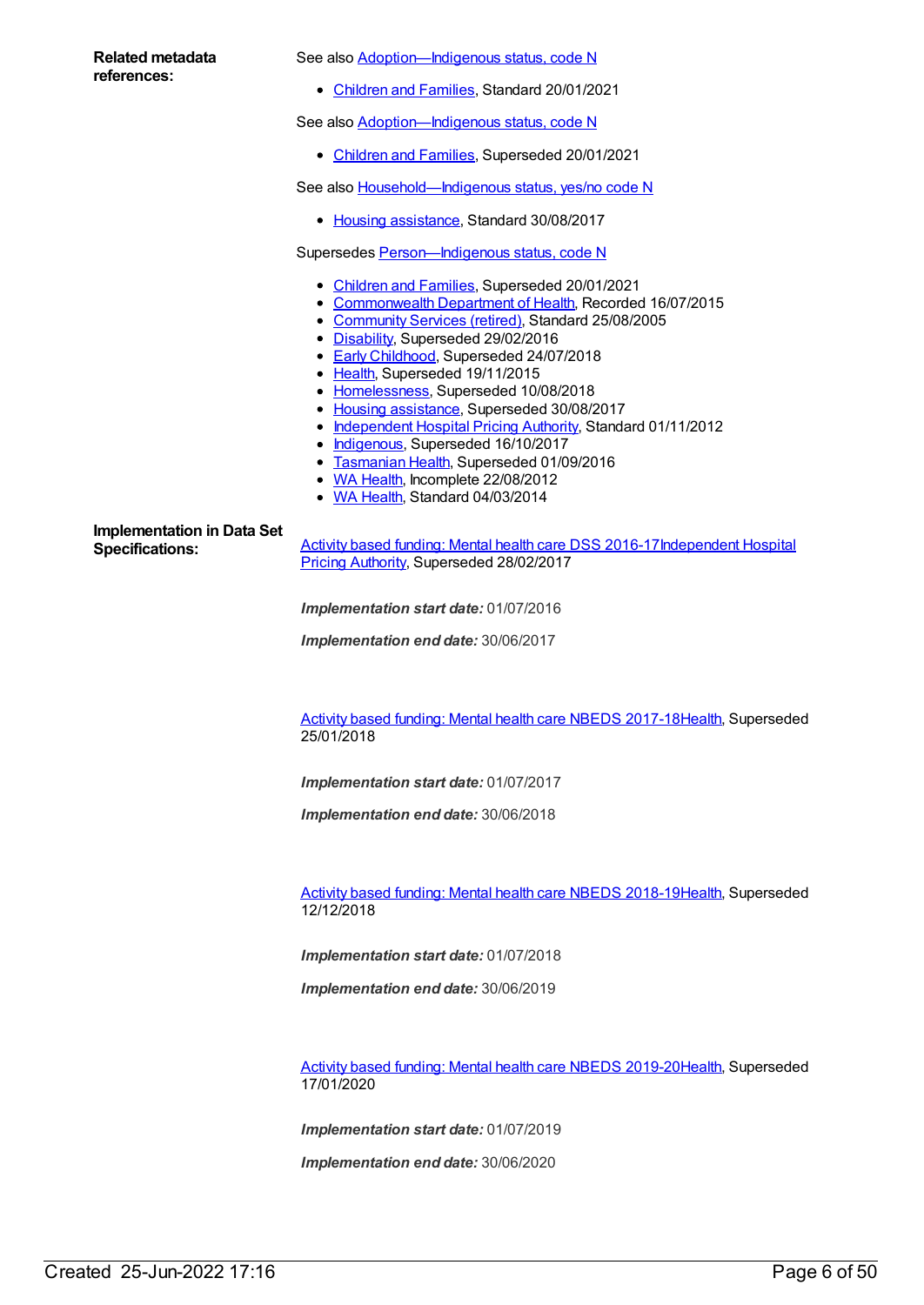#### Activity based funding: Mental health care NBEDS [2020–21](https://meteor.aihw.gov.au/content/715671)[Health](https://meteor.aihw.gov.au/RegistrationAuthority/12), Superseded 23/12/2020

*Implementation start date:* 01/07/2020

*Implementation end date:* 30/06/2021

Activity based funding: Mental health care NBEDS [2021–22](https://meteor.aihw.gov.au/content/735108)[Health](https://meteor.aihw.gov.au/RegistrationAuthority/12), Superseded 17/12/2021

*Implementation start date:* 01/07/2021

*Implementation end date:* 30/06/2022

Activity based funding: Mental health care NBEDS [2022–23](https://meteor.aihw.gov.au/content/742188)[Health](https://meteor.aihw.gov.au/RegistrationAuthority/12), Standard 17/12/2021

*Implementation start date:* 01/07/2022

*Implementation end date:* 30/06/2023

Activity based funding: [Non-admitted](https://meteor.aihw.gov.au/content/687903) patient NBEDS [2018-19Independent](https://meteor.aihw.gov.au/RegistrationAuthority/3) Hospital Pricing Authority, Superseded 30/06/2019

*Implementation start date:* 01/07/2018

*Implementation end date:* 30/06/2019

[Admitted](https://meteor.aihw.gov.au/content/612171) patient care NMDS 2016-17[Health](https://meteor.aihw.gov.au/RegistrationAuthority/12), Superseded 05/10/2016

*Implementation start date:* 01/07/2016

*Implementation end date:* 30/06/2017

[Admitted](https://meteor.aihw.gov.au/content/641349) patient care NMDS 2017-18[Health](https://meteor.aihw.gov.au/RegistrationAuthority/12), Superseded 25/01/2018

*Implementation start date:* 01/07/2017

*Implementation end date:* 30/06/2018

[Admitted](https://meteor.aihw.gov.au/content/676382) patient care NMDS 2018-19ACT Health [\(retired\)](https://meteor.aihw.gov.au/RegistrationAuthority/9), Candidate 09/08/2018 [Health](https://meteor.aihw.gov.au/RegistrationAuthority/12), Superseded 12/12/2018

*Implementation start date:* 01/07/2018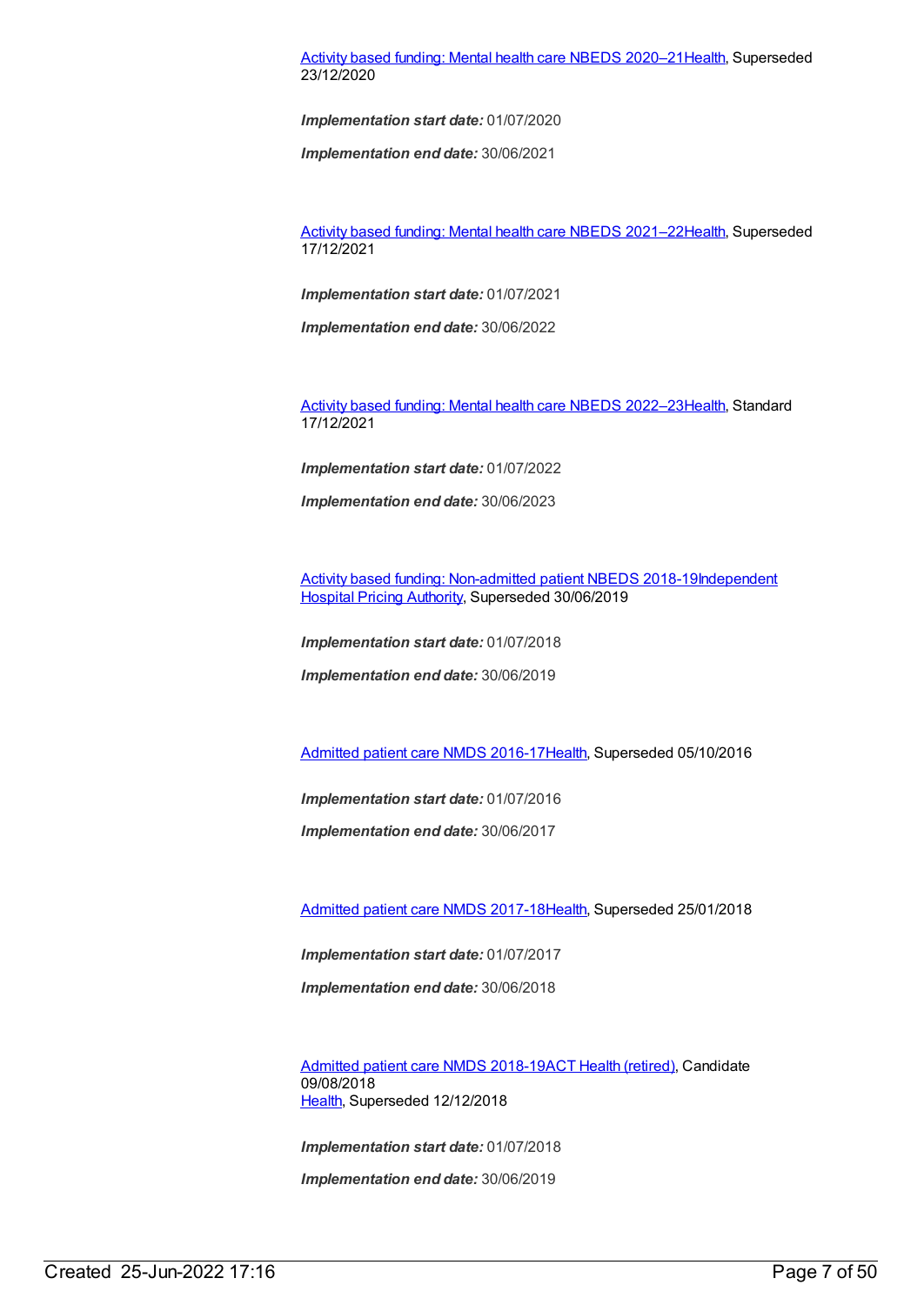*Implementation start date:* 01/07/2019 *Implementation end date:* 30/06/2020

[Admitted](https://meteor.aihw.gov.au/content/713850) patient care NMDS 2020–2[1Health](https://meteor.aihw.gov.au/RegistrationAuthority/12), Superseded 05/02/2021

*Implementation start date:* 01/07/2020 *Implementation end date:* 30/06/2021

[Admitted](https://meteor.aihw.gov.au/content/728439) patient care NMDS 2021–2[2Health](https://meteor.aihw.gov.au/RegistrationAuthority/12), Superseded 20/10/2021

*Implementation start date:* 01/07/2021 *Implementation end date:* 30/06/2022

[Admitted](https://meteor.aihw.gov.au/content/742173) patient care NMDS 2022–2[3Health](https://meteor.aihw.gov.au/RegistrationAuthority/12), Standard 20/10/2021

*Implementation start date:* 01/07/2022

*Implementation end date:* 30/06/2023

Alcohol and other drug [treatment](https://meteor.aihw.gov.au/content/686596) services NMDS 2018-19ACT Health [\(retired\)](https://meteor.aihw.gov.au/RegistrationAuthority/9), Candidate 09/08/2018 [Health](https://meteor.aihw.gov.au/RegistrationAuthority/12), Superseded 12/12/2018

*Implementation start date:* 01/07/2018

*Implementation end date:* 30/06/2019

Alcohol and other drug [treatment](https://meteor.aihw.gov.au/content/700931) services NMDS 2019–2[0Health](https://meteor.aihw.gov.au/RegistrationAuthority/12), Superseded 20/02/2020

*Implementation start date:* 01/07/2019

*Implementation end date:* 30/06/2020

Alcohol and other drug [treatment](https://meteor.aihw.gov.au/content/717078) services NMDS 2020–2[1Health](https://meteor.aihw.gov.au/RegistrationAuthority/12), Superseded 05/02/2021

*Implementation start date:* 01/07/2020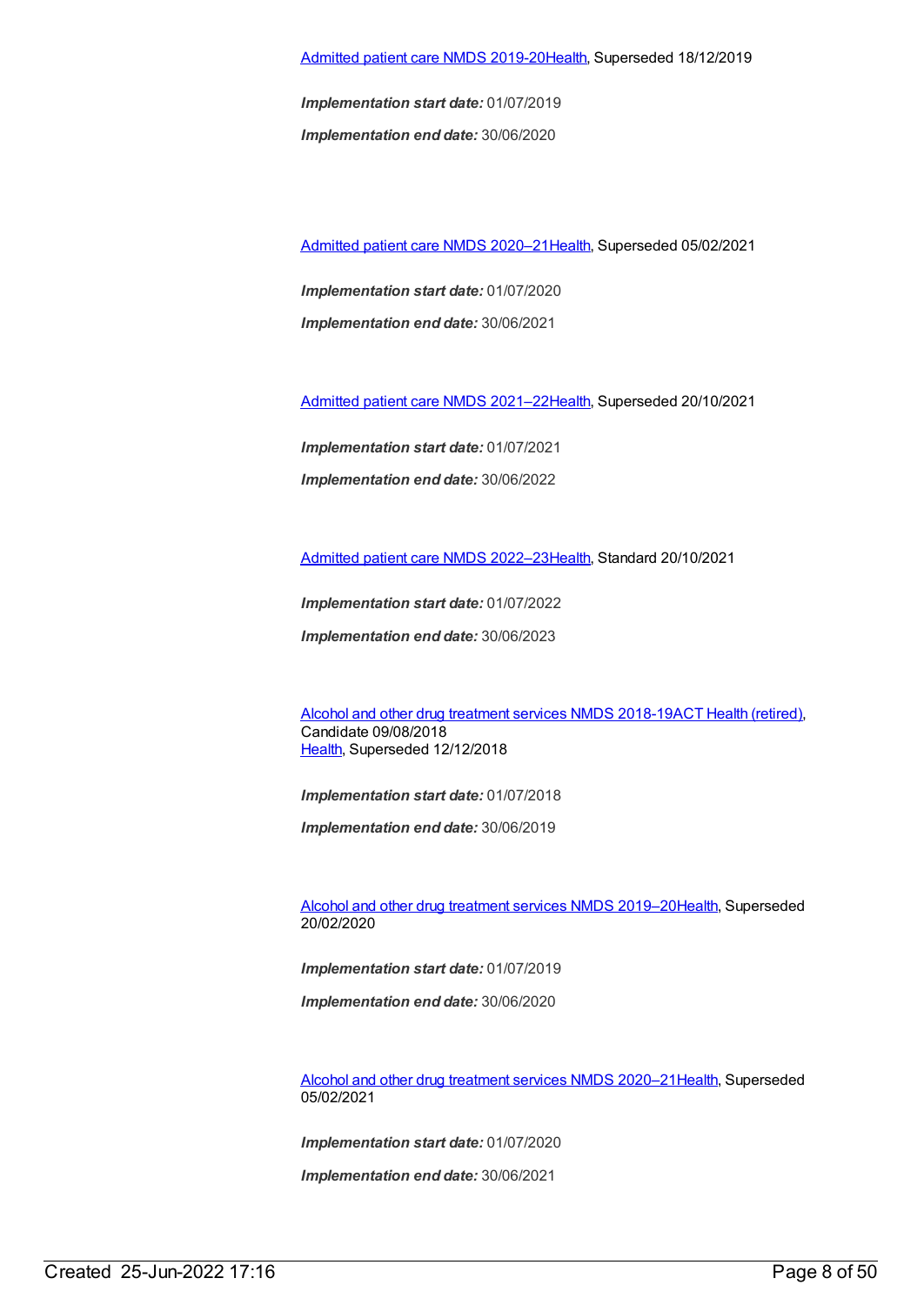#### Alcohol and other drug [treatment](https://meteor.aihw.gov.au/content/733903) services NMDS 2021–2[2Health](https://meteor.aihw.gov.au/RegistrationAuthority/12), Superseded 17/12/2021

*Implementation start date:* 01/07/2021

*Implementation end date:* 30/06/2022

Alcohol and other drug [treatment](https://meteor.aihw.gov.au/content/742035) services NMDS 2022–2[3Health](https://meteor.aihw.gov.au/RegistrationAuthority/12), Standard 17/12/2021

*Implementation start date:* 01/07/2022

*Implementation end date:* 30/06/2023

Allied health [admitted](https://meteor.aihw.gov.au/content/705499) patient care NBPD[SHealth](https://meteor.aihw.gov.au/RegistrationAuthority/12), Standard 12/12/2018

Allied health [non-admitted](https://meteor.aihw.gov.au/content/705494) patient emergency department NBPD[SHealth](https://meteor.aihw.gov.au/RegistrationAuthority/12), Standard 12/12/2018

Allied health [non-admitted](https://meteor.aihw.gov.au/content/705642) patient NBPDS[Health](https://meteor.aihw.gov.au/RegistrationAuthority/12), Standard 12/12/2018

[Cardiovascular](https://meteor.aihw.gov.au/content/697668) disease (clinical) NBPDS [Health](https://meteor.aihw.gov.au/RegistrationAuthority/12), Standard 17/10/2018

Child [protection](https://meteor.aihw.gov.au/content/706958) (CP) client file clusterChildren and [Families](https://meteor.aihw.gov.au/RegistrationAuthority/17), Superseded 03/11/2021

*DSS specific information:*

Record 5 'Indigenous - not further specified' where no differentiation between Aboriginal and Torres Strait Islander is made. This code is used in the CP NMDS and is not mappable to the Indigenous status standard.

Code 9 'Not stated/inadequately described' in the data element is equivalent to code 99 in the Child protection NMDS collection manual.

Child [protection](https://meteor.aihw.gov.au/content/748904) (CP) client file clusterChildren and [Families](https://meteor.aihw.gov.au/RegistrationAuthority/17), Standard 03/11/2021

*DSS specific information:*

Record 5 'Indigenous - not further specified' where no differentiation between Aboriginal and Torres Strait Islander is made. This code is used in the CP NMDS and is not mappable to the Indigenous status standard.

Code 9 'Not stated/inadequately described' in the data element is equivalent to code 99 in the Child protection NMDS collection manual.

[Community](https://meteor.aihw.gov.au/content/608534) mental health care NMDS 2016-1[7Health](https://meteor.aihw.gov.au/RegistrationAuthority/12), Superseded 17/08/2017

*Implementation start date:* 01/07/2016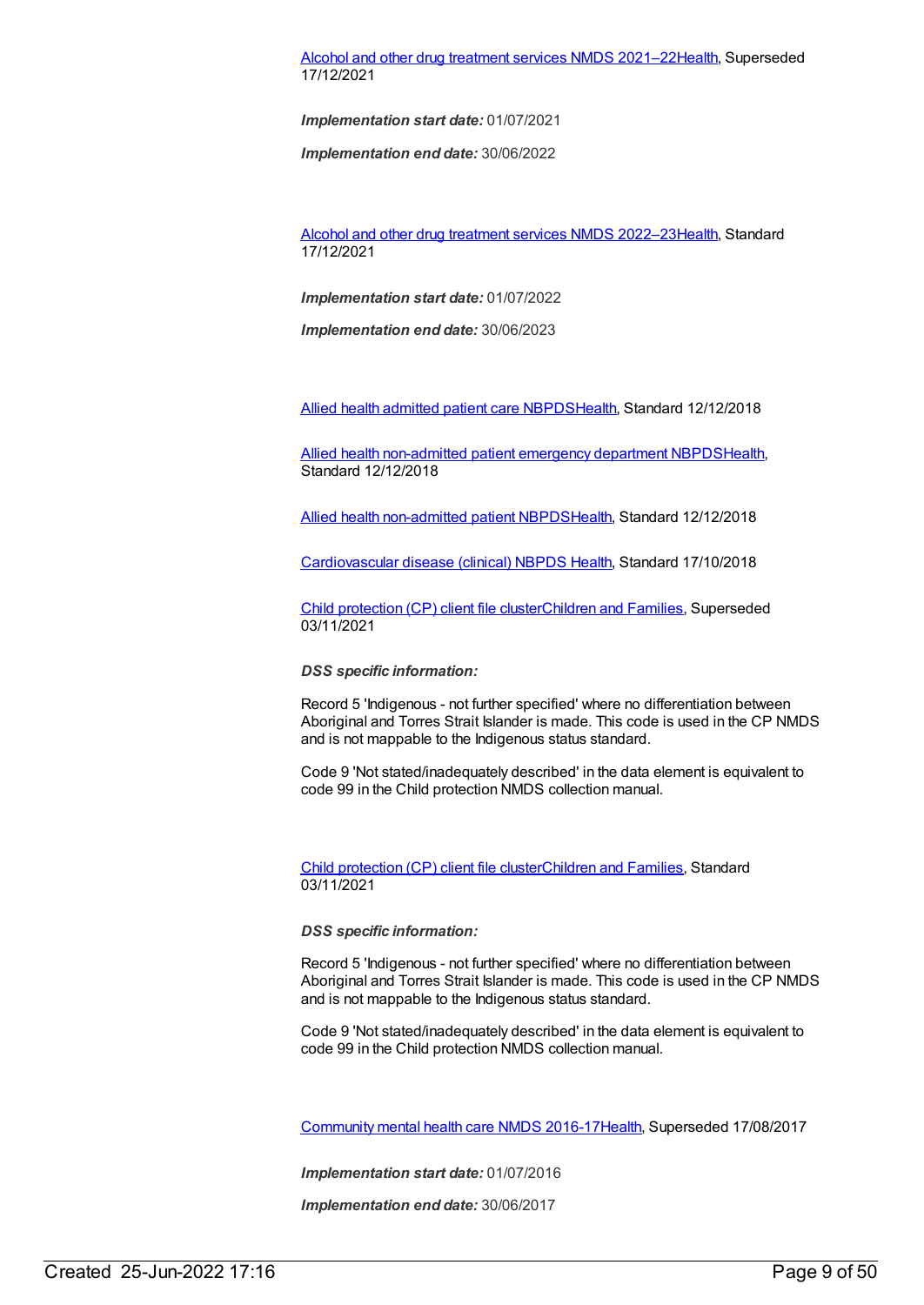*Implementation end date:* 30/06/2018

[Community](https://meteor.aihw.gov.au/content/677802) mental health care NMDS 2018–19ACT Health [\(retired\)](https://meteor.aihw.gov.au/RegistrationAuthority/9), Candidate 09/08/2018 [Health](https://meteor.aihw.gov.au/RegistrationAuthority/12), Superseded 12/12/2018

*Implementation start date:* 01/07/2018

*Implementation end date:* 30/06/2019

[Community](https://meteor.aihw.gov.au/content/699975) mental health care NMDS 2019–2[0Health](https://meteor.aihw.gov.au/RegistrationAuthority/12), Superseded 16/01/2020

*Implementation start date:* 01/07/2019

*Implementation end date:* 30/06/2020

[Community](https://meteor.aihw.gov.au/content/722221) mental health care NMDS 2020–2[1Health](https://meteor.aihw.gov.au/RegistrationAuthority/12), Superseded 20/01/2021

*Implementation start date:* 01/07/2020

*Implementation end date:* 30/06/2021

[Community](https://meteor.aihw.gov.au/content/727348) mental health care NMDS 2021–2[2Health](https://meteor.aihw.gov.au/RegistrationAuthority/12), Superseded 17/12/2021

*Implementation start date:* 01/07/2021 *Implementation end date:* 30/06/2022

[Community](https://meteor.aihw.gov.au/content/742040) mental health care NMDS 2022–2[3Health](https://meteor.aihw.gov.au/RegistrationAuthority/12), Standard 17/12/2021

*Implementation start date:* 01/07/2022 *Implementation end date:* 30/06/2023

[Dementia](https://meteor.aihw.gov.au/content/737872) NBPDS[Health](https://meteor.aihw.gov.au/RegistrationAuthority/12), Recorded 15/11/2021

[Disability](https://meteor.aihw.gov.au/content/617391) Services NMDS 2015–1[6Disability](https://meteor.aihw.gov.au/RegistrationAuthority/16), Superseded 28/09/2016

*Implementation start date:* 01/07/2015 *Implementation end date:* 30/06/2016

[Disability](https://meteor.aihw.gov.au/content/637867) Services NMDS 2016–1[7Disability](https://meteor.aihw.gov.au/RegistrationAuthority/16), Superseded 15/12/2017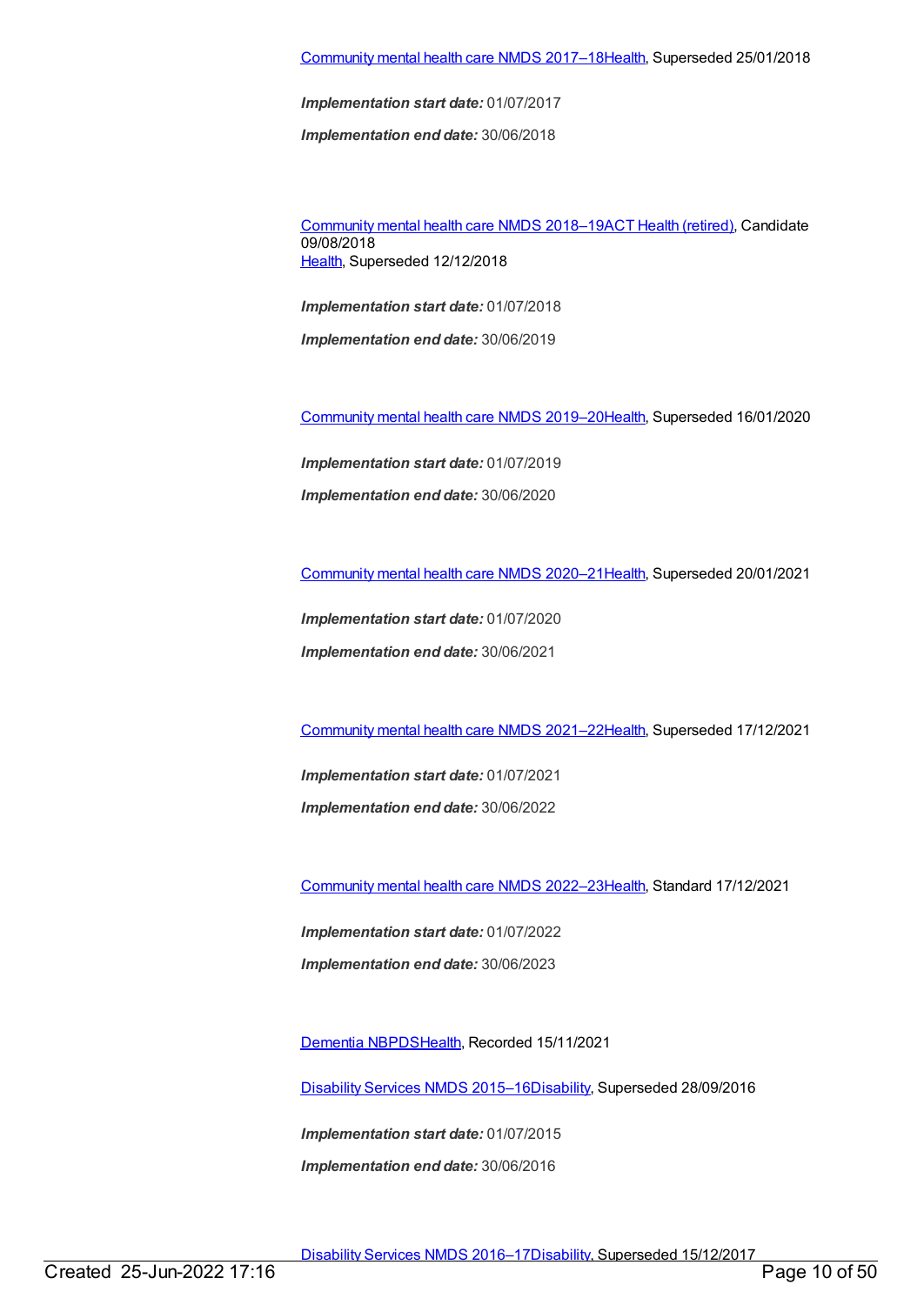*Implementation end date:* 30/06/2017

[Disability](https://meteor.aihw.gov.au/content/664954) Services NMDS 2017–1[8Disability](https://meteor.aihw.gov.au/RegistrationAuthority/16), Superseded 05/07/2019

*Implementation start date:* 01/07/2017

*Implementation end date:* 30/06/2018

*DSS specific information:*

The term 'Indigenous status' does not include 'South Sea Islander origin'. People of 'South Sea Islander origin' should be recorded as code 4 ('Neither Aboriginal origin nor Torres Strait Islander origin').

[Disability](https://meteor.aihw.gov.au/content/698074) Services NMDS 2018–1[9Disability](https://meteor.aihw.gov.au/RegistrationAuthority/16), Standard 05/07/2019

*Implementation start date:* 01/07/2018

*Implementation end date:* 30/06/2019

*DSS specific information:*

The term 'Indigenous status' does not include 'South Sea Islander origin'. People of 'South Sea Islander origin' should be recorded as code 4 ('Neither Aboriginal origin nor Torres Strait Islander origin').

Early Childhood Education and Care: [Aggregate](https://meteor.aihw.gov.au/content/686012) NMDS 2016Early [Childhood](https://meteor.aihw.gov.au/RegistrationAuthority/13), Superseded 24/07/2018

*Implementation start date:* 01/07/2016

*Implementation end date:* 30/06/2017

Early Childhood Education and Care: [Aggregate](https://meteor.aihw.gov.au/content/686049) NMDS 2017Early [Childhood](https://meteor.aihw.gov.au/RegistrationAuthority/13), Superseded 24/07/2018

*Implementation start date:* 01/07/2017

*Implementation end date:* 01/06/2018

Early Childhood Education and Care: [Aggregate](https://meteor.aihw.gov.au/content/686212) NMDS 2018Early [Childhood](https://meteor.aihw.gov.au/RegistrationAuthority/13), Standard 24/07/2018

*Implementation start date:* 01/07/2018

Early Childhood [Education](https://meteor.aihw.gov.au/content/686022) and Care: Unit Record Level NMDS 2016Early Childhood, [Superseded](https://meteor.aihw.gov.au/RegistrationAuthority/13) 24/07/2018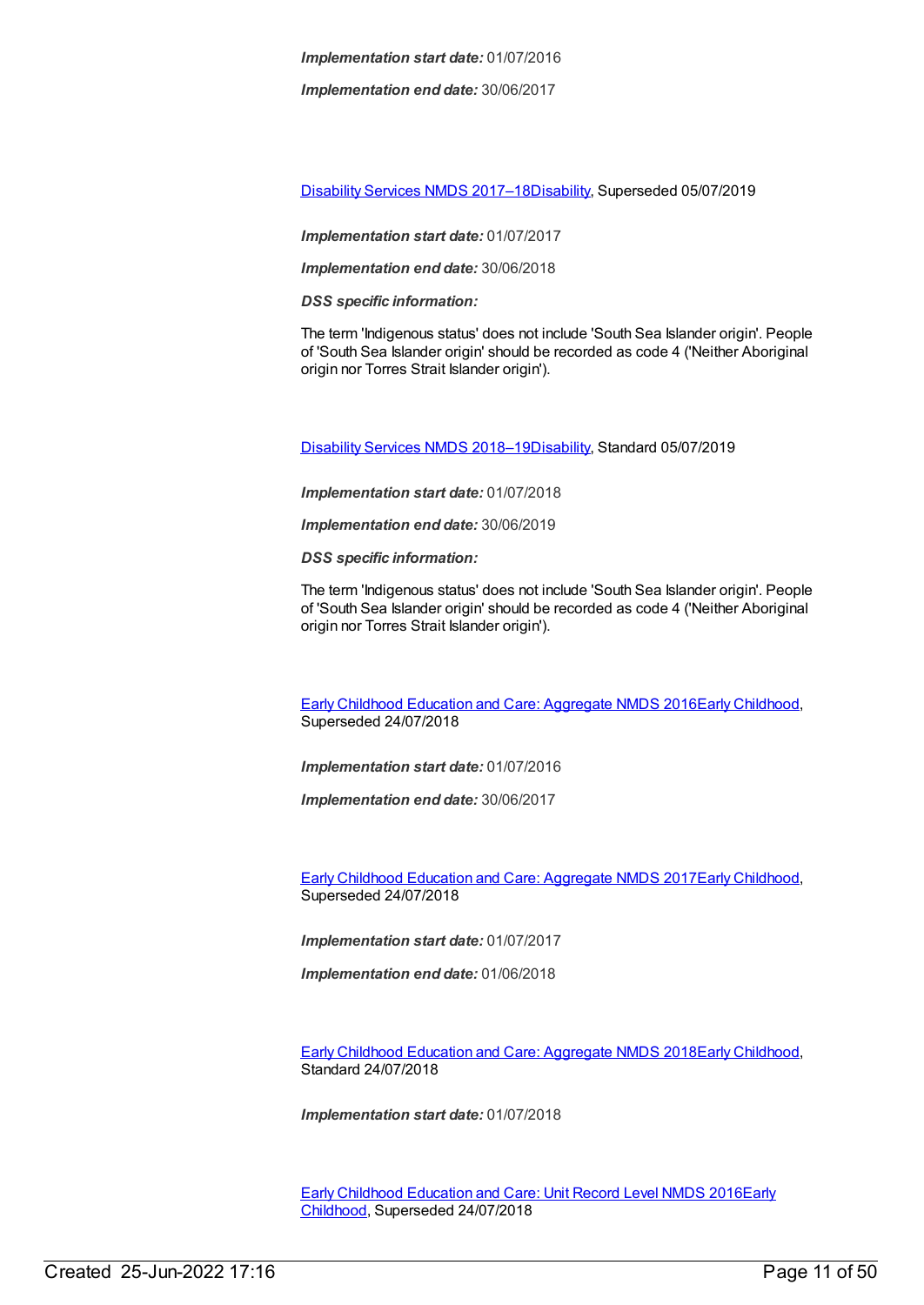*Implementation end date:* 30/06/2017

Early Childhood [Education](https://meteor.aihw.gov.au/content/686135) and Care: Unit Record Level NMDS 2017Early Childhood, [Superseded](https://meteor.aihw.gov.au/RegistrationAuthority/13) 24/07/2018

*Implementation start date:* 01/07/2017

*Implementation end date:* 30/06/2018

Early Childhood [Education](https://meteor.aihw.gov.au/content/686221) and Care: Unit Record Level NMDS 2018Early Childhood, [Superseded](https://meteor.aihw.gov.au/RegistrationAuthority/13) 02/12/2020

*Implementation start date:* 01/07/2018

Early Childhood [Education](https://meteor.aihw.gov.au/RegistrationAuthority/13) and Care: Unit Record Level NMDS 2019Early Childhood, Superseded 02/12/2020

*Implementation start date:* 01/07/2019

Early Childhood [Education](https://meteor.aihw.gov.au/content/731168) and Care: Unit Record Level NMDS 2020Early Childhood, [Superseded](https://meteor.aihw.gov.au/RegistrationAuthority/13) 25/10/2021

*Implementation start date:* 01/07/2020

Early Childhood [Education](https://meteor.aihw.gov.au/RegistrationAuthority/13) and Care: Unit Record Level NMDS 2021Early Childhood, Standard 25/10/2021

*Implementation start date:* 01/07/2021

Elective surgery waiting times NMDS [2016-17](https://meteor.aihw.gov.au/content/623795)[Health](https://meteor.aihw.gov.au/RegistrationAuthority/12), Superseded 05/10/2016

*Implementation start date:* 01/07/2016

*Implementation end date:* 30/06/2017

Elective surgery waiting times NMDS [2017-18](https://meteor.aihw.gov.au/content/651416)[Health](https://meteor.aihw.gov.au/RegistrationAuthority/12), Superseded 25/01/2018

*Implementation start date:* 01/07/2017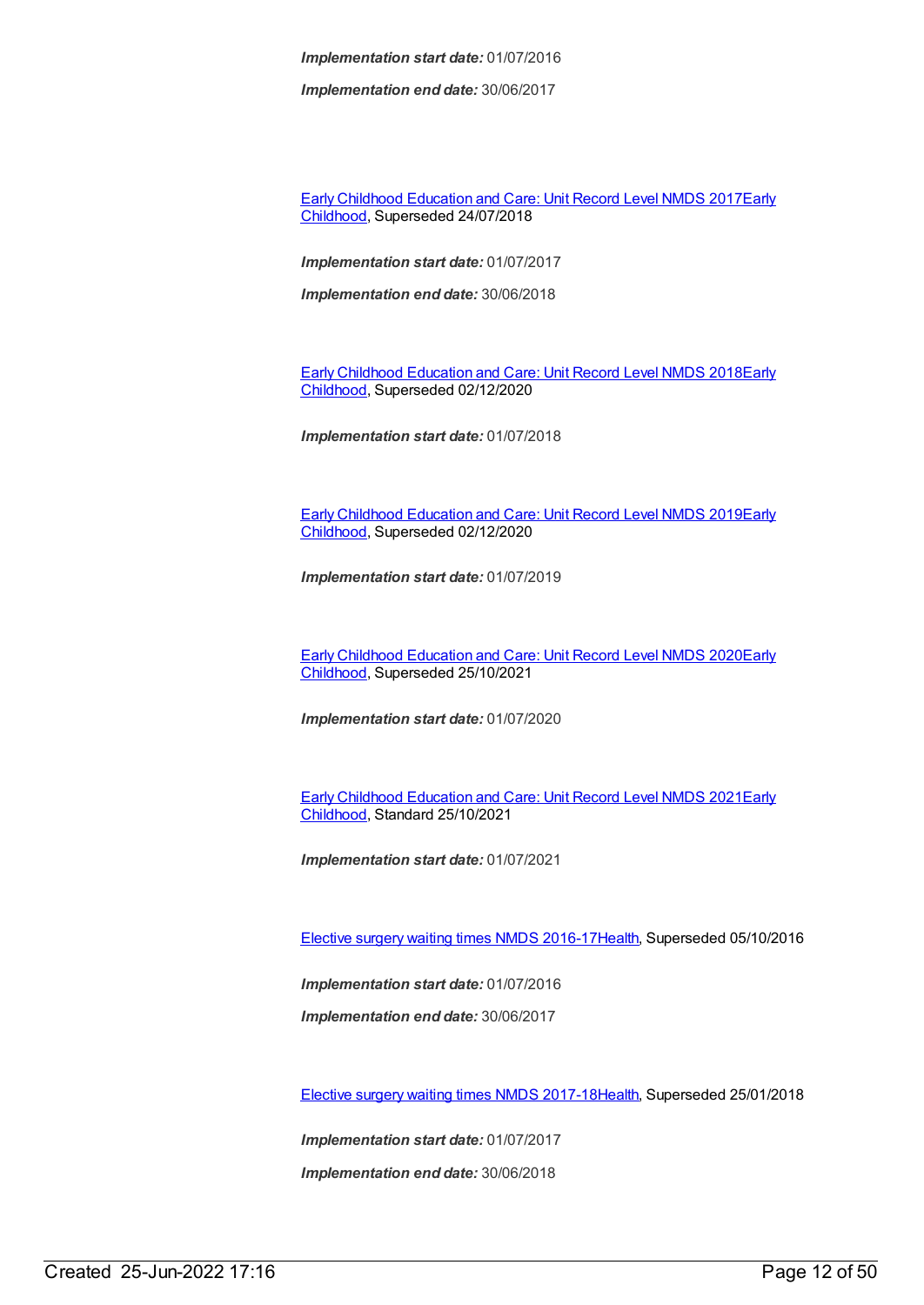Elective surgery waiting times NMDS [2018-19](https://meteor.aihw.gov.au/content/684521)ACT Health [\(retired\)](https://meteor.aihw.gov.au/RegistrationAuthority/9), Candidate 03/08/2018 [Health](https://meteor.aihw.gov.au/RegistrationAuthority/12), Superseded 12/12/2018

*Implementation start date:* 01/07/2018

*Implementation end date:* 30/06/2019

Elective surgery waiting times NMDS [2019–20](https://meteor.aihw.gov.au/content/701975)[Health](https://meteor.aihw.gov.au/RegistrationAuthority/12), Superseded 18/12/2019

*Implementation start date:* 01/07/2019

*Implementation end date:* 30/06/2020

Elective surgery waiting times NMDS [2020–21](https://meteor.aihw.gov.au/content/714037)[Health](https://meteor.aihw.gov.au/RegistrationAuthority/12), Superseded 05/02/2021

*Implementation start date:* 01/07/2020 *Implementation end date:* 30/06/2021

Elective surgery waiting times NMDS [2021–22](https://meteor.aihw.gov.au/content/727350)[Health](https://meteor.aihw.gov.au/RegistrationAuthority/12), Superseded 17/12/2021

*Implementation start date:* 01/07/2021 *Implementation end date:* 30/06/2022

Elective surgery waiting times NMDS [2022–23](https://meteor.aihw.gov.au/content/742042)[Health](https://meteor.aihw.gov.au/RegistrationAuthority/12), Standard 17/12/2021

*Implementation start date:* 01/07/2022 *Implementation end date:* 30/06/2023

[Emergency](https://meteor.aihw.gov.au/content/742180) service care NBEDS 2022–2[3Health](https://meteor.aihw.gov.au/RegistrationAuthority/12), Standard 20/10/2021

*Implementation start date:* 01/07/2022

*Implementation end date:* 30/06/2023

[Indigenous](https://meteor.aihw.gov.au/content/686603) primary health care NBEDS 2017–18[Health](https://meteor.aihw.gov.au/RegistrationAuthority/12), Superseded 06/09/2018 [Indigenous](https://meteor.aihw.gov.au/RegistrationAuthority/6), Superseded 22/10/2018

*Implementation start date:* 01/07/2017

*Implementation end date:* 30/06/2018

[Indigenous](https://meteor.aihw.gov.au/content/694101) primary health care NBEDS 2018–19[Health](https://meteor.aihw.gov.au/RegistrationAuthority/12), Superseded 12/12/2018 [Indigenous](https://meteor.aihw.gov.au/RegistrationAuthority/6), Superseded 02/04/2019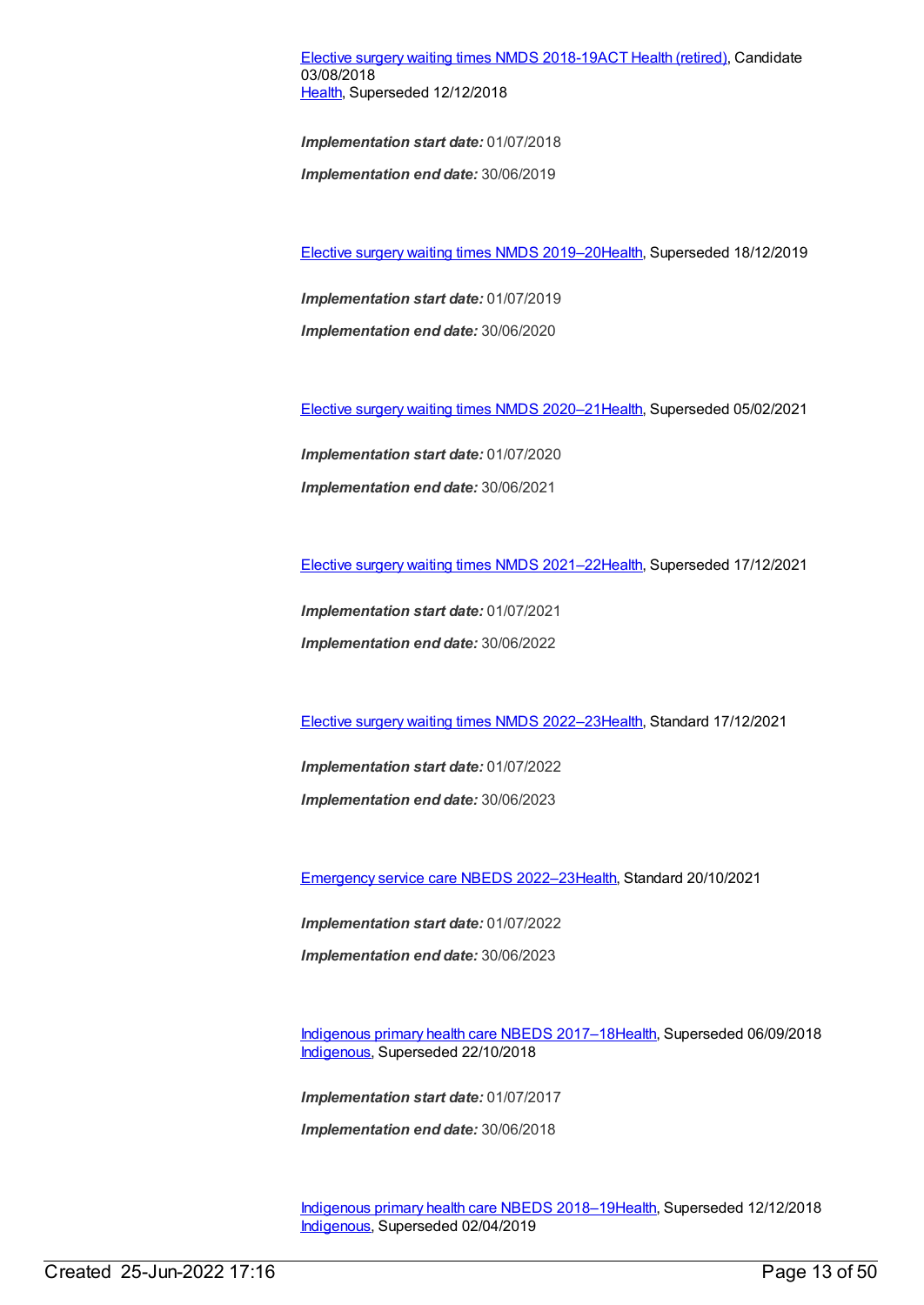*Implementation end date:* 30/06/2019

[Indigenous](https://meteor.aihw.gov.au/content/707502) primary health care NBEDS 2019–20[Health](https://meteor.aihw.gov.au/RegistrationAuthority/12), Superseded 16/01/2020 [Indigenous](https://meteor.aihw.gov.au/RegistrationAuthority/6), Superseded 14/07/2021

*Implementation start date:* 01/07/2019 *Implementation end date:* 30/06/2020

[Indigenous](https://meteor.aihw.gov.au/content/715320) primary health care NBEDS 2020–21[Health](https://meteor.aihw.gov.au/RegistrationAuthority/12), Retired 13/10/2021

*Implementation start date:* 01/07/2020

*Implementation end date:* 30/06/2021

[Indigenous-specific](https://meteor.aihw.gov.au/content/738532) primary health care NBEDS December 2020[Indigenous](https://meteor.aihw.gov.au/RegistrationAuthority/6), Standard 14/07/2021

*Implementation start date:* 01/07/2020

*Implementation end date:* 31/12/2020

[Juvenile](https://meteor.aihw.gov.au/content/513199) Justice Client file cluste[rCommunity](https://meteor.aihw.gov.au/RegistrationAuthority/1) Services (retired), Not progressed 23/01/2018 Youth [Justice](https://meteor.aihw.gov.au/RegistrationAuthority/4), Recorded 23/05/2022

Medical [indemnity](https://meteor.aihw.gov.au/content/531844) NBPDS 2014[-Health](https://meteor.aihw.gov.au/RegistrationAuthority/12), Standard 21/11/2013

*Implementation start date:* 01/07/2014

*DSS specific information:*

In this data set, 'Person' refers to the patient.

Mental Health Carer [Experience](https://meteor.aihw.gov.au/content/745391) of Service NBED[SHealth](https://meteor.aihw.gov.au/RegistrationAuthority/12), Standard 10/06/2022

*Implementation start date:* 01/07/2022

*DSS specific information:*

This relates to question 33 of the Mental Health Carer Experience Survey. The full question is:

33. Are you of Aboriginal or Torres Strait Islander descent?

Where the respondent has ticked 'No' on the survey, the value 4 - Neither Aboriginal nor Torres Strait Islander origin - should be used.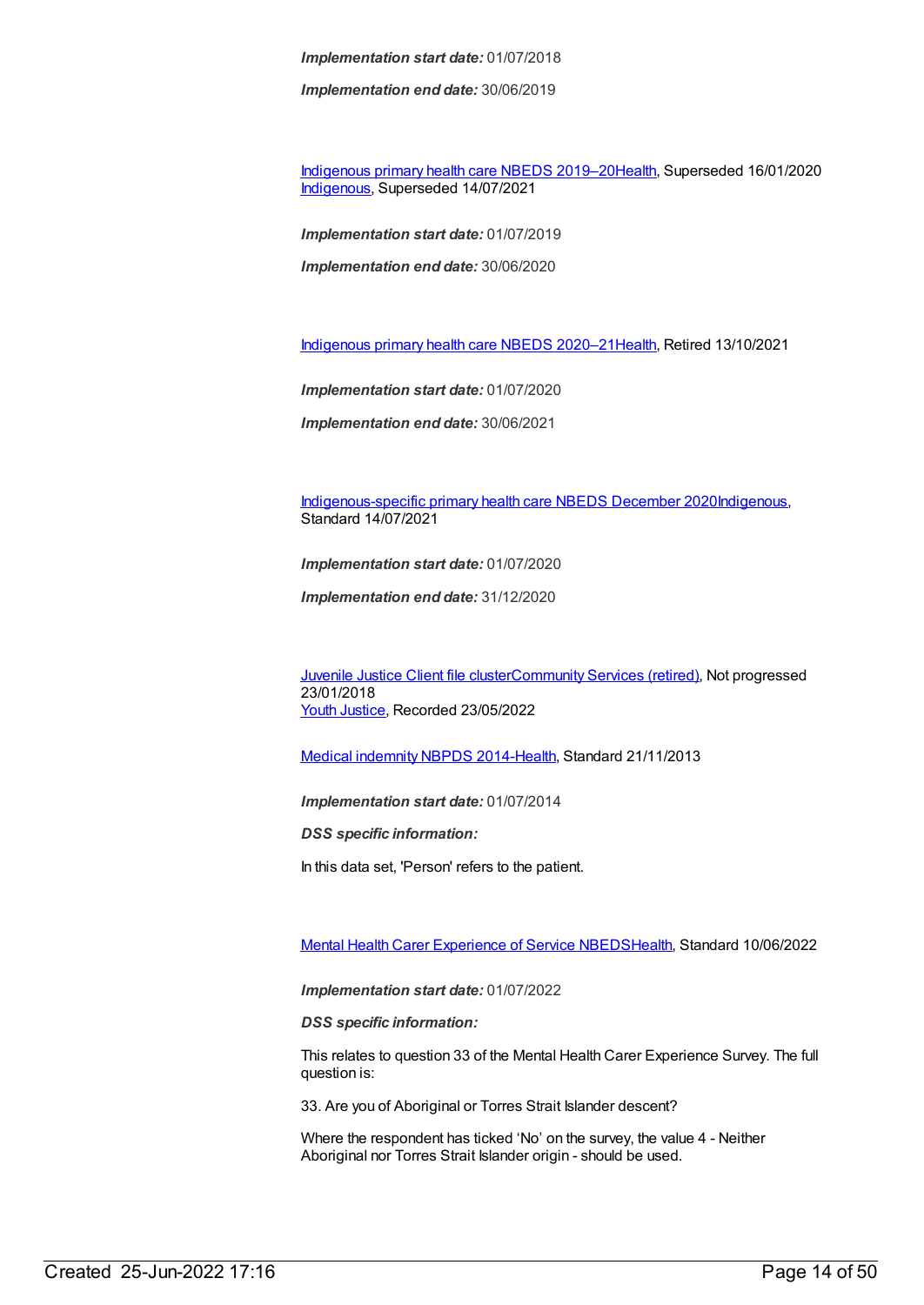#### National Bowel Cancer [Screening](https://meteor.aihw.gov.au/content/529201) Program NBEDS 2014-1[8Health](https://meteor.aihw.gov.au/RegistrationAuthority/12), Superseded 06/09/2018

*Implementation start date:* 01/07/2014

*Implementation end date:* 30/06/2018

National Bowel Cancer [Screening](https://meteor.aihw.gov.au/content/694107) Program NBEDS 2018–1[9Health](https://meteor.aihw.gov.au/RegistrationAuthority/12), Superseded 12/12/2018

*Implementation start date:* 01/07/2018

*Implementation end date:* 30/06/2019

National Bowel Cancer [Screening](https://meteor.aihw.gov.au/content/707481) Program NBEDS 2019–2[0Health](https://meteor.aihw.gov.au/RegistrationAuthority/12), Superseded 16/01/2020

*Implementation start date:* 01/07/2019

*Implementation end date:* 30/06/2020

National Bowel Cancer [Screening](https://meteor.aihw.gov.au/content/715323) Program NBEDS 2020–2[1Health](https://meteor.aihw.gov.au/RegistrationAuthority/12), Superseded 05/02/2021

*Implementation start date:* 01/07/2020

*Implementation end date:* 30/06/2021

National Bowel Cancer [Screening](https://meteor.aihw.gov.au/content/727407) Program NBEDS 2021–2[2Health](https://meteor.aihw.gov.au/RegistrationAuthority/12), Superseded 17/12/2021

*Implementation start date:* 01/07/2021

*Implementation end date:* 30/06/2022

National Bowel Cancer [Screening](https://meteor.aihw.gov.au/content/742048) Program NBEDS 2022–2[3Health](https://meteor.aihw.gov.au/RegistrationAuthority/12), Standard 17/12/2021

*Implementation start date:* 01/07/2022

*Implementation end date:* 30/06/2023

[Non-admitted](https://meteor.aihw.gov.au/content/590675) patient emergency department care DSS 2015-1[6Health](https://meteor.aihw.gov.au/RegistrationAuthority/12), Superseded 02/12/2015

*Implementation start date:* 01/07/2015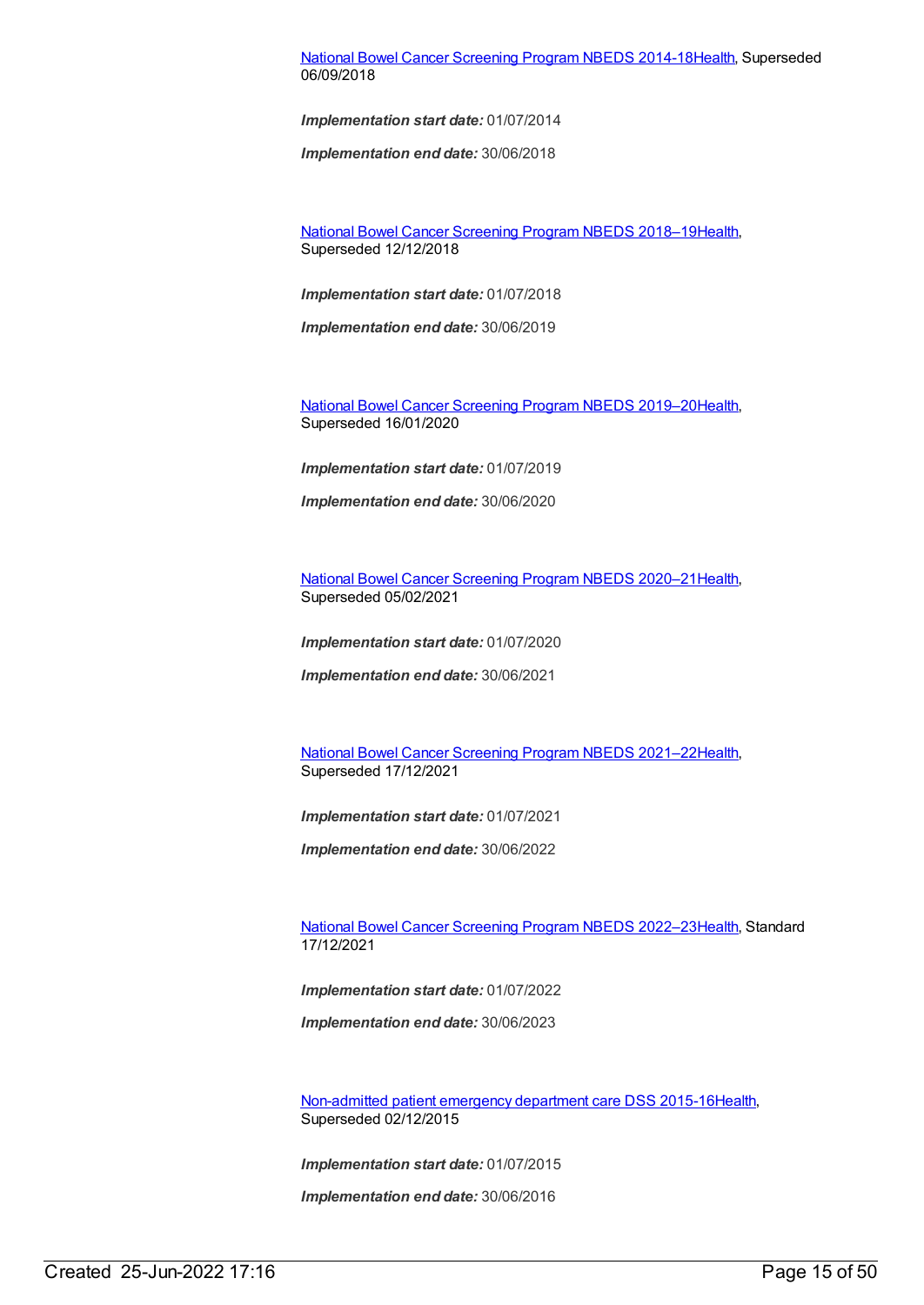[Non-admitted](https://meteor.aihw.gov.au/content/655704) patient emergency department care NBEDS 2017-1[8Health](https://meteor.aihw.gov.au/RegistrationAuthority/12), Superseded 12/12/2018

*Implementation start date:* 01/07/2017

*Implementation end date:* 30/06/2018

[Non-admitted](https://meteor.aihw.gov.au/content/676384) patient emergency department care NBEDS 2018-1[9Health](https://meteor.aihw.gov.au/RegistrationAuthority/12), Superseded 12/12/2018

*Implementation start date:* 01/07/2018

*Implementation end date:* 30/06/2019

[Non-admitted](https://meteor.aihw.gov.au/content/708556) patient emergency department care NBEDS 2019–2[0Health](https://meteor.aihw.gov.au/RegistrationAuthority/12), Retired 19/11/2019

*Implementation start date:* 01/07/2019

*Implementation end date:* 30/06/2020

[Non-admitted](https://meteor.aihw.gov.au/content/612346) patient emergency department care NMDS 2016-17[Health](https://meteor.aihw.gov.au/RegistrationAuthority/12), Superseded 05/10/2016

*Implementation start date:* 01/07/2016

*Implementation end date:* 30/06/2017

[Non-admitted](https://meteor.aihw.gov.au/content/651856) patient emergency department care NMDS 2017-18[Health](https://meteor.aihw.gov.au/RegistrationAuthority/12), Superseded 25/01/2018

*Implementation start date:* 01/07/2017

*Implementation end date:* 30/06/2018

[Non-admitted](https://meteor.aihw.gov.au/RegistrationAuthority/9) patient emergency department care NMDS 2018-19ACT Health (retired), Candidate 08/08/2018 [Health](https://meteor.aihw.gov.au/RegistrationAuthority/12), Superseded 12/12/2018

*Implementation start date:* 01/07/2018

*Implementation end date:* 30/06/2019

[Non-admitted](https://meteor.aihw.gov.au/content/699738) patient emergency department care NMDS 2019–2[0Health](https://meteor.aihw.gov.au/RegistrationAuthority/12), Superseded 18/12/2019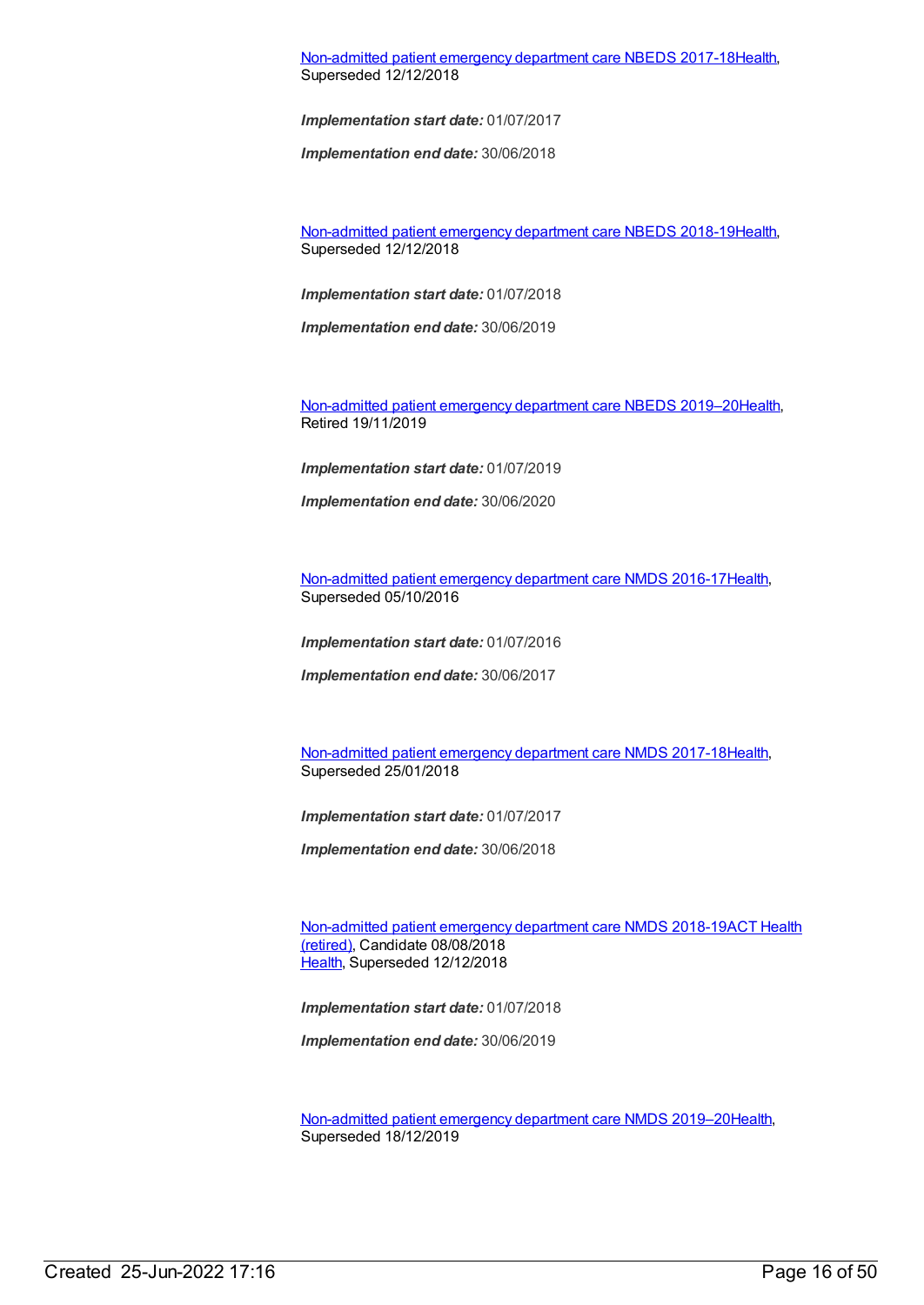*Implementation end date:* 30/06/2020

[Non-admitted](https://meteor.aihw.gov.au/content/713860) patient emergency department care NMDS 2020–2[1Health](https://meteor.aihw.gov.au/RegistrationAuthority/12), Superseded 05/02/2021

*Implementation start date:* 01/07/2020

*Implementation end date:* 30/06/2021

[Non-admitted](https://meteor.aihw.gov.au/content/727360) patient emergency department care NMDS 2021–2[2Health](https://meteor.aihw.gov.au/RegistrationAuthority/12), Superseded 20/10/2021

*Implementation start date:* 01/07/2021

*Implementation end date:* 30/06/2022

[Non-admitted](https://meteor.aihw.gov.au/content/742184) patient emergency department care NMDS 2022–2[3Health](https://meteor.aihw.gov.au/RegistrationAuthority/12), Standard 20/10/2021

*Implementation start date:* 01/07/2022 *Implementation end date:* 30/06/2023

[Non-admitted](https://meteor.aihw.gov.au/content/612297) patient NBEDS 2016-17[Health](https://meteor.aihw.gov.au/RegistrationAuthority/12), Superseded 05/10/2016

*Implementation start date:* 01/07/2016

*Implementation end date:* 30/06/2017

[Non-admitted](https://meteor.aihw.gov.au/content/650086) patient NBEDS 2017-18[Health](https://meteor.aihw.gov.au/RegistrationAuthority/12), Superseded 25/01/2018

*Implementation start date:* 01/07/2017 *Implementation end date:* 30/06/2018

[Non-admitted](https://meteor.aihw.gov.au/content/672552) patient NBEDS 2018-19[Health](https://meteor.aihw.gov.au/RegistrationAuthority/12), Superseded 12/12/2018

*Implementation start date:* 01/07/2018 *Implementation end date:* 30/06/2019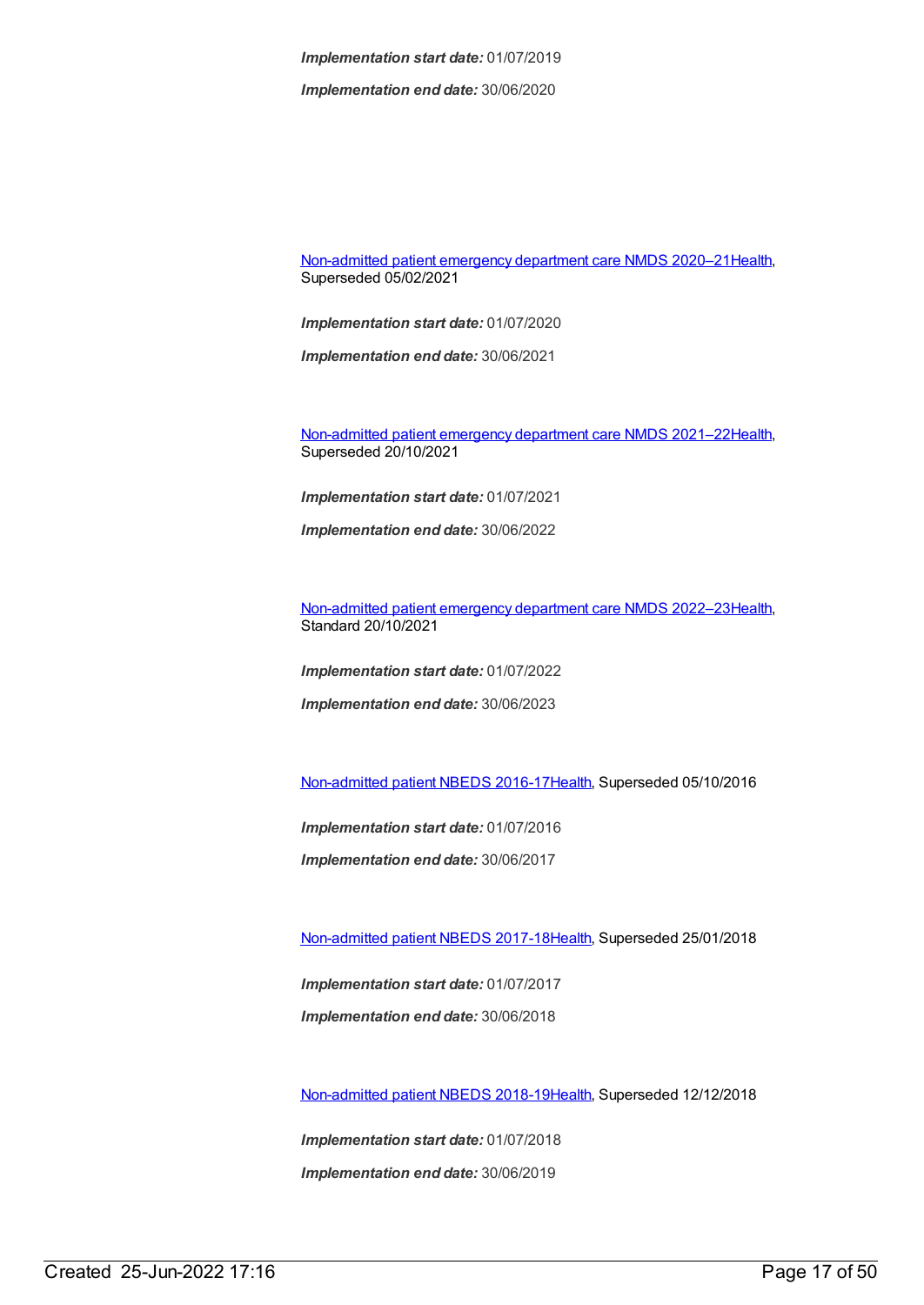#### [Non-admitted](https://meteor.aihw.gov.au/content/699590) patient NBEDS 2019-20[Health](https://meteor.aihw.gov.au/RegistrationAuthority/12), Superseded 18/12/2019 [Independent](https://meteor.aihw.gov.au/RegistrationAuthority/3) Hospital Pricing Authority, Standard 01/07/2019

*Implementation start date:* 01/07/2019

*Implementation end date:* 30/06/2020

[Non-admitted](https://meteor.aihw.gov.au/content/713856) patient NBEDS 2020–2[1Health](https://meteor.aihw.gov.au/RegistrationAuthority/12), Superseded 05/02/2021

*Implementation start date:* 01/07/2020 *Implementation end date:* 30/06/2021

[Non-admitted](https://meteor.aihw.gov.au/content/727331) patient NBEDS 2021–2[2Health](https://meteor.aihw.gov.au/RegistrationAuthority/12), Superseded 20/10/2021

*Implementation start date:* 01/07/2021 *Implementation end date:* 30/06/2022

[Non-admitted](https://meteor.aihw.gov.au/content/742186) patient NBEDS 2022–2[3Health](https://meteor.aihw.gov.au/RegistrationAuthority/12), Standard 20/10/2021

*Implementation start date:* 01/07/2022 *Implementation end date:* 30/06/2023

[Perinatal](https://meteor.aihw.gov.au/content/517456) NMDS 2014-1[8Health](https://meteor.aihw.gov.au/RegistrationAuthority/12), Superseded 02/08/2017

*Implementation start date:* 01/07/2014 *Implementation end date:* 30/06/2018 *DSS specific information:* This item is collected once for the mother and once for the baby.

[Perinatal](https://meteor.aihw.gov.au/content/668811) NMDS 2018-19ACT Health [\(retired\)](https://meteor.aihw.gov.au/RegistrationAuthority/9), Candidate 14/08/2018 [Health](https://meteor.aihw.gov.au/RegistrationAuthority/12), Superseded 12/12/2018

*Implementation start date:* 01/07/2018 *Implementation end date:* 30/06/2019 *DSS specific information:* This item is collected once for the mother and once for the baby.

Perinatal NMDS [2019–20](https://meteor.aihw.gov.au/content/694988)[Health](https://meteor.aihw.gov.au/RegistrationAuthority/12), Superseded 03/12/2020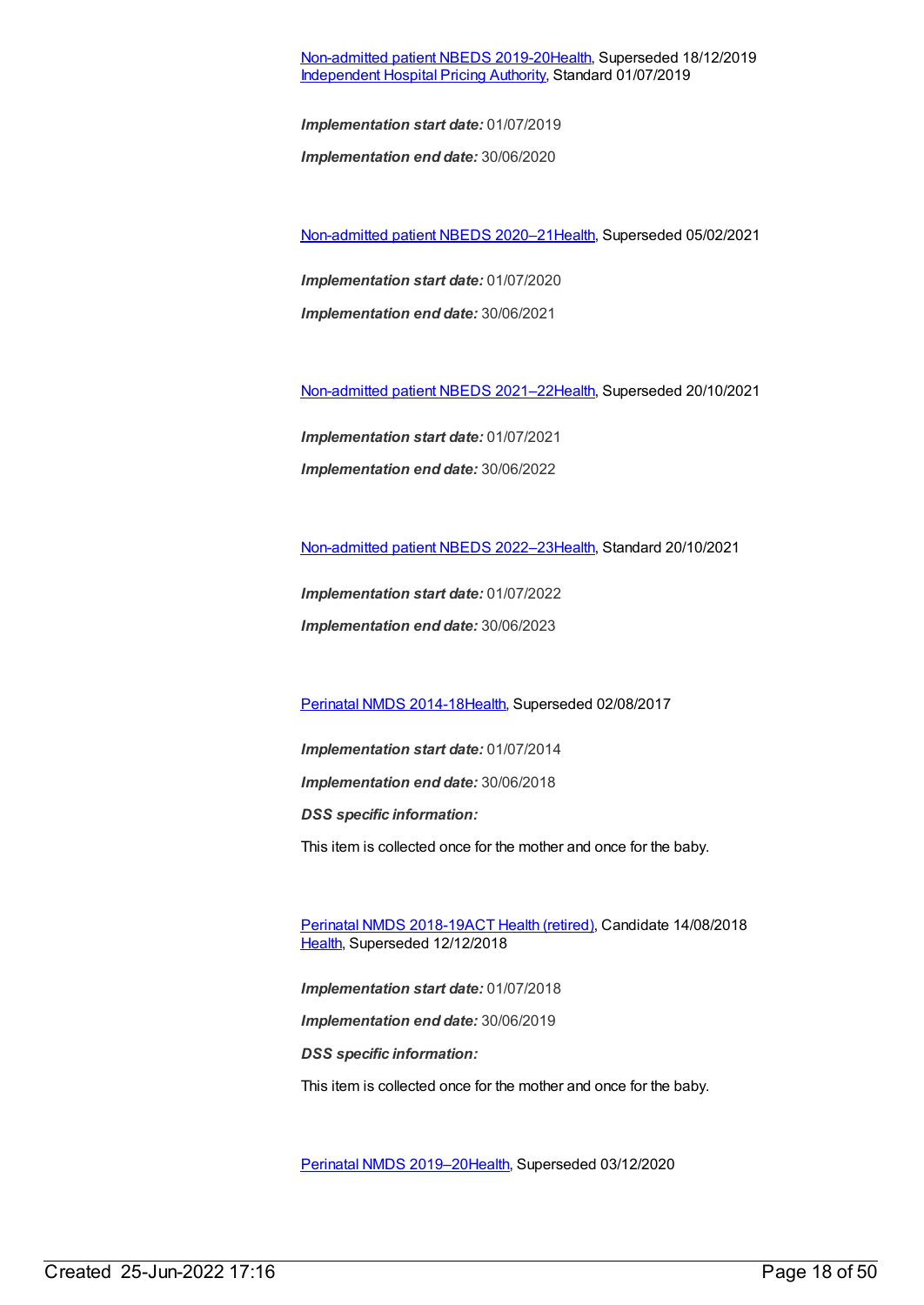*Implementation start date:* 01/07/2019 *Implementation end date:* 30/06/2020 *DSS specific information:* This data element is recorded once for the mother and once for the baby.

Perinatal NMDS [2020–21](https://meteor.aihw.gov.au/content/716081)[Health](https://meteor.aihw.gov.au/RegistrationAuthority/12), Superseded 03/12/2020

*Implementation start date:* 01/07/2020 *Implementation end date:* 30/06/2021 *DSS specific information:* This data element is recorded once for the mother and once for the baby.

Perinatal NMDS [2021–22](https://meteor.aihw.gov.au/content/727291)[Health](https://meteor.aihw.gov.au/RegistrationAuthority/12), Superseded 17/12/2021

*Implementation start date:* 01/07/2021 *Implementation end date:* 30/06/2022 *DSS specific information:* This data element is recorded once for the mother and once for the baby.

Perinatal NMDS [2022–23](https://meteor.aihw.gov.au/content/742052)[Health](https://meteor.aihw.gov.au/RegistrationAuthority/12), Standard 17/12/2021

*Implementation start date:* 01/07/2022

*Implementation end date:* 30/06/2023

*DSS specific information:*

This data element is recorded once for the mother and once for the baby. In the case of multiple births, this data element should be recorded for each baby born.

Person (housing [assistance\)](https://meteor.aihw.gov.au/content/635954) clusterHousing [assistance](https://meteor.aihw.gov.au/RegistrationAuthority/11), Superseded 19/12/2017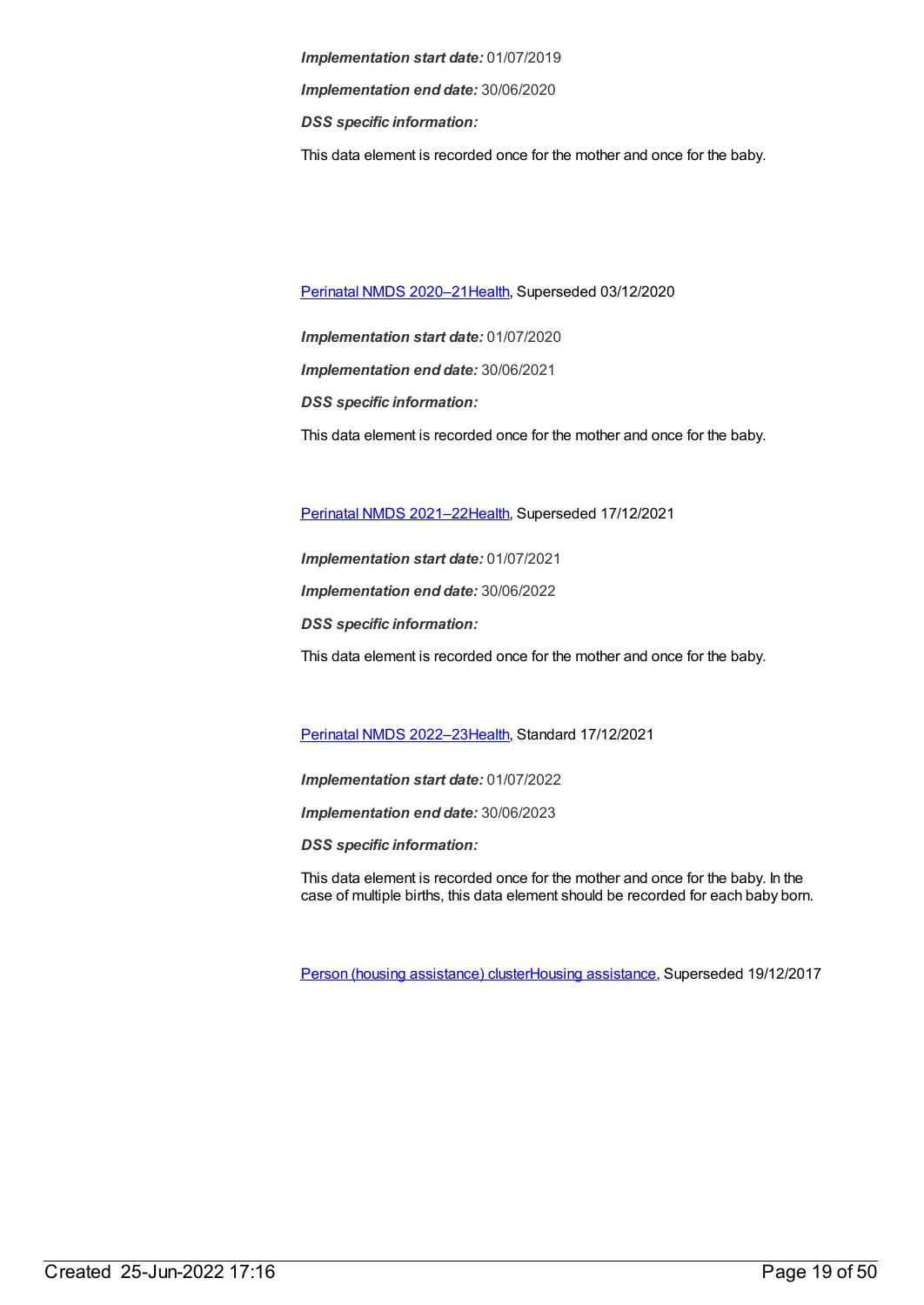#### *DSS specific information:*

The Public Housing and SOMIH collections do not collect Indigenous status according to the ABS standard. The values collected do not form a one-to-one relationship with the standard, as shown in the table below:

| <b>Standard</b><br><b>METeOR</b><br>Value | <b>Standard METeOR</b><br>Label                         | <b>PH/SOMIH</b><br>Value | <b>PH/SOMIH Label</b>                                  |
|-------------------------------------------|---------------------------------------------------------|--------------------------|--------------------------------------------------------|
|                                           | Aboriginal but not Torres<br>Strait Islander            | 1                        | Indigenous (not further<br>defined)                    |
| $\overline{2}$                            | Torres Strait Islander but<br>not Aboriginal            | -1                       | Indigenous (not further<br>defined)                    |
| 3                                         | Both Aboriginal and<br><b>Torres Strait Islander</b>    | 1                        | Indigenous (not further<br>defined)                    |
| 4                                         | Neither Aboriginal nor<br><b>Torres Strait Islander</b> | $\overline{2}$           | Neither Aboriginal or<br><b>Torres Strait Islander</b> |
| 9                                         | Not stated/Inadequately<br>described                    | 9                        | <b>Not</b><br>stated/Inadequately<br>described         |

Status is recorded as stands on the date the household tenancy is ended or at 30 June, whichever is earlier.

Person (housing [assistance\)](https://meteor.aihw.gov.au/content/687113) clusterHousing [assistance](https://meteor.aihw.gov.au/RegistrationAuthority/11), Standard 19/12/2017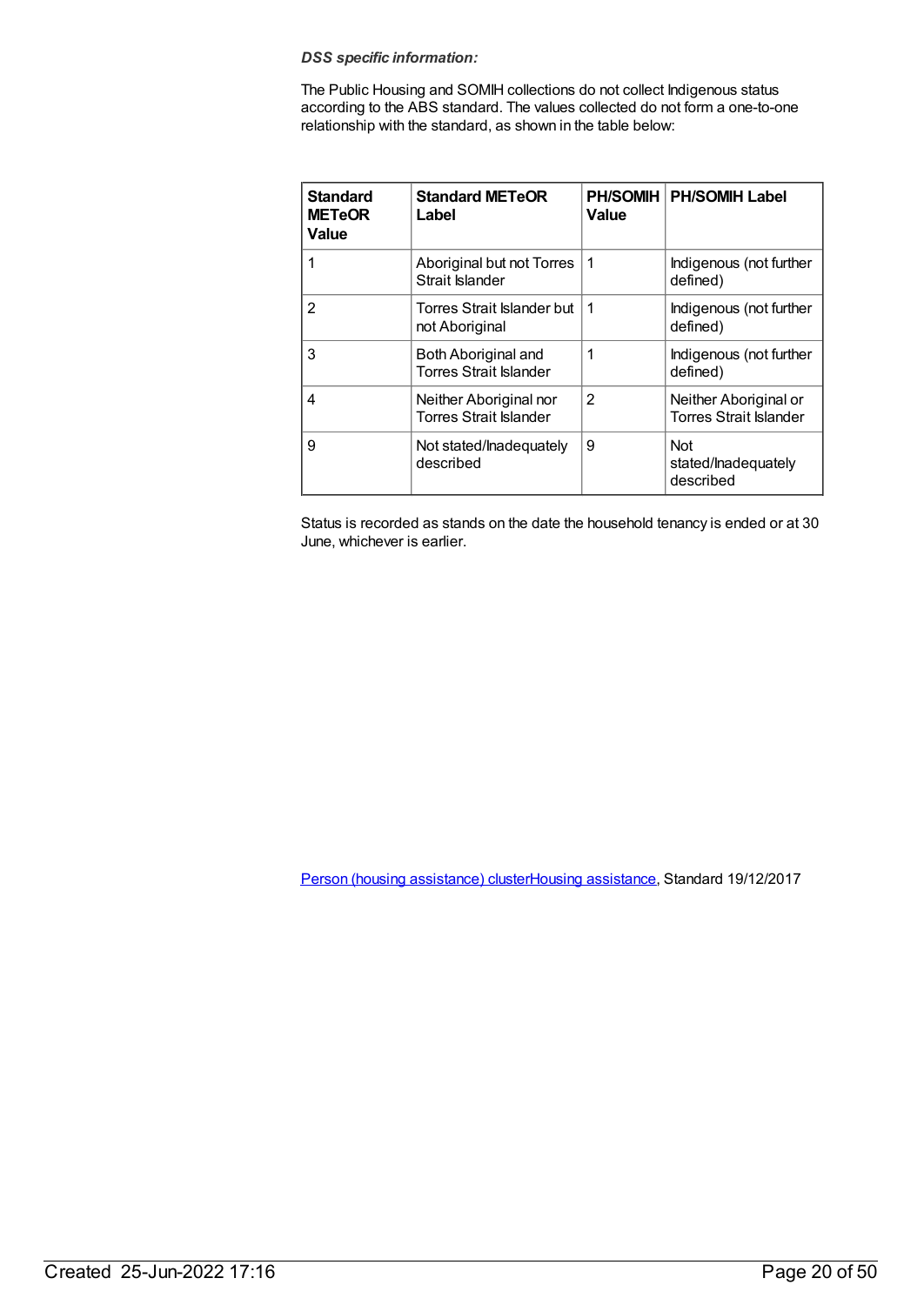#### *DSS specific information:*

The Public Housing and SOMIH collections do not collect Indigenous status according to the ABS standard. The values collected do not form a one-to-one relationship with the standard, as shown in the table below:

| <b>Standard</b><br><b>METeOR</b><br>Value | <b>Standard METeOR</b><br>Label                         | Value | <b>PH/SOMIH   PH/SOMIH Label</b>                       |
|-------------------------------------------|---------------------------------------------------------|-------|--------------------------------------------------------|
| 1                                         | Aboriginal but not Torres<br>Strait Islander            | 1     | Indigenous (not further<br>defined)                    |
| $\overline{2}$                            | Torres Strait Islander but<br>not Aboriginal            | 1     | Indigenous (not further<br>defined)                    |
| 3                                         | Both Aboriginal and<br><b>Torres Strait Islander</b>    | 1     | Indigenous (not further<br>defined)                    |
| 4                                         | Neither Aboriginal nor<br><b>Torres Strait Islander</b> | 2     | Neither Aboriginal or<br><b>Torres Strait Islander</b> |
| 9                                         | Not stated/Inadequately<br>described                    | 9     | <b>Not</b><br>stated/lnadequately<br>described         |

Status is recorded as stands on the date the household tenancy is ended or at 30 June, whichever is earlier.

Person related data [elements](https://meteor.aihw.gov.au/content/743771) (TDLU) cluste[rTasmanian](https://meteor.aihw.gov.au/RegistrationAuthority/15) Health, Standard 18/05/2021

*Implementation start date:* 01/07/2020

*Implementation end date:* 30/06/2021

Prison clinic contact [NBEDS](https://meteor.aihw.gov.au/content/482314)[Health](https://meteor.aihw.gov.au/RegistrationAuthority/12), Standard 28/04/2016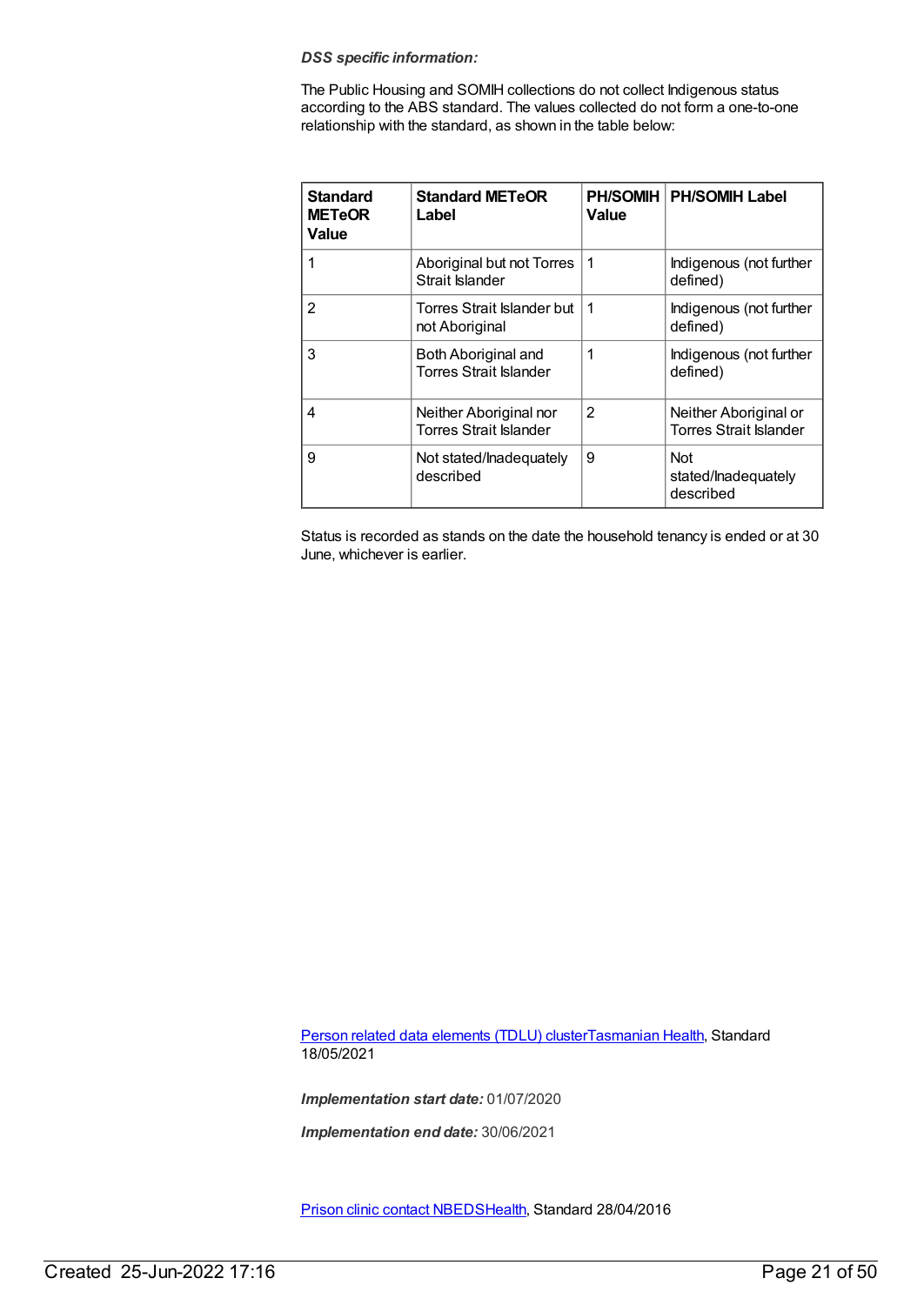#### Prison [dischargee](https://meteor.aihw.gov.au/content/624543) NBED[SHealth](https://meteor.aihw.gov.au/RegistrationAuthority/12), Standard 28/04/2016

*DSS specific information:* In the Prison dischargee data collection Indigenous status will be mapped to: Code 1 No Code 2 Yes, Aboriginal Code 3 Yes, Torres Strait Islander Code 9 Unknown

#### Prison entrants [NBEDS](https://meteor.aihw.gov.au/content/482353)[Health,](https://meteor.aihw.gov.au/RegistrationAuthority/12) Standard 28/04/2016

*DSS specific information:*

The Indigenous status codes will be mapped as follows:

Code 1 No

Code 2 Yes, Aboriginal

- Code 3 Yes, Torres Strait lslander
- Code 9 Unknown

Prisoners in custody prescription [medications](https://meteor.aihw.gov.au/content/618258) NBED[SHealth](https://meteor.aihw.gov.au/RegistrationAuthority/12), Standard 28/04/2016

Public dental [waiting](https://meteor.aihw.gov.au/content/686200) times NMDS 2018-ACT Health [\(retired\)](https://meteor.aihw.gov.au/RegistrationAuthority/9), Candidate 08/08/2018 [Health](https://meteor.aihw.gov.au/RegistrationAuthority/12), Standard 25/01/2018

*Implementation start date:* 01/07/2018

Public Housing and State Owned and Managed Indigenous housing (PH & SOMIH) DSS [2018-Housing](https://meteor.aihw.gov.au/content/711016) [assistance](https://meteor.aihw.gov.au/RegistrationAuthority/11), Standard 10/05/2019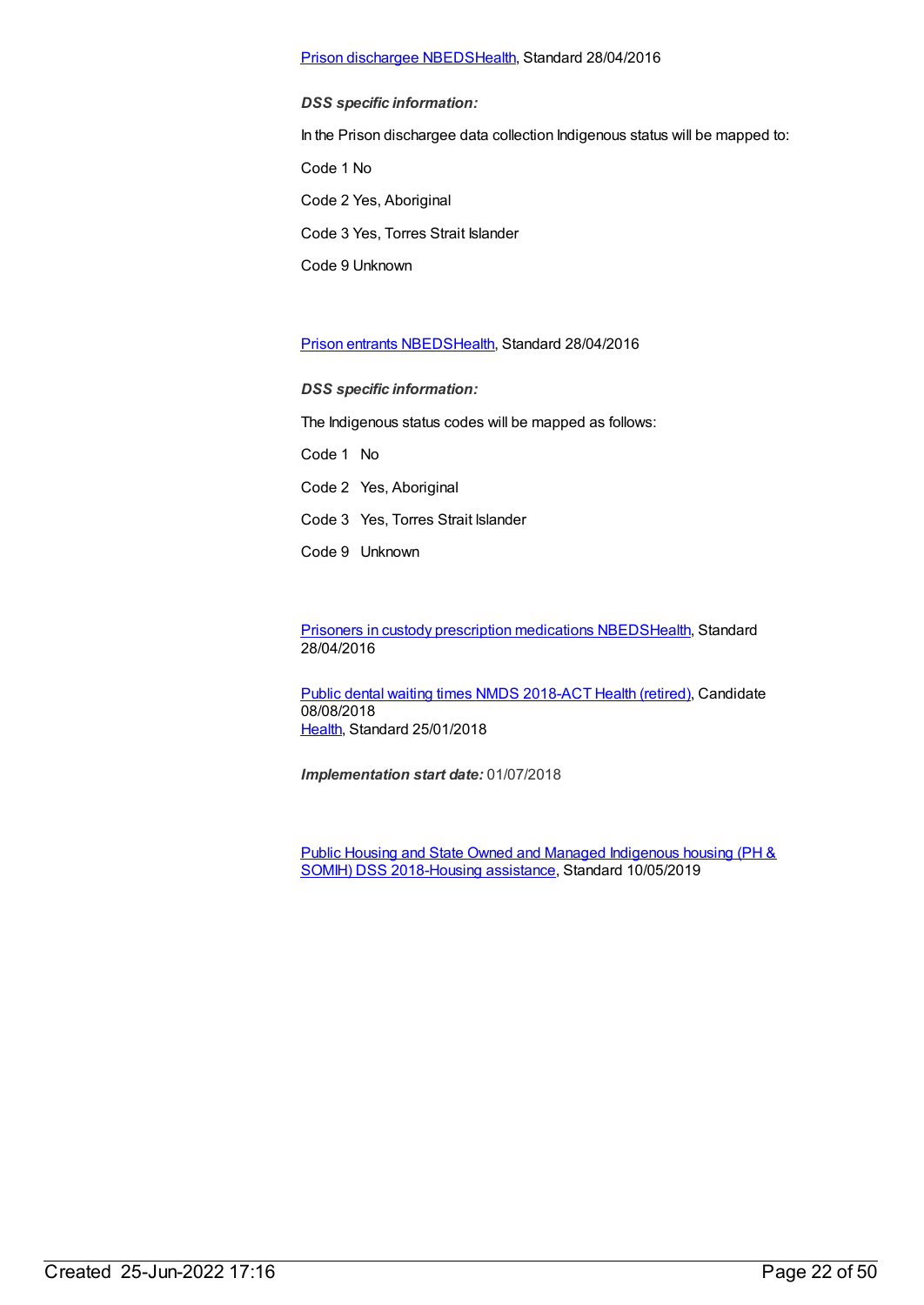#### *DSS specific information:*

This collection does not collect Indigenous status according to the ABS standard. The values collected do not form a one-to-one relationship with the standard, as shown in the table below:

| <b>Standard</b><br><b>METeOR</b><br><b>Value</b> | <b>Standard METeOR</b><br>Label                         | Value          | PH/SOMIH   PH/SOMIH Label                              |
|--------------------------------------------------|---------------------------------------------------------|----------------|--------------------------------------------------------|
|                                                  | Aboriginal but not Torres<br>Strait Islander            | -1             | Indigenous (not further<br>defined)                    |
| 2                                                | Torres Strait Islander but<br>not Aboriginal            | -1             | Indigenous (not further<br>defined)                    |
| 3                                                | Both Aboriginal and<br><b>Torres Strait Islander</b>    | 1              | Indigenous (not further<br>defined)                    |
| 4                                                | Neither Aboriginal nor<br><b>Torres Strait Islander</b> | $\overline{2}$ | Neither Aboriginal or<br><b>Torres Strait Islander</b> |
| 9                                                | Not stated/Inadequately<br>described                    | 9              | <b>Not</b><br>stated/lnadequately<br>described         |

Record the status as at the date the household tenancy ended or at 30 June, whichever is earlier.

[Radiotherapy](https://meteor.aihw.gov.au/content/686202) waiting times NMDS 2018-ACT Health [\(retired\)](https://meteor.aihw.gov.au/RegistrationAuthority/9), Candidate 08/08/2018 [Health](https://meteor.aihw.gov.au/RegistrationAuthority/12), Standard 25/01/2018

*Implementation start date:* 01/07/2018

[Residential](https://meteor.aihw.gov.au/content/608539) mental health care NMDS 2016-1[7Health](https://meteor.aihw.gov.au/RegistrationAuthority/12), Superseded 17/08/2017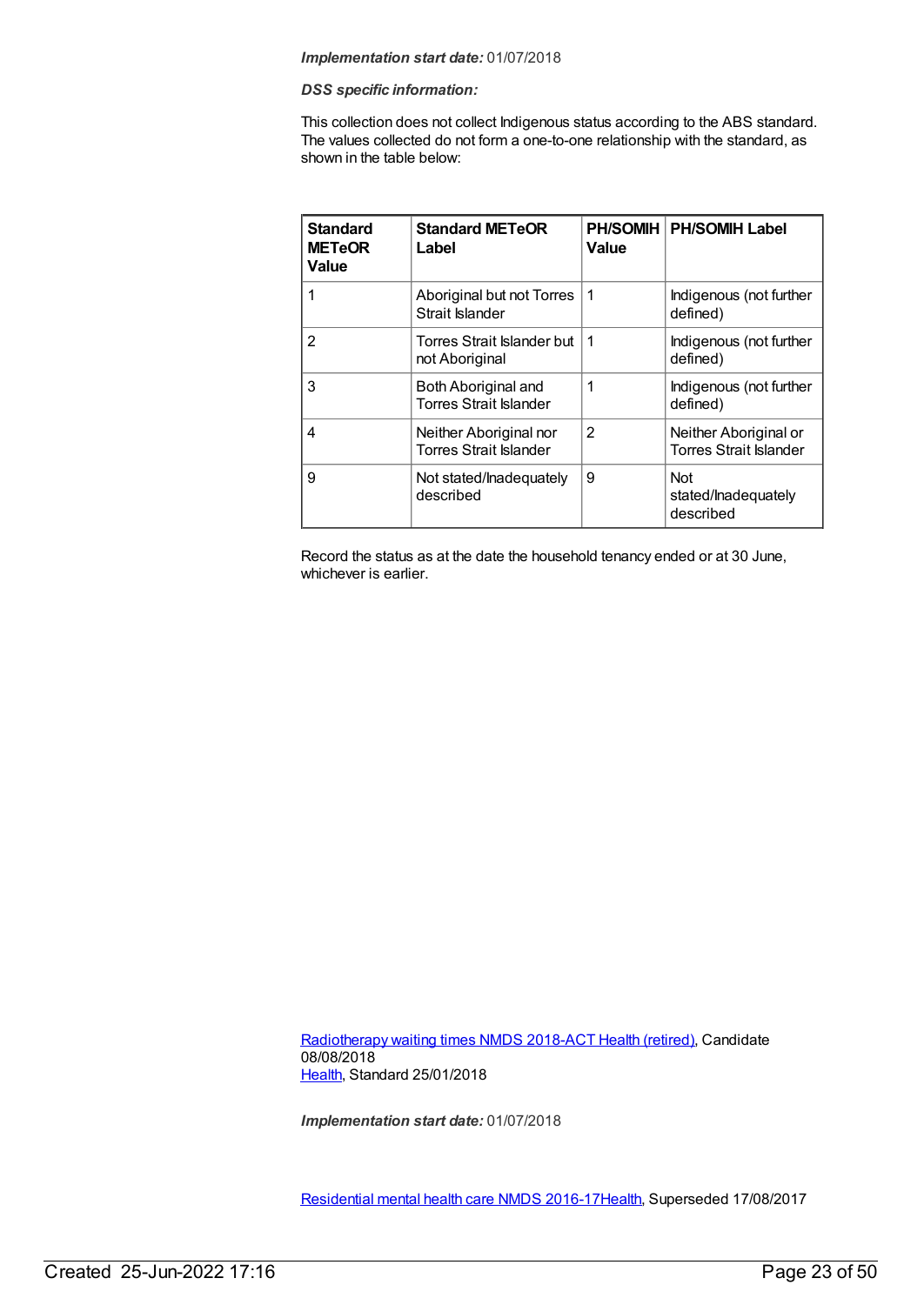*Implementation end date:* 30/06/2017

[Residential](https://meteor.aihw.gov.au/content/645718) mental health care NMDS 2017–1[8Health](https://meteor.aihw.gov.au/RegistrationAuthority/12), Superseded 25/01/2018

*Implementation start date:* 01/07/2017 *Implementation end date:* 30/06/2018

[Residential](https://meteor.aihw.gov.au/content/685927) mental health care NMDS 2018–19ACT Health [\(retired\)](https://meteor.aihw.gov.au/RegistrationAuthority/9), Candidate 09/08/2018 [Health](https://meteor.aihw.gov.au/RegistrationAuthority/12), Superseded 12/12/2018

*Implementation start date:* 01/07/2018 *Implementation end date:* 30/06/2019

[Residential](https://meteor.aihw.gov.au/content/707512) mental health care NMDS 2019–2[0Health](https://meteor.aihw.gov.au/RegistrationAuthority/12), Superseded 16/01/2020

*Implementation start date:* 01/07/2019

*Implementation end date:* 30/06/2020

[Residential](https://meteor.aihw.gov.au/content/722224) mental health care NMDS 2020–2[1Health](https://meteor.aihw.gov.au/RegistrationAuthority/12), Superseded 20/01/2021

*Implementation start date:* 01/07/2020 *Implementation end date:* 30/06/2021

[Residential](https://meteor.aihw.gov.au/content/727354) mental health care NMDS 2021–2[2Health](https://meteor.aihw.gov.au/RegistrationAuthority/12), Superseded 17/12/2021

*Implementation start date:* 01/07/2021 *Implementation end date:* 30/06/2022

[Residential](https://meteor.aihw.gov.au/content/742165) mental health care NMDS 2022–2[3Health](https://meteor.aihw.gov.au/RegistrationAuthority/12), Standard 17/12/2021

*Implementation start date:* 01/07/2022 *Implementation end date:* 30/06/2023

[Safety](https://meteor.aihw.gov.au/content/748884) in care (SC) file cluste[rChildren](https://meteor.aihw.gov.au/RegistrationAuthority/17) and Families, Standard 03/11/2021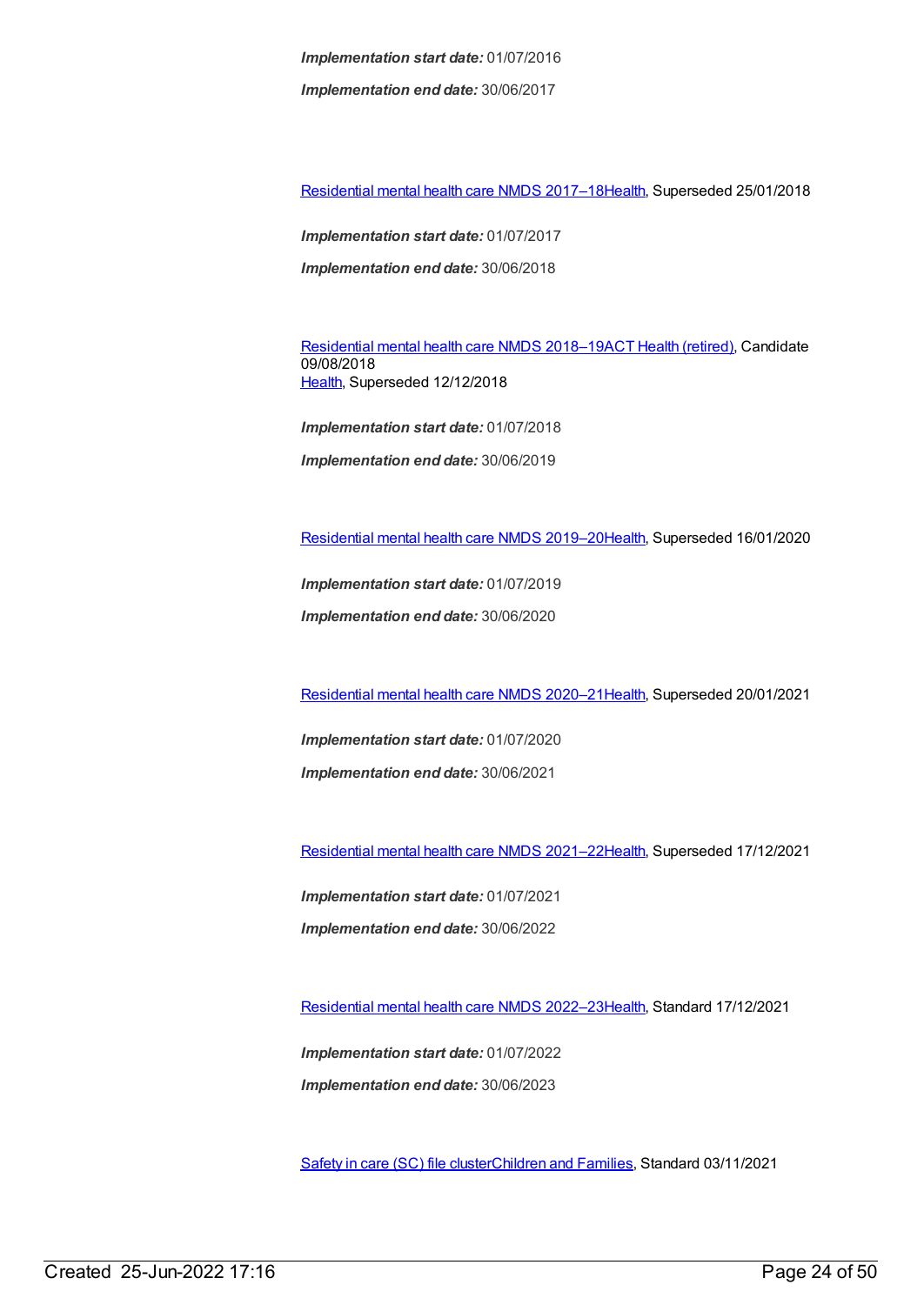#### *DSS specific information:*

Record 5 'Indigenous - not further specified' where no differentiation between Aboriginal and Torres Strait Islander is made. This code is used in the CP NMDS and is not mappable to the Indigenous status standard.

Code 9 'Not stated/inadequately described' in the data element is equivalent to code 99 in the Child protection NMDS collection manual.

[Safety](https://meteor.aihw.gov.au/content/740182) in care (SC) file cluste[rChildren](https://meteor.aihw.gov.au/RegistrationAuthority/17) and Families, Superseded 03/11/2021

#### *DSS specific information:*

Record 5 'Indigenous - not further specified' where no differentiation between Aboriginal and Torres Strait Islander is made. This code is used in the CP NMDS and is not mappable to the Indigenous status standard.

Code 9 'Not stated/inadequately described' in the data element is equivalent to code 99 in the Child protection NMDS collection manual.

Specialist [Homelessness](https://meteor.aihw.gov.au/content/689064) Services NMDS 2019[-Homelessness](https://meteor.aihw.gov.au/RegistrationAuthority/14), Standard 10/08/2018

#### *Conditional obligation:*

In the Specialist Homelessness Services NMDS, this data element is conditional on the client providing consent to release their personal data to the Australian Institute of Health and Welfare. The data element Client-consent indicator, yes/no code N, must receive a response of Yes (Code 1).

#### *DSS specific information:*

In the Specialist Homelessness Services NMDS, this data element is collected at the date of presentation.

Surveillance of healthcare associated infection: [Staphylococcus](https://meteor.aihw.gov.au/content/391133) aureus bacteraemia NBPDS[Health](https://meteor.aihw.gov.au/RegistrationAuthority/12), Standard 15/11/2012

Tasmanian [Demographics](https://meteor.aihw.gov.au/content/662705) Data Set - 2016[Tasmanian](https://meteor.aihw.gov.au/RegistrationAuthority/15) Health, Superseded 05/07/2017

*Implementation start date:* 01/07/2016

*Implementation end date:* 30/06/2017

Tasmanian [Demographics](https://meteor.aihw.gov.au/content/667436) Data Set - 2017[Tasmanian](https://meteor.aihw.gov.au/RegistrationAuthority/15) Health, Superseded 10/01/2018

*Implementation start date:* 01/07/2017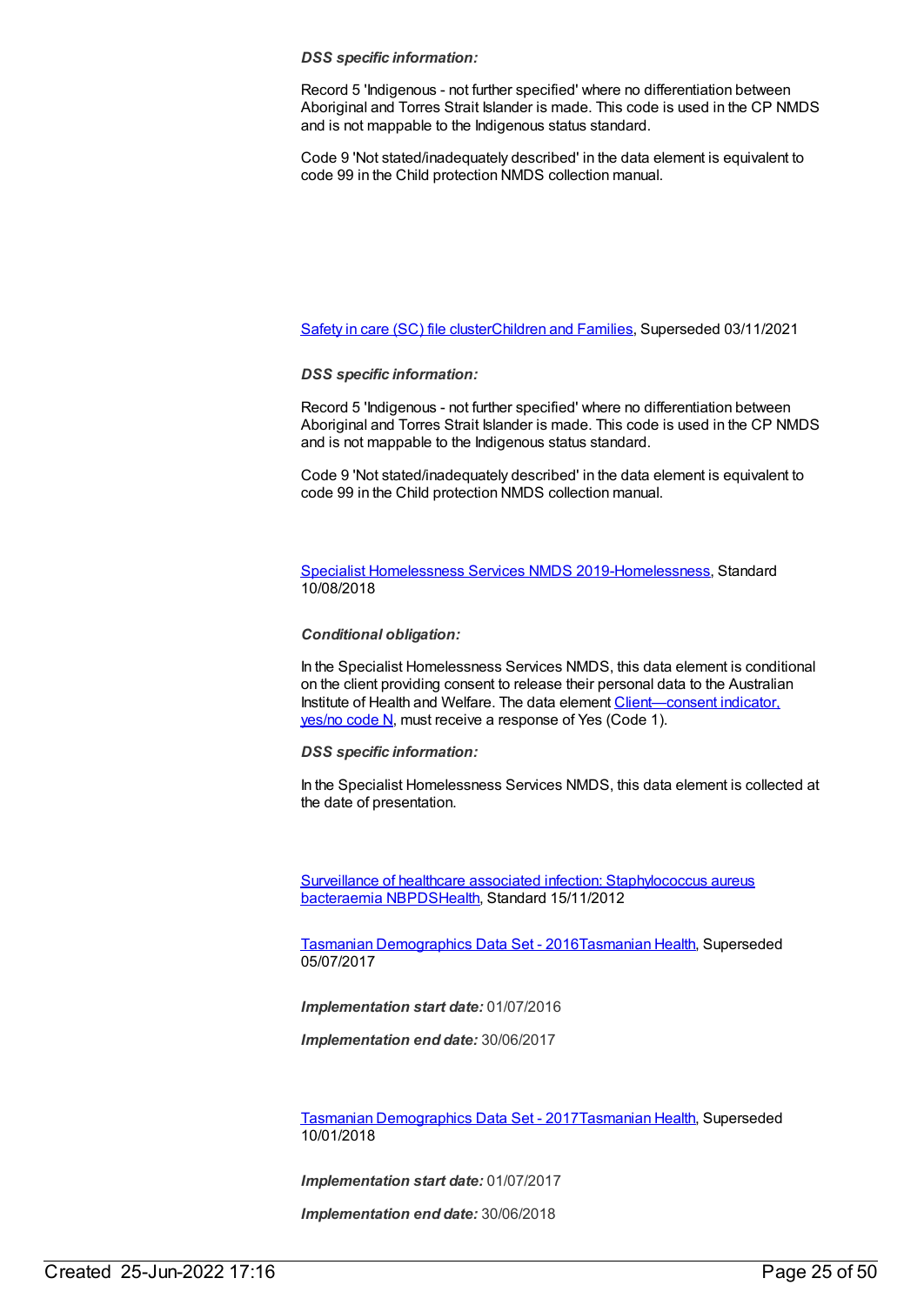#### Tasmanian [Demographics](https://meteor.aihw.gov.au/content/689859) Data Set - 2018[Tasmanian](https://meteor.aihw.gov.au/RegistrationAuthority/15) Health, Superseded 05/04/2019

*Implementation start date:* 01/07/2018

*Implementation end date:* 30/06/2019

Tasmanian [Demographics](https://meteor.aihw.gov.au/content/714887) Data Set - 2019[Tasmanian](https://meteor.aihw.gov.au/RegistrationAuthority/15) Health, Superseded 17/06/2020

*Implementation start date:* 01/07/2019

*Implementation end date:* 30/06/2020

Tasmanian [Demographics](https://meteor.aihw.gov.au/content/727080) Data Set - 2020[Tasmanian](https://meteor.aihw.gov.au/RegistrationAuthority/15) Health, Standard 15/06/2020

*Implementation start date:* 01/07/2020

*Implementation end date:* 30/06/2021

Your Experience of Service National Best [Endeavours](https://meteor.aihw.gov.au/content/635068) Data Set [Health](https://meteor.aihw.gov.au/RegistrationAuthority/12), Superseded 15/04/2021

*DSS specific information:*

This relates to the Indigenous status question of the YES survey instrument. The full question is: are you of Aboriginal or Torres Strait Island origin?

Your Experience of Service National Best [Endeavours](https://meteor.aihw.gov.au/content/738452) Data Set 2019[–Health](https://meteor.aihw.gov.au/RegistrationAuthority/12), Standard 15/04/2021

*DSS specific information:*

This relates to the Indigenous status question of the YES survey instrument. The full question is: are you of Aboriginal or Torres Strait Island origin?

Youth [Justice](https://meteor.aihw.gov.au/RegistrationAuthority/4) Client file clusterYouth Justice, Standard 15/02/2022

Youth [Justice](https://meteor.aihw.gov.au/content/755693) Client file clusterYouth [Justice](https://meteor.aihw.gov.au/RegistrationAuthority/4), Recorded 23/05/2022

**Implementation in**

#### **Indicators: Used as Numerator**

Indigenous primary health care: [PI01a-Number](https://meteor.aihw.gov.au/content/686339) of Indigenous babies born within the previous 12 months whose birth weight has been recorded, 2015-2017 Health, Superseded 17/10/2018 [Indigenous](https://meteor.aihw.gov.au/RegistrationAuthority/6), Superseded 17/10/2018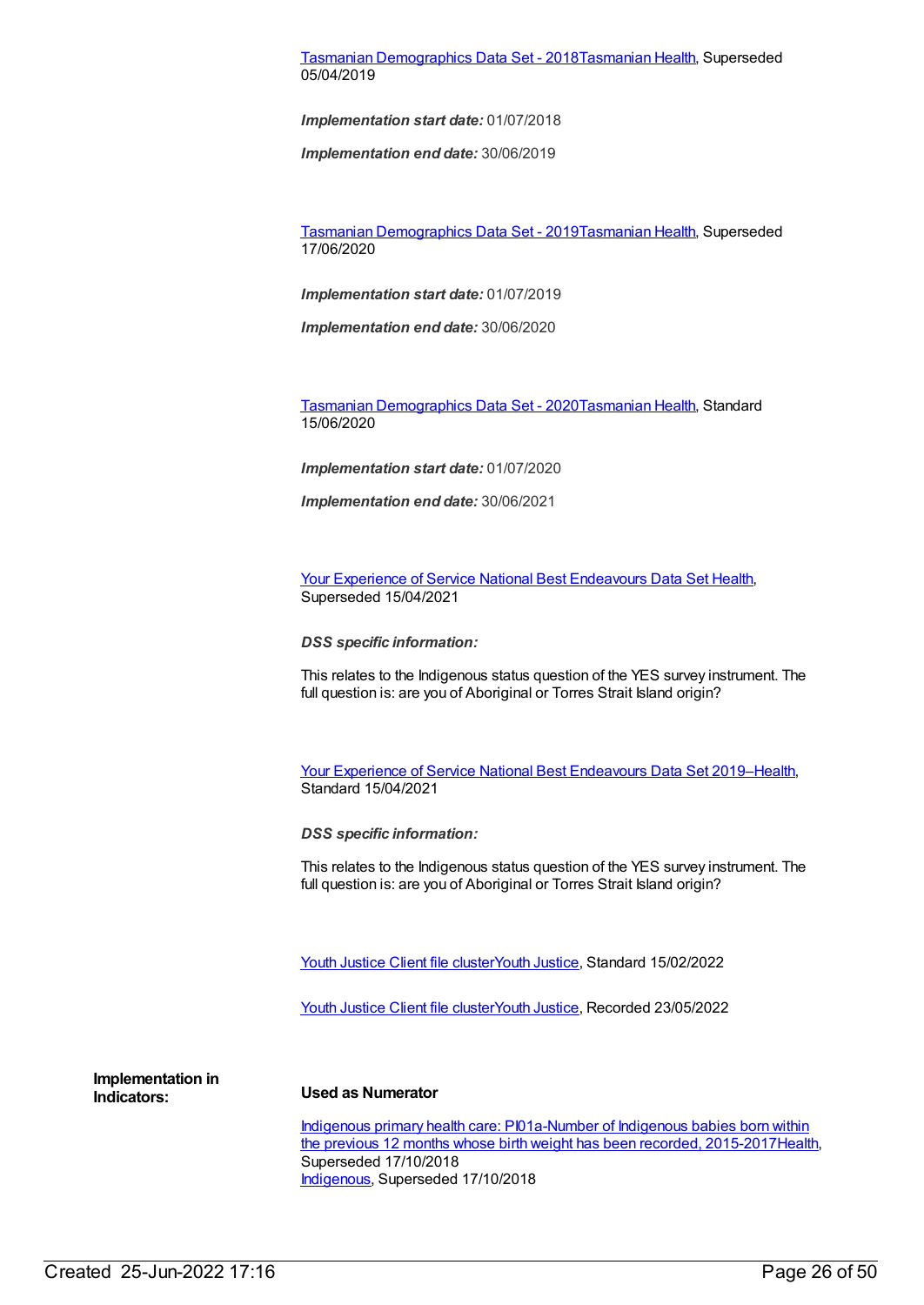Indigenous primary health care: [PI01a-Number](https://meteor.aihw.gov.au/content/687916) of Indigenous babies born within the previous 12 months whose birthweight has been recorded, 2018-2019[Health](https://meteor.aihw.gov.au/RegistrationAuthority/12), Superseded 16/01/2020 [Indigenous](https://meteor.aihw.gov.au/RegistrationAuthority/6), Superseded 14/07/2021

Indigenous primary health care: [PI01a-Number](https://meteor.aihw.gov.au/content/717264) of Indigenous babies born within the previous 12 months whose birthweight has been recorded, June 202[0Health](https://meteor.aihw.gov.au/RegistrationAuthority/12), Retired 13/10/2021 [Indigenous](https://meteor.aihw.gov.au/RegistrationAuthority/6), Superseded 14/07/2021

Indigenous primary health care: [PI01b-Proportion](https://meteor.aihw.gov.au/content/686344) of Indigenous babies born within the previous 12 months whose birth weight has been recorded, 2015-201[7Health](https://meteor.aihw.gov.au/RegistrationAuthority/12), Superseded 17/10/2018 [Indigenous](https://meteor.aihw.gov.au/RegistrationAuthority/6), Superseded 17/10/2018

Indigenous primary health care: [PI01b-Proportion](https://meteor.aihw.gov.au/content/687918) of Indigenous babies born within the previous 12 months whose birthweight has been recorded, 2018-201[9Health](https://meteor.aihw.gov.au/RegistrationAuthority/12), Superseded 16/01/2020 [Indigenous](https://meteor.aihw.gov.au/RegistrationAuthority/6), Superseded 14/07/2021

Indigenous primary health care: [PI01b-Proportion](https://meteor.aihw.gov.au/content/717266) of Indigenous babies born within the previous 12 months whose birthweight has been recorded, June 202[0Health](https://meteor.aihw.gov.au/RegistrationAuthority/12), Retired 13/10/2021 [Indigenous](https://meteor.aihw.gov.au/RegistrationAuthority/6), Superseded 14/07/2021

Indigenous primary health care: [PI02a-Number](https://meteor.aihw.gov.au/content/686346) of Indigenous babies born within the previous 12 months whose birthweight results were low, normal or high, 2015- 201[7Health](https://meteor.aihw.gov.au/RegistrationAuthority/12), Superseded 17/10/2018 [Indigenous](https://meteor.aihw.gov.au/RegistrationAuthority/6), Superseded 17/10/2018

Indigenous primary health care: [PI02a-Number](https://meteor.aihw.gov.au/content/687921) of Indigenous babies born within the previous 12 months whose birthweight results were low, normal or high, 2018- 201[9Health](https://meteor.aihw.gov.au/RegistrationAuthority/12), Superseded 16/01/2020 [Indigenous](https://meteor.aihw.gov.au/RegistrationAuthority/6), Superseded 14/07/2021

Indigenous primary health care: [PI02a-Number](https://meteor.aihw.gov.au/content/717269) of Indigenous babies born within the previous 12 months whose birthweight results were low, normal or high, June 202[0Health](https://meteor.aihw.gov.au/RegistrationAuthority/12), Retired 13/10/2021 [Indigenous](https://meteor.aihw.gov.au/RegistrationAuthority/6), Superseded 14/07/2021

Indigenous primary health care: [PI02b-Proportion](https://meteor.aihw.gov.au/content/686348) of Indigenous babies born within the previous 12 months whose birthweight results were low, normal or high, 2015-201[7Health](https://meteor.aihw.gov.au/RegistrationAuthority/12), Superseded 17/10/2018 [Indigenous](https://meteor.aihw.gov.au/RegistrationAuthority/6), Superseded 17/10/2018

Indigenous primary health care: [PI02b-Proportion](https://meteor.aihw.gov.au/content/687923) of Indigenous babies born within the previous 12 months whose birthweight results were low, normal or high, 2018-201[9Health](https://meteor.aihw.gov.au/RegistrationAuthority/12), Superseded 16/01/2020 [Indigenous](https://meteor.aihw.gov.au/RegistrationAuthority/6), Superseded 14/07/2021

Indigenous primary health care: [PI02b-Proportion](https://meteor.aihw.gov.au/content/717271) of Indigenous babies born within the previous 12 months whose birthweight results were low, normal or high, June 2020[Health](https://meteor.aihw.gov.au/RegistrationAuthority/12), Retired 13/10/2021 [Indigenous](https://meteor.aihw.gov.au/RegistrationAuthority/6), Superseded 14/07/2021

Indigenous primary health care: PI03a-Number of regular clients for whom an MBS Health Assessment for Aboriginal and Torres Strait Islander People (MBS Item 715) was claimed, 2015-2017 Health, Superseded 17/10/2018 [Indigenous](https://meteor.aihw.gov.au/RegistrationAuthority/6), Superseded 17/10/2018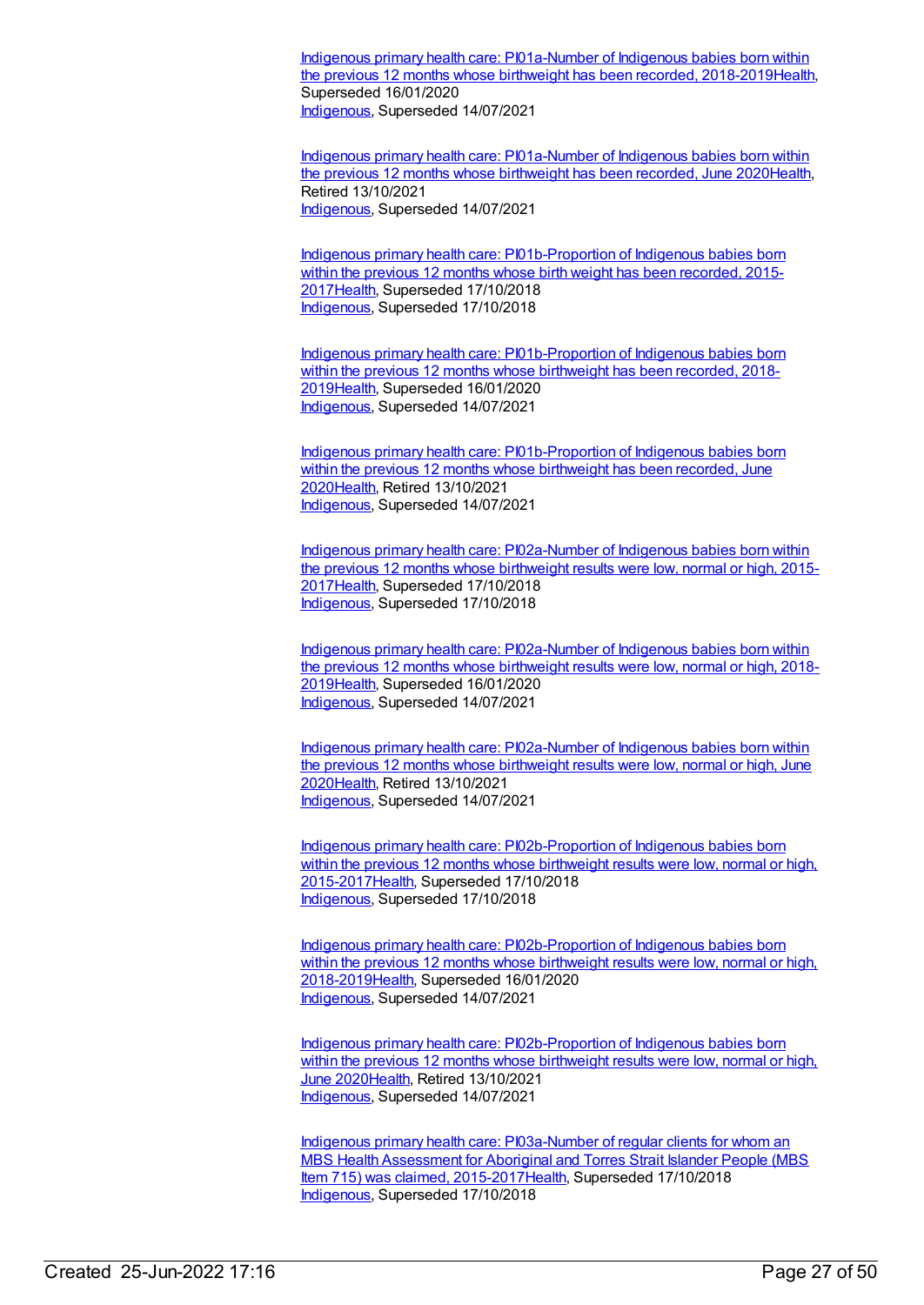Indigenous primary health care: PI03a-Number of regular clients for whom an MBS Health Assessment for Aboriginal and Torres Strait Islander People (MBS Item 715) was claimed, [2018-2019Health,](https://meteor.aihw.gov.au/content/687925) Superseded 16/01/2020 [Indigenous](https://meteor.aihw.gov.au/RegistrationAuthority/6), Superseded 14/07/2021

Indigenous primary health care: [PI03a-Number](https://meteor.aihw.gov.au/content/717273) of regular clients for whom an MBS Health Assessment for Aboriginal and Torres Strait Islander People (MBS Item 715) was claimed, June 202[0Health](https://meteor.aihw.gov.au/RegistrationAuthority/12), Retired 13/10/2021 [Indigenous](https://meteor.aihw.gov.au/RegistrationAuthority/6), Superseded 14/07/2021

Indigenous primary health care: [PI03b-Proportion](https://meteor.aihw.gov.au/content/686405) of regular clients for whom an MBS Health Assessment for Aboriginal and Torres Strait Islander People (MBS Item 715) was claimed, 2015-2017 Health, Superseded 17/10/2018 [Indigenous](https://meteor.aihw.gov.au/RegistrationAuthority/6), Superseded 17/10/2018

Indigenous primary health care: [PI03b-Proportion](https://meteor.aihw.gov.au/content/687927) of regular clients for whom an MBS Health Assessment for Aboriginal and Torres Strait Islander People (MBS Item 715) was claimed, 2018-201[9Health](https://meteor.aihw.gov.au/RegistrationAuthority/12), Superseded 16/01/2020 [Indigenous](https://meteor.aihw.gov.au/RegistrationAuthority/6), Superseded 14/07/2021

Indigenous primary health care: [PI03b-Proportion](https://meteor.aihw.gov.au/content/717275) of regular clients for whom an MBS Health Assessment for Aboriginal and Torres Strait Islander People (MBS Item 715) was claimed, June 202[0Health](https://meteor.aihw.gov.au/RegistrationAuthority/12), Retired 13/10/2021 [Indigenous](https://meteor.aihw.gov.au/RegistrationAuthority/6), Superseded 14/07/2021

Indigenous primary health care: PI04a-Number of Indigenous children who are fully immunised, [2015-2017Health,](https://meteor.aihw.gov.au/content/686410) Superseded 17/10/2018 [Indigenous](https://meteor.aihw.gov.au/RegistrationAuthority/6), Superseded 17/10/2018

Indigenous primary health care: PI04a-Number of Indigenous children who are fully immunised, [2018-2019Health,](https://meteor.aihw.gov.au/content/687929) Superseded 16/01/2020 [Indigenous](https://meteor.aihw.gov.au/RegistrationAuthority/6), Superseded 14/07/2021

Indigenous primary health care: [PI04a-Number](https://meteor.aihw.gov.au/content/717277) of Indigenous children who are fully immunised, June 202[0Health](https://meteor.aihw.gov.au/RegistrationAuthority/12), Retired 13/10/2021 [Indigenous](https://meteor.aihw.gov.au/RegistrationAuthority/6), Superseded 14/07/2021

Indigenous primary health care: [PI04b-Proportion](https://meteor.aihw.gov.au/content/686416) of Indigenous children who are fully immunised, 2015-201[7Health](https://meteor.aihw.gov.au/RegistrationAuthority/12), Superseded 17/10/2018 [Indigenous](https://meteor.aihw.gov.au/RegistrationAuthority/6), Superseded 17/10/2018

Indigenous primary health care: [PI04b-Proportion](https://meteor.aihw.gov.au/content/687937) of Indigenous children who are fully immunised, 2018-201[9Health](https://meteor.aihw.gov.au/RegistrationAuthority/12), Superseded 16/01/2020 [Indigenous](https://meteor.aihw.gov.au/RegistrationAuthority/6), Superseded 14/07/2021

Indigenous primary health care: [PI04b-Proportion](https://meteor.aihw.gov.au/content/717279) of Indigenous children who are fully immunised, June 202[0Health](https://meteor.aihw.gov.au/RegistrationAuthority/12), Retired 13/10/2021 [Indigenous](https://meteor.aihw.gov.au/RegistrationAuthority/6), Superseded 14/07/2021

Indigenous primary health care: [PI05a-Number](https://meteor.aihw.gov.au/content/686420) of regular clients with Type II diabetes who have had an HbA1c measurement result recorded, 2015- 201[7Health](https://meteor.aihw.gov.au/RegistrationAuthority/12), Superseded 17/10/2018 [Indigenous](https://meteor.aihw.gov.au/RegistrationAuthority/6), Superseded 17/10/2018

Indigenous primary health care: [PI05a-Number](https://meteor.aihw.gov.au/content/687939) of regular clients with Type II diabetes who have had an HbA1c measurement result recorded, 2018- 201[9Health](https://meteor.aihw.gov.au/RegistrationAuthority/12), Superseded 16/01/2020 [Indigenous](https://meteor.aihw.gov.au/RegistrationAuthority/6), Superseded 14/07/2021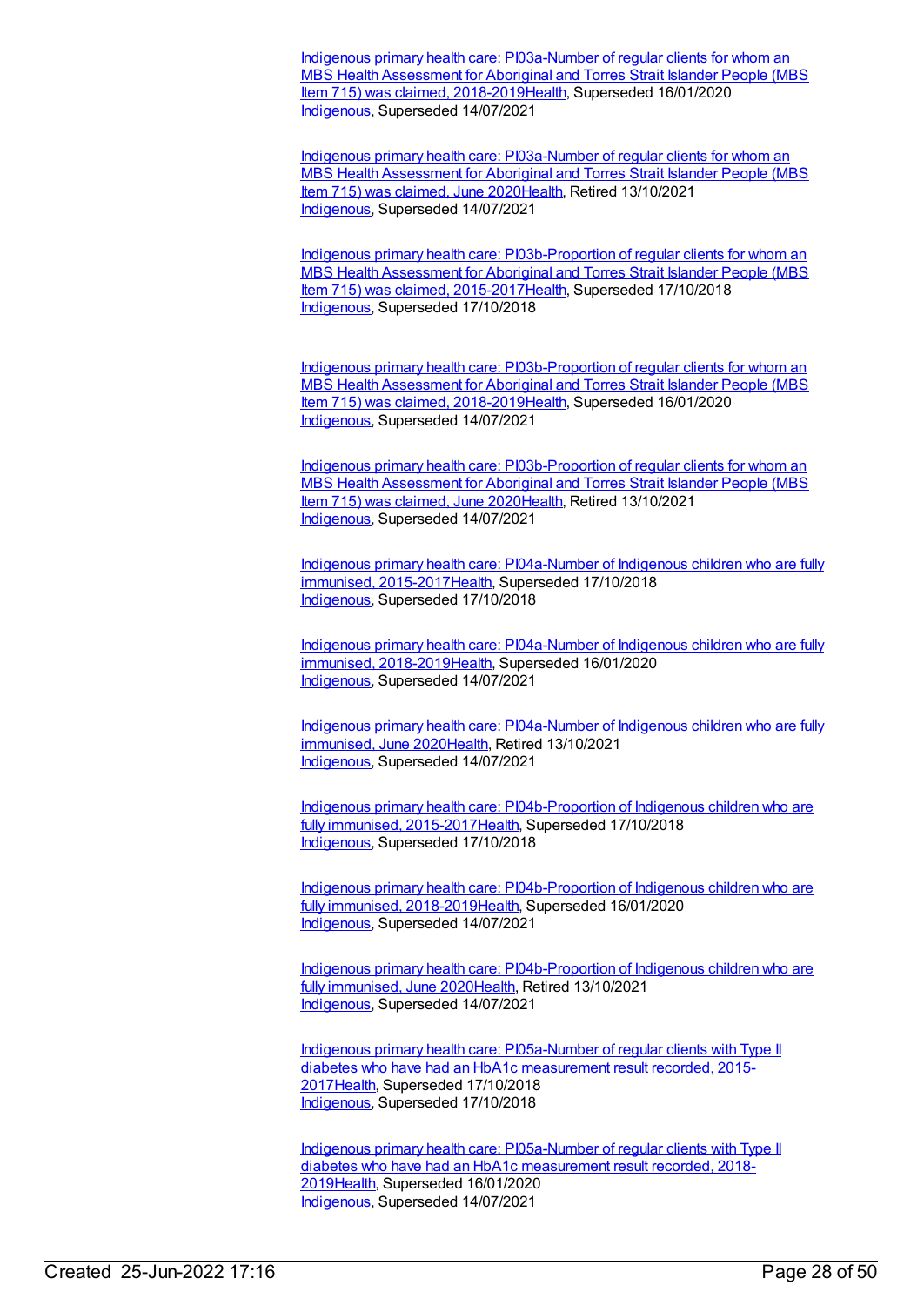Indigenous primary health care: [PI05a-Number](https://meteor.aihw.gov.au/content/717283) of regular clients with Type II diabetes who have had an HbA1c measurement result recorded, June 202[0Health](https://meteor.aihw.gov.au/RegistrationAuthority/12), Retired 13/10/2021 [Indigenous](https://meteor.aihw.gov.au/RegistrationAuthority/6), Superseded 14/07/2021

Indigenous primary health care: [PI05b-Proportion](https://meteor.aihw.gov.au/content/686352) of regular clients with Type II diabetes who have had an HbA1c measurement result recorded, 2015- 201[7Health](https://meteor.aihw.gov.au/RegistrationAuthority/12), Superseded 17/10/2018 [Indigenous](https://meteor.aihw.gov.au/RegistrationAuthority/6), Superseded 17/10/2018

Indigenous primary health care: [PI05b-Proportion](https://meteor.aihw.gov.au/content/687941) of regular clients with Type II diabetes who have had an HbA1c measurement result recorded, 2018- 201[9Health](https://meteor.aihw.gov.au/RegistrationAuthority/12), Superseded 16/01/2020 [Indigenous](https://meteor.aihw.gov.au/RegistrationAuthority/6), Superseded 14/07/2021

Indigenous primary health care: [PI05b-Proportion](https://meteor.aihw.gov.au/content/717285) of regular clients with Type II diabetes who have had an HbA1c measurement result recorded, June 202[0Health](https://meteor.aihw.gov.au/RegistrationAuthority/12), Retired 13/10/2021 [Indigenous](https://meteor.aihw.gov.au/RegistrationAuthority/6), Superseded 14/07/2021

Indigenous primary health care: [PI06a-Number](https://meteor.aihw.gov.au/content/686425) of regular clients with Type II diabetes whose HbA1c measurement result was within a specified level, 2015- 201[7Health](https://meteor.aihw.gov.au/RegistrationAuthority/12), Superseded 17/10/2018 [Indigenous](https://meteor.aihw.gov.au/RegistrationAuthority/6), Superseded 17/10/2018

Indigenous primary health care: [PI06a-Number](https://meteor.aihw.gov.au/content/687943) of regular clients with Type II diabetes whose HbA1c measurement result was within a specified level, 2018- 201[9Health](https://meteor.aihw.gov.au/RegistrationAuthority/12), Superseded 16/01/2020 [Indigenous](https://meteor.aihw.gov.au/RegistrationAuthority/6), Superseded 14/07/2021

Indigenous primary health care: [PI06a-Number](https://meteor.aihw.gov.au/content/717287) of regular clients with Type II diabetes whose HbA1c measurement result was within a specified level, June 202[0Health](https://meteor.aihw.gov.au/RegistrationAuthority/12), Retired 13/10/2021 [Indigenous](https://meteor.aihw.gov.au/RegistrationAuthority/6), Superseded 14/07/2021

Indigenous primary health care: [PI06b-Proportion](https://meteor.aihw.gov.au/content/686356) of regular clients with Type II diabetes whose HbA1c measurement result was within a specified level, 2015- 201[7Health](https://meteor.aihw.gov.au/RegistrationAuthority/12), Superseded 17/10/2018 [Indigenous](https://meteor.aihw.gov.au/RegistrationAuthority/6), Superseded 17/10/2018

Indigenous primary health care: [PI06b-Proportion](https://meteor.aihw.gov.au/content/687945) of regular clients with Type II diabetes whose HbA1c measurement result was within a specified level, 2018- 201[9Health](https://meteor.aihw.gov.au/RegistrationAuthority/12), Superseded 16/01/2020 [Indigenous](https://meteor.aihw.gov.au/RegistrationAuthority/6), Superseded 14/07/2021

Indigenous primary health care: [PI06b-Proportion](https://meteor.aihw.gov.au/content/717289) of regular clients with Type II diabetes whose HbA1c measurement result was within a specified level, June 202[0Health](https://meteor.aihw.gov.au/RegistrationAuthority/12), Retired 13/10/2021 [Indigenous](https://meteor.aihw.gov.au/RegistrationAuthority/6), Superseded 14/07/2021

Indigenous primary health care: [PI07a-Number](https://meteor.aihw.gov.au/content/686434) of regular clients with a chronic disease for whom a GP Management Plan (MBS Item 721) was claimed, 2015- 201[7Health](https://meteor.aihw.gov.au/RegistrationAuthority/12), Superseded 17/10/2018 [Indigenous](https://meteor.aihw.gov.au/RegistrationAuthority/6), Superseded 17/10/2018

Indigenous primary health care: [PI07a-Number](https://meteor.aihw.gov.au/content/687948) of regular clients with a chronic disease for whom a GP Management Plan (MBS Item 721) was claimed, 2018-201[9Health](https://meteor.aihw.gov.au/RegistrationAuthority/12), Superseded 16/01/2020 [Indigenous](https://meteor.aihw.gov.au/RegistrationAuthority/6), Superseded 14/07/2021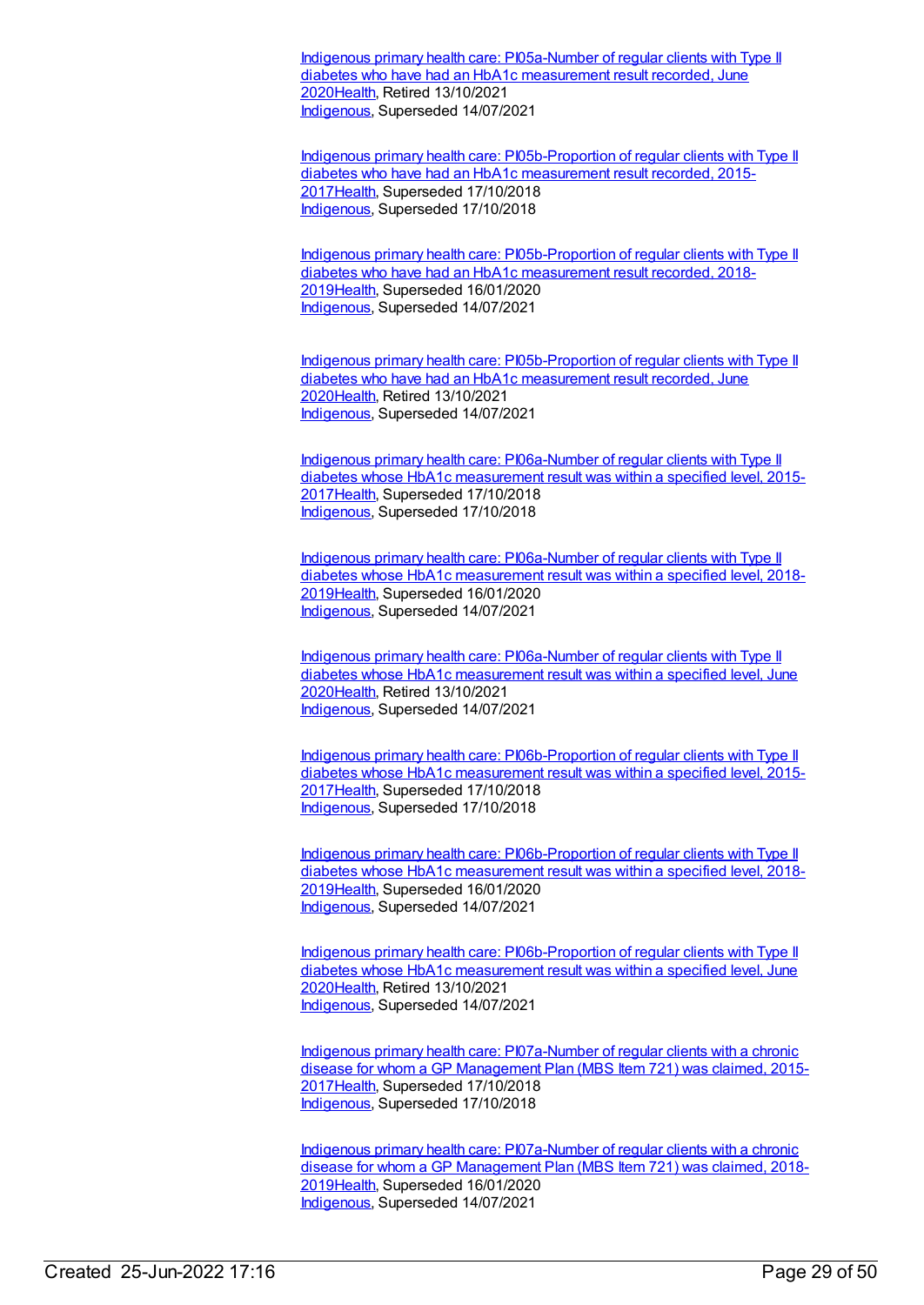Indigenous primary health care: [PI07a-Number](https://meteor.aihw.gov.au/content/717292) of regular clients with a chronic disease for whom a GP Management Plan (MBS Item 721) was claimed, June 202[0Health](https://meteor.aihw.gov.au/RegistrationAuthority/12), Retired 13/10/2021 [Indigenous](https://meteor.aihw.gov.au/RegistrationAuthority/6), Superseded 14/07/2021

Indigenous primary health care: [PI07b-Proportion](https://meteor.aihw.gov.au/content/686438) of regular clients with a chronic disease for whom a GP Management Plan (MBS Item 721) was claimed, 2015- 201[7Health](https://meteor.aihw.gov.au/RegistrationAuthority/12), Superseded 17/10/2018 [Indigenous](https://meteor.aihw.gov.au/RegistrationAuthority/6), Superseded 17/10/2018

Indigenous primary health care: [PI07b-Proportion](https://meteor.aihw.gov.au/content/687950) of regular clients with a chronic disease for whom a GP Management Plan (MBS Item 721) was claimed, 2018- 201[9Health](https://meteor.aihw.gov.au/RegistrationAuthority/12), Superseded 16/01/2020 [Indigenous](https://meteor.aihw.gov.au/RegistrationAuthority/6), Superseded 14/07/2021

Indigenous primary health care: [PI07b-Proportion](https://meteor.aihw.gov.au/content/717294) of regular clients with a chronic disease for whom a GP Management Plan (MBS Item 721) was claimed, June 202[0Health](https://meteor.aihw.gov.au/RegistrationAuthority/12), Retired 13/10/2021 [Indigenous](https://meteor.aihw.gov.au/RegistrationAuthority/6), Superseded 14/07/2021

Indigenous primary health care: [PI08a-Number](https://meteor.aihw.gov.au/content/686442) of regular clients with a chronic disease for whom a Team Care Arrangement (MBS Item 723) was claimed, 2015-201[7Health](https://meteor.aihw.gov.au/RegistrationAuthority/12), Superseded 17/10/2018 [Indigenous](https://meteor.aihw.gov.au/RegistrationAuthority/6), Superseded 17/10/2018

Indigenous primary health care: PI08a-Number of regular clients with a chronic disease for whom a Team Care Arrangement (MBS Item 723) was claimed, [2018-2019](https://meteor.aihw.gov.au/content/687952)[Healt](https://meteor.aihw.gov.au/RegistrationAuthority/12)[h,](https://meteor.aihw.gov.au/content/687952) Superseded 16/01/2020 [Indigenous](https://meteor.aihw.gov.au/RegistrationAuthority/6), Superseded 14/07/2021

Indigenous primary health care: [PI08a-Number](https://meteor.aihw.gov.au/content/717296) of regular clients with a chronic disease for whom a Team Care Arrangement (MBS Item 723) was claimed, June 202[0Health](https://meteor.aihw.gov.au/RegistrationAuthority/12), Retired 13/10/2021 [Indigenous](https://meteor.aihw.gov.au/RegistrationAuthority/6), Superseded 14/07/2021

Indigenous primary health care: [PI08b-Proportion](https://meteor.aihw.gov.au/content/686445) of regular clients with a chronic disease for whom a Team Care Arrangement (MBS Item 723) was claimed, 2015-201[7Health](https://meteor.aihw.gov.au/RegistrationAuthority/12), Superseded 17/10/2018 [Indigenous](https://meteor.aihw.gov.au/RegistrationAuthority/6), Superseded 17/10/2018

Indigenous primary health care: [PI08b-Proportion](https://meteor.aihw.gov.au/content/687954) of regular clients with a chronic disease for whom a Team Care Arrangement (MBS Item 723) was claimed, 2018-201[9Health](https://meteor.aihw.gov.au/RegistrationAuthority/12), Superseded 16/01/2020 [Indigenous](https://meteor.aihw.gov.au/RegistrationAuthority/6), Superseded 14/07/2021

Indigenous primary health care: [PI08b-Proportion](https://meteor.aihw.gov.au/content/717298) of regular clients with a chronic disease for whom a Team Care Arrangement (MBS Item 723) was claimed, June 202[0Health](https://meteor.aihw.gov.au/RegistrationAuthority/12), Retired 13/10/2021 [Indigenous](https://meteor.aihw.gov.au/RegistrationAuthority/6), Superseded 14/07/2021

Indigenous primary health care: PI09a-Number of regular clients whose smoking status has been recorded, [2015-2017](https://meteor.aihw.gov.au/content/686447)[Healt](https://meteor.aihw.gov.au/RegistrationAuthority/12)[h,](https://meteor.aihw.gov.au/content/686447) Superseded 17/10/2018 [Indigenous](https://meteor.aihw.gov.au/RegistrationAuthority/6), Superseded 17/10/2018

Indigenous primary health care: PI09a-Number of regular clients whose smoking status has been recorded, [2018-2019Health,](https://meteor.aihw.gov.au/content/687957) Superseded 16/01/2020 [Indigenous](https://meteor.aihw.gov.au/RegistrationAuthority/6), Superseded 14/07/2021

Indigenous primary health care: [PI09a-Number](https://meteor.aihw.gov.au/content/717300) of regular clients whose smoking status has been recorded, June 202[0Health](https://meteor.aihw.gov.au/RegistrationAuthority/12), Retired 13/10/2021 [Indigenous](https://meteor.aihw.gov.au/RegistrationAuthority/6), Superseded 14/07/2021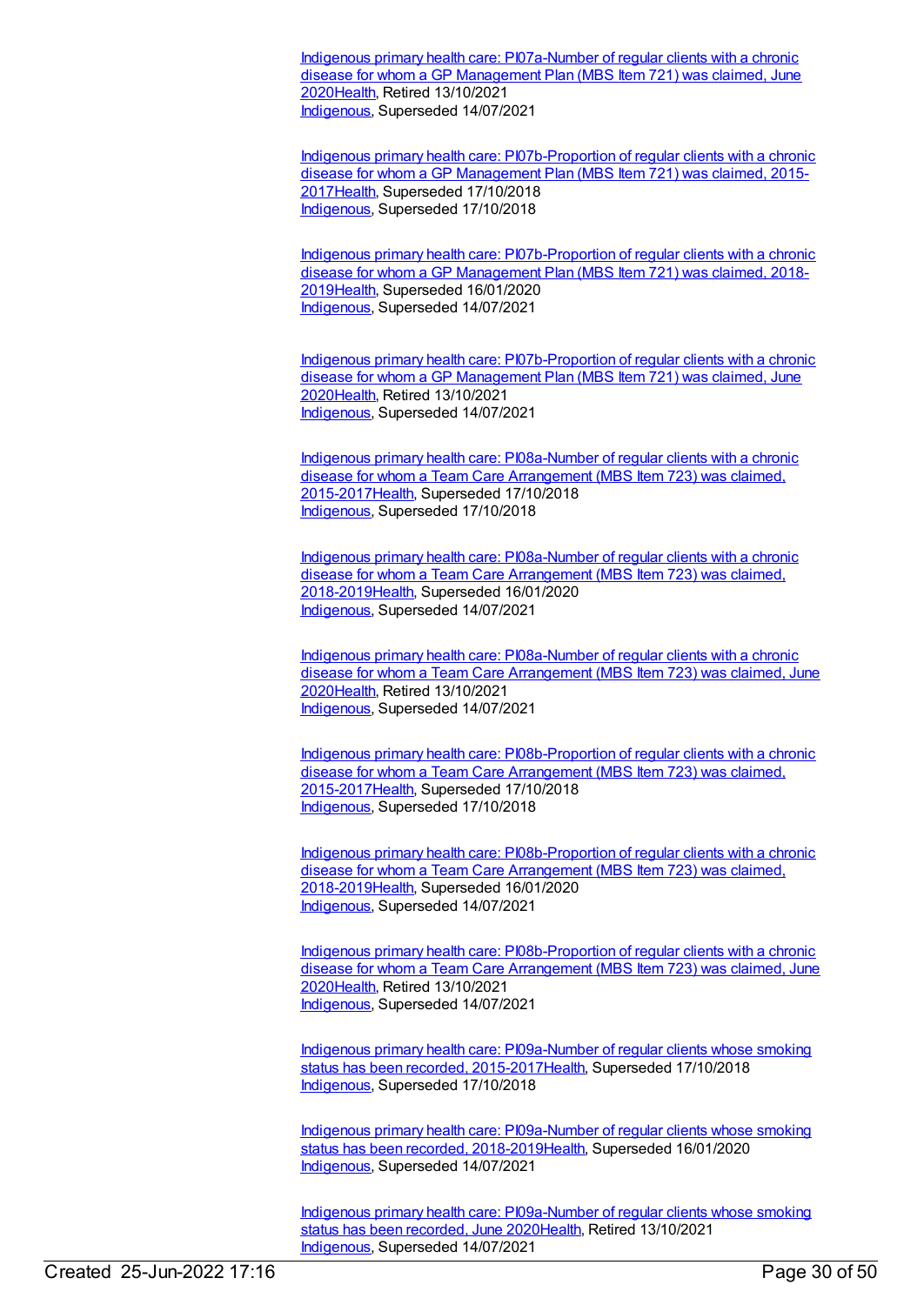Indigenous primary health care: [PI09b-Proportion](https://meteor.aihw.gov.au/content/686451) of regular clients whose smoking status has been recorded, 2015-2017 Health, Superseded 17/10/2018 [Indigenous](https://meteor.aihw.gov.au/RegistrationAuthority/6), Superseded 17/10/2018

Indigenous primary health care: [PI09b-Proportion](https://meteor.aihw.gov.au/content/687959) of regular clients whose smoking status has been recorded, 2018-201[9Health](https://meteor.aihw.gov.au/RegistrationAuthority/12), Superseded 16/01/2020 [Indigenous](https://meteor.aihw.gov.au/RegistrationAuthority/6), Superseded 14/07/2021

Indigenous primary health care: [PI09b-Proportion](https://meteor.aihw.gov.au/content/717302) of regular clients whose smoking status has been recorded, June 202[0Health](https://meteor.aihw.gov.au/RegistrationAuthority/12), Retired 13/10/2021 [Indigenous](https://meteor.aihw.gov.au/RegistrationAuthority/6), Superseded 14/07/2021

Indigenous primary health care: PI10a-Number of regular clients with a smoking status result, 2015-2017 Health, Superseded 17/10/2018 [Indigenous](https://meteor.aihw.gov.au/RegistrationAuthority/6), Superseded 17/10/2018

Indigenous primary health care: PI10a-Number of regular clients with a smoking status result, [2018-2019Health,](https://meteor.aihw.gov.au/content/687961) Superseded 16/01/2020 [Indigenous](https://meteor.aihw.gov.au/RegistrationAuthority/6), Superseded 14/07/2021

Indigenous primary health care: [PI10a-Number](https://meteor.aihw.gov.au/content/717304) of regular clients with a smoking status result, June 2020[Health](https://meteor.aihw.gov.au/RegistrationAuthority/12), Retired 13/10/2021 [Indigenous](https://meteor.aihw.gov.au/RegistrationAuthority/6), Superseded 14/07/2021

Indigenous primary health care: [PI10b-Proportion](https://meteor.aihw.gov.au/content/686456) of regular clients with a smoking status result, 2015-201[7Health](https://meteor.aihw.gov.au/RegistrationAuthority/12), Superseded 17/10/2018 [Indigenous](https://meteor.aihw.gov.au/RegistrationAuthority/6), Superseded 17/10/2018

Indigenous primary health care: [PI10b-Proportion](https://meteor.aihw.gov.au/content/687963) of regular clients with a smoking status result, 2018-201[9Health](https://meteor.aihw.gov.au/RegistrationAuthority/12), Superseded 16/01/2020 [Indigenous](https://meteor.aihw.gov.au/RegistrationAuthority/6), Superseded 14/07/2021

Indigenous primary health care: [PI10b-Proportion](https://meteor.aihw.gov.au/content/717306) of regular clients with a smoking status result, June 2020[Health](https://meteor.aihw.gov.au/RegistrationAuthority/12), Retired 13/10/2021 [Indigenous](https://meteor.aihw.gov.au/RegistrationAuthority/6), Superseded 14/07/2021

Indigenous primary health care: PI11a-Number of regular clients who gave birth within the previous 12 months with a smoking status of 'current smoker', 'exsmoker' or 'never smoked', [2015-2017Health,](https://meteor.aihw.gov.au/content/686460) Superseded 17/10/2018 [Indigenous](https://meteor.aihw.gov.au/RegistrationAuthority/6), Superseded 17/10/2018

Indigenous primary health care: PI11a-Number of regular clients who gave birth within the previous 12 months with a smoking status of 'current smoker', 'exsmoker' or 'never smoked', [2018-2019Health,](https://meteor.aihw.gov.au/content/687966) Superseded 16/01/2020 [Indigenous](https://meteor.aihw.gov.au/RegistrationAuthority/6), Superseded 14/07/2021

Indigenous primary health care: [PI11a-Number](https://meteor.aihw.gov.au/content/717308) of regular clients who gave birth within the previous 12 months with a smoking status of 'current smoker', 'exsmoker' or 'never smoked', June 202[0Health](https://meteor.aihw.gov.au/RegistrationAuthority/12), Retired 13/10/2021 [Indigenous](https://meteor.aihw.gov.au/RegistrationAuthority/6), Superseded 14/07/2021

Indigenous primary health care: [PI11b-Proportion](https://meteor.aihw.gov.au/content/686465) of regular clients who gave birth within the previous 12 months with a smoking status of 'current smoker', 'exsmoker' or 'never smoked', 2015-201[7Health](https://meteor.aihw.gov.au/RegistrationAuthority/12), Superseded 17/10/2018 [Indigenous](https://meteor.aihw.gov.au/RegistrationAuthority/6), Superseded 17/10/2018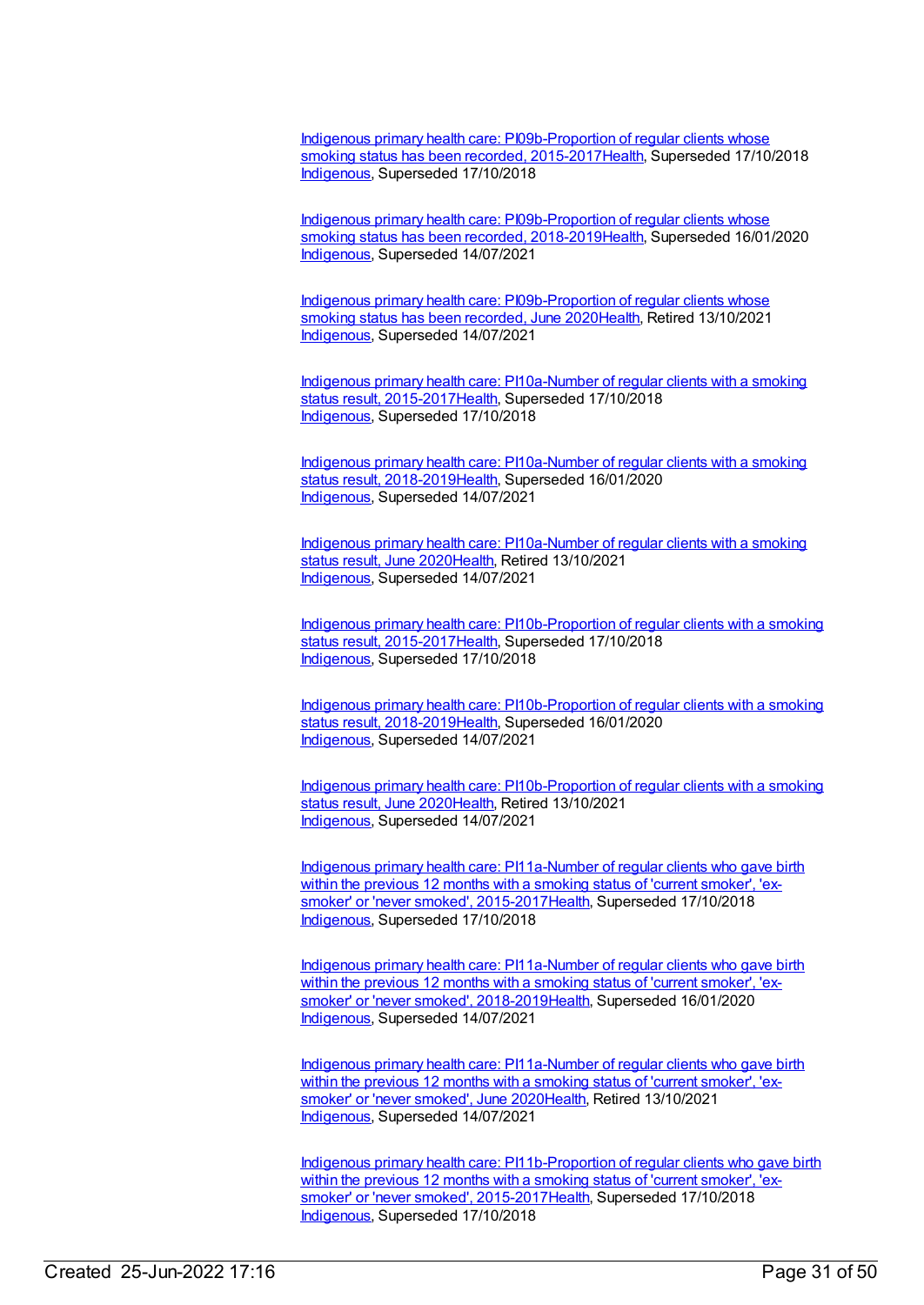Indigenous primary health care: [PI11b-Proportion](https://meteor.aihw.gov.au/content/687968) of regular clients who gave birth within the previous 12 months with a smoking status of 'current smoker', 'exsmoker' or 'never smoked', 2018-201[9Health](https://meteor.aihw.gov.au/RegistrationAuthority/12), Superseded 16/01/2020 [Indigenous](https://meteor.aihw.gov.au/RegistrationAuthority/6), Superseded 14/07/2021

Indigenous primary health care: [PI11b-Proportion](https://meteor.aihw.gov.au/content/717310) of regular clients who gave birth within the previous 12 months with a smoking status of 'current smoker', 'exsmoker' or 'never smoked', June 202[0Health](https://meteor.aihw.gov.au/RegistrationAuthority/12), Retired 13/10/2021 [Indigenous](https://meteor.aihw.gov.au/RegistrationAuthority/6), Superseded 14/07/2021

Indigenous primary health care: PI12a-Number of regular clients who are classified as overweight or obese, [2015-2017Health,](https://meteor.aihw.gov.au/content/686468) Superseded 17/10/2018 [Indigenous](https://meteor.aihw.gov.au/RegistrationAuthority/6), Superseded 17/10/2018

Indigenous primary health care: PI12a-Number of regular clients who are classified as overweight or obese, [2018-2019Health,](https://meteor.aihw.gov.au/content/687970) Superseded 16/01/2020 [Indigenous](https://meteor.aihw.gov.au/RegistrationAuthority/6), Superseded 14/07/2021

Indigenous primary health care: [PI12a-Number](https://meteor.aihw.gov.au/content/717312) of regular clients who are classified as overweight or obese, June 2020[Health](https://meteor.aihw.gov.au/RegistrationAuthority/12), Retired 13/10/2021 [Indigenous](https://meteor.aihw.gov.au/RegistrationAuthority/6), Superseded 14/07/2021

Indigenous primary health care: [PI12b-Proportion](https://meteor.aihw.gov.au/content/686470) of regular clients who are classified as overweight or obese, 2015-201[7Health](https://meteor.aihw.gov.au/RegistrationAuthority/12), Superseded 17/10/2018 [Indigenous](https://meteor.aihw.gov.au/RegistrationAuthority/6), Superseded 17/10/2018

Indigenous primary health care: [PI12b-Proportion](https://meteor.aihw.gov.au/content/687972) of regular clients who are classified as overweight or obese, 2018-201[9Health](https://meteor.aihw.gov.au/RegistrationAuthority/12), Superseded 16/01/2020 [Indigenous](https://meteor.aihw.gov.au/RegistrationAuthority/6), Superseded 14/07/2021

Indigenous primary health care: [PI12b-Proportion](https://meteor.aihw.gov.au/content/717314) of regular clients who are classified as overweight or obese, June 2020[Health](https://meteor.aihw.gov.au/RegistrationAuthority/12), Retired 13/10/2021 [Indigenous](https://meteor.aihw.gov.au/RegistrationAuthority/6), Superseded 14/07/2021

Indigenous primary health care: PI13a-Number of regular clients who had their first antenatal care visit within specified periods, [2015-2017Health,](https://meteor.aihw.gov.au/content/686473) Superseded 17/10/2018 [Indigenous](https://meteor.aihw.gov.au/RegistrationAuthority/6), Superseded 17/10/2018

Indigenous primary health care: PI13a-Number of regular clients who had their first antenatal care visit within specified periods, [2018-2019Health,](https://meteor.aihw.gov.au/content/687974) Superseded 16/01/2020 [Indigenous](https://meteor.aihw.gov.au/RegistrationAuthority/6), Superseded 14/07/2021

Indigenous primary health care: [PI13a-Number](https://meteor.aihw.gov.au/content/717316) of regular clients who had their first antenatal care visit within specified periods, June 2020[Health](https://meteor.aihw.gov.au/RegistrationAuthority/12), Retired 13/10/2021 [Indigenous](https://meteor.aihw.gov.au/RegistrationAuthority/6), Superseded 14/07/2021

Indigenous primary health care: [PI13b-Proportion](https://meteor.aihw.gov.au/content/686477) of regular clients who had their first antenatal care visit within specified periods, 2015-201[7Health](https://meteor.aihw.gov.au/RegistrationAuthority/12), Superseded 17/10/2018 [Indigenous](https://meteor.aihw.gov.au/RegistrationAuthority/6), Superseded 17/10/2018

Indigenous primary health care: [PI13b-Proportion](https://meteor.aihw.gov.au/content/687976) of regular clients who had their first antenatal care visit within specified periods, 2018-201[9Health](https://meteor.aihw.gov.au/RegistrationAuthority/12), Superseded 16/01/2020 [Indigenous](https://meteor.aihw.gov.au/RegistrationAuthority/6), Superseded 14/07/2021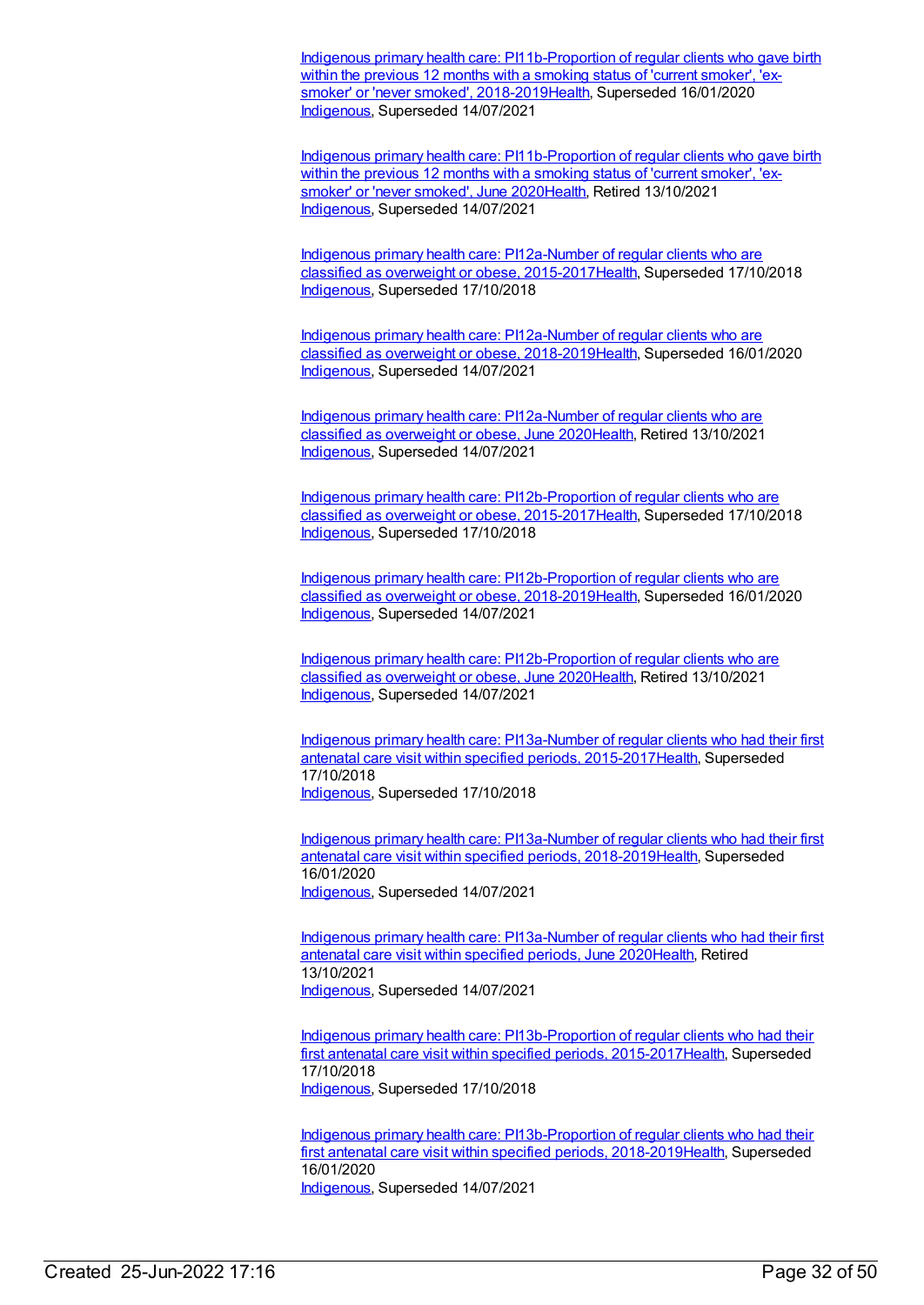Indigenous primary health care: [PI13b-Proportion](https://meteor.aihw.gov.au/content/717318) of regular clients who had their first antenatal care visit within specified periods, June 202[0Health](https://meteor.aihw.gov.au/RegistrationAuthority/12), Retired 13/10/2021

[Indigenous](https://meteor.aihw.gov.au/RegistrationAuthority/6), Superseded 14/07/2021

Indigenous primary health care: PI14a-Number of regular clients aged 50 years and over who are immunised against influenza, [2015-2017](https://meteor.aihw.gov.au/content/686480)[Healt](https://meteor.aihw.gov.au/RegistrationAuthority/12)[h,](https://meteor.aihw.gov.au/content/686480) Superseded 17/10/2018 [Indigenous](https://meteor.aihw.gov.au/RegistrationAuthority/6), Superseded 17/10/2018

Indigenous primary health care: PI14a-Number of regular clients aged 50 years and over who are immunised against influenza, [2018-2019Health,](https://meteor.aihw.gov.au/content/687978) Superseded 16/01/2020 [Indigenous](https://meteor.aihw.gov.au/RegistrationAuthority/6), Superseded 14/07/2021

Indigenous primary health care: [PI14a-Number](https://meteor.aihw.gov.au/content/717320) of regular clients aged 50 years and over who are immunised against influenza, June 2020[Health](https://meteor.aihw.gov.au/RegistrationAuthority/12), Retired 13/10/2021 [Indigenous](https://meteor.aihw.gov.au/RegistrationAuthority/6), Superseded 14/07/2021

Indigenous primary health care: [PI14b-Proportion](https://meteor.aihw.gov.au/content/686484) of regular clients aged 50 years and over who are immunised against influenza, 2015-2017[Health](https://meteor.aihw.gov.au/RegistrationAuthority/12), Superseded 17/10/2018 [Indigenous](https://meteor.aihw.gov.au/RegistrationAuthority/6), Superseded 17/10/2018

Indigenous primary health care: [PI14b-Proportion](https://meteor.aihw.gov.au/content/687980) of regular clients aged 50 years and over who are immunised against influenza, 2018-2019[Health](https://meteor.aihw.gov.au/RegistrationAuthority/12), Superseded 16/01/2020 [Indigenous](https://meteor.aihw.gov.au/RegistrationAuthority/6), Superseded 14/07/2021

Indigenous primary health care: [PI14b-Proportion](https://meteor.aihw.gov.au/content/717322) of regular clients aged 50 years and over who are immunised against influenza, June 2020[Health](https://meteor.aihw.gov.au/RegistrationAuthority/12), Retired 13/10/2021 [Indigenous](https://meteor.aihw.gov.au/RegistrationAuthority/6), Superseded 14/07/2021

Indigenous primary health care: PI15a-Number of regular clients with Type II diabetes or chronic obstructive pulmonary disease (COPD) who are immunised against influenza, [2018-2019Health,](https://meteor.aihw.gov.au/content/687982) Superseded 16/01/2020 [Indigenous](https://meteor.aihw.gov.au/RegistrationAuthority/6), Superseded 14/07/2021

Indigenous primary health care: [PI15a-Number](https://meteor.aihw.gov.au/content/717324) of regular clients with Type II diabetes or chronic obstructive pulmonary disease (COPD) who are immunised against influenza, June 202[0Health](https://meteor.aihw.gov.au/RegistrationAuthority/12), Retired 13/10/2021 [Indigenous](https://meteor.aihw.gov.au/RegistrationAuthority/6), Superseded 14/07/2021

Indigenous primary health care: [PI15a-Number](https://meteor.aihw.gov.au/content/686342) of regular clients with Type II diabetes or COPD who are immunised against influenza, 2015-2017[Health](https://meteor.aihw.gov.au/RegistrationAuthority/12), Superseded 17/10/2018 [Indigenous](https://meteor.aihw.gov.au/RegistrationAuthority/6), Superseded 17/10/2018

Indigenous primary health care: [PI15b-Proportion](https://meteor.aihw.gov.au/content/687984) of regular clients with Type II diabetes or chronic obstructive pulmonary disease (COPD) who are immunised against influenza, 2018-201[9Health](https://meteor.aihw.gov.au/RegistrationAuthority/12), Superseded 16/01/2020 [Indigenous](https://meteor.aihw.gov.au/RegistrationAuthority/6), Superseded 14/07/2021

Indigenous primary health care: [PI15b-Proportion](https://meteor.aihw.gov.au/content/717326) of regular clients with Type II diabetes or chronic obstructive pulmonary disease (COPD) who are immunised against influenza, June 202[0Health](https://meteor.aihw.gov.au/RegistrationAuthority/12), Retired 13/10/2021 [Indigenous](https://meteor.aihw.gov.au/RegistrationAuthority/6), Superseded 14/07/2021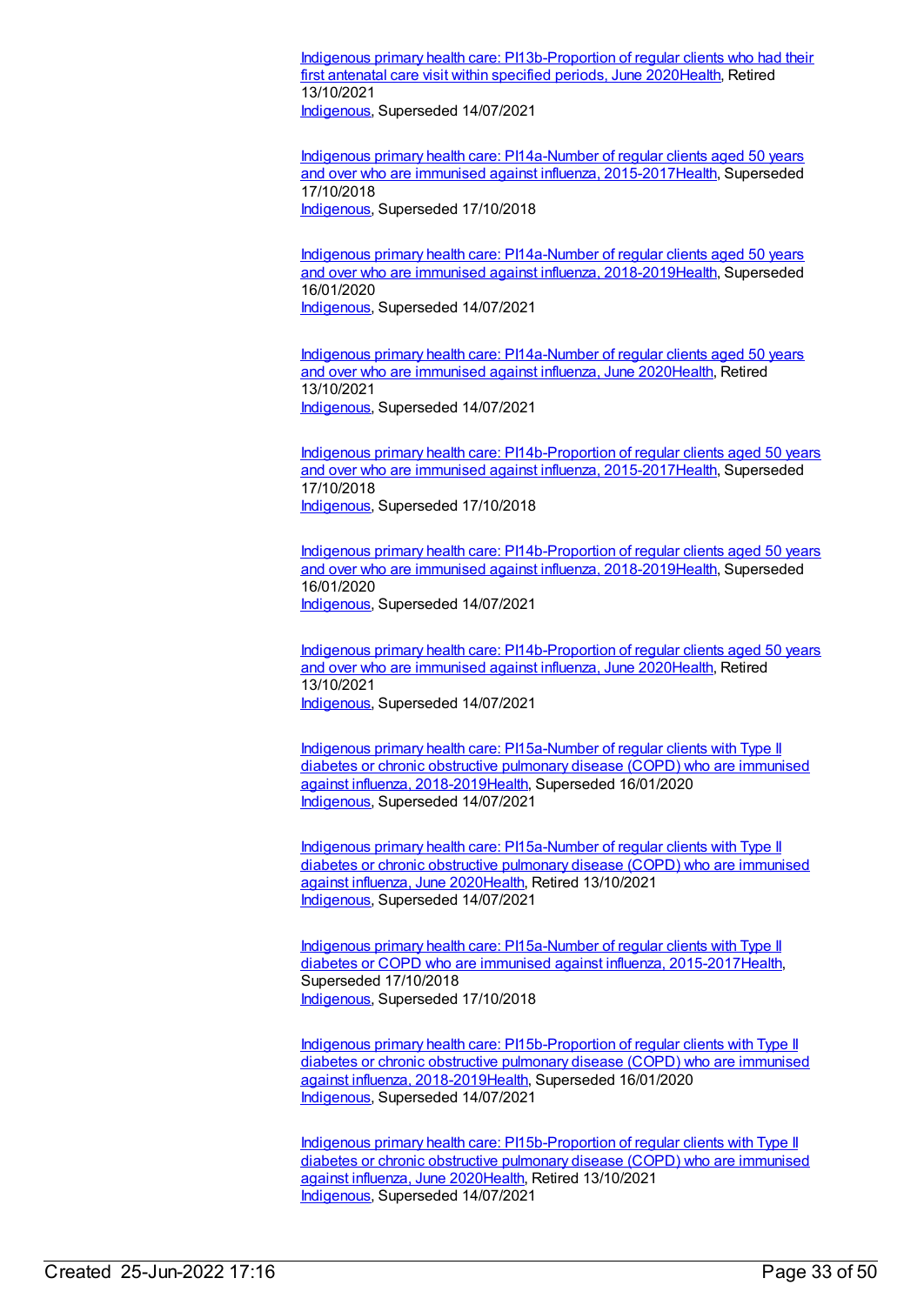Indigenous primary health care: [PI15b-Proportion](https://meteor.aihw.gov.au/content/686388) of regular clients with Type II diabetes or COPD who are immunised against influenza, 2015-2017[Health](https://meteor.aihw.gov.au/RegistrationAuthority/12), Superseded 17/10/2018 [Indigenous](https://meteor.aihw.gov.au/RegistrationAuthority/6), Superseded 17/10/2018

Indigenous primary health care: PI16a-Number of regular clients whose alcohol consumption status has been recorded, [2015-2017](https://meteor.aihw.gov.au/content/686354)[Healt](https://meteor.aihw.gov.au/RegistrationAuthority/12)[h,](https://meteor.aihw.gov.au/content/686354) Superseded 17/10/2018 [Indigenous](https://meteor.aihw.gov.au/RegistrationAuthority/6), Superseded 17/10/2018

Indigenous primary health care: PI16a-Number of regular clients whose alcohol consumption status has been recorded, [2018-2019Health,](https://meteor.aihw.gov.au/content/687988) Superseded 16/01/2020 [Indigenous](https://meteor.aihw.gov.au/RegistrationAuthority/6), Superseded 14/07/2021

Indigenous primary health care: [PI16a-Number](https://meteor.aihw.gov.au/content/717330) of regular clients whose alcohol consumption status has been recorded, June 2020[Health](https://meteor.aihw.gov.au/RegistrationAuthority/12), Retired 13/10/2021 [Indigenous](https://meteor.aihw.gov.au/RegistrationAuthority/6), Superseded 14/07/2021

Indigenous primary health care: [PI16b-Proportion](https://meteor.aihw.gov.au/content/686399) of regular clients whose alcohol consumption status has been recorded, 2015-2017[Health](https://meteor.aihw.gov.au/RegistrationAuthority/12), Superseded 17/10/2018 [Indigenous](https://meteor.aihw.gov.au/RegistrationAuthority/6), Superseded 17/10/2018

Indigenous primary health care: [PI16b-Proportion](https://meteor.aihw.gov.au/content/687990) of regular clients whose alcohol consumption status has been recorded, 2018-2019[Health](https://meteor.aihw.gov.au/RegistrationAuthority/12), Superseded 16/01/2020 [Indigenous](https://meteor.aihw.gov.au/RegistrationAuthority/6), Superseded 14/07/2021

Indigenous primary health care: [PI16b-Proportion](https://meteor.aihw.gov.au/content/717332) of regular clients whose alcohol consumption status has been recorded, June 2020[Health](https://meteor.aihw.gov.au/RegistrationAuthority/12), Retired 13/10/2021 [Indigenous](https://meteor.aihw.gov.au/RegistrationAuthority/6), Superseded 14/07/2021

Indigenous primary health care: PI17a-Number of regular clients who had an AUDIT-C with result within specified levels, [2015-2017Health,](https://meteor.aihw.gov.au/content/686358) Superseded 17/10/2018 [Indigenous](https://meteor.aihw.gov.au/RegistrationAuthority/6), Superseded 17/10/2018

Indigenous primary health care: PI17a-Number of regular clients who had an AUDIT-C with result within specified levels, [2018-2019Health,](https://meteor.aihw.gov.au/content/687992) Superseded 16/01/2020 [Indigenous](https://meteor.aihw.gov.au/RegistrationAuthority/6), Superseded 14/07/2021

Indigenous primary health care: [PI17a-Number](https://meteor.aihw.gov.au/content/717334) of regular clients who had an AUDIT-C with result within specified levels, June 202[0Health](https://meteor.aihw.gov.au/RegistrationAuthority/12), Retired 13/10/2021 [Indigenous](https://meteor.aihw.gov.au/RegistrationAuthority/6), Superseded 14/07/2021

Indigenous primary health care: [PI17b-Proportion](https://meteor.aihw.gov.au/content/686360) of regular clients who had an AUDIT-C with result within specified levels, 2015-201[7Health](https://meteor.aihw.gov.au/RegistrationAuthority/12), Superseded 17/10/2018 [Indigenous](https://meteor.aihw.gov.au/RegistrationAuthority/6), Superseded 17/10/2018

Indigenous primary health care: [PI17b-Proportion](https://meteor.aihw.gov.au/content/687994) of regular clients who had an AUDIT-C with result within specified levels, 2018-201[9Health](https://meteor.aihw.gov.au/RegistrationAuthority/12), Superseded 16/01/2020 [Indigenous](https://meteor.aihw.gov.au/RegistrationAuthority/6), Superseded 14/07/2021

Indigenous primary health care: [PI17b-Proportion](https://meteor.aihw.gov.au/content/717336) of regular clients who had an AUDIT-C with result within specified levels, June 202[0Health](https://meteor.aihw.gov.au/RegistrationAuthority/12), Retired 13/10/2021 [Indigenous](https://meteor.aihw.gov.au/RegistrationAuthority/6), Superseded 14/07/2021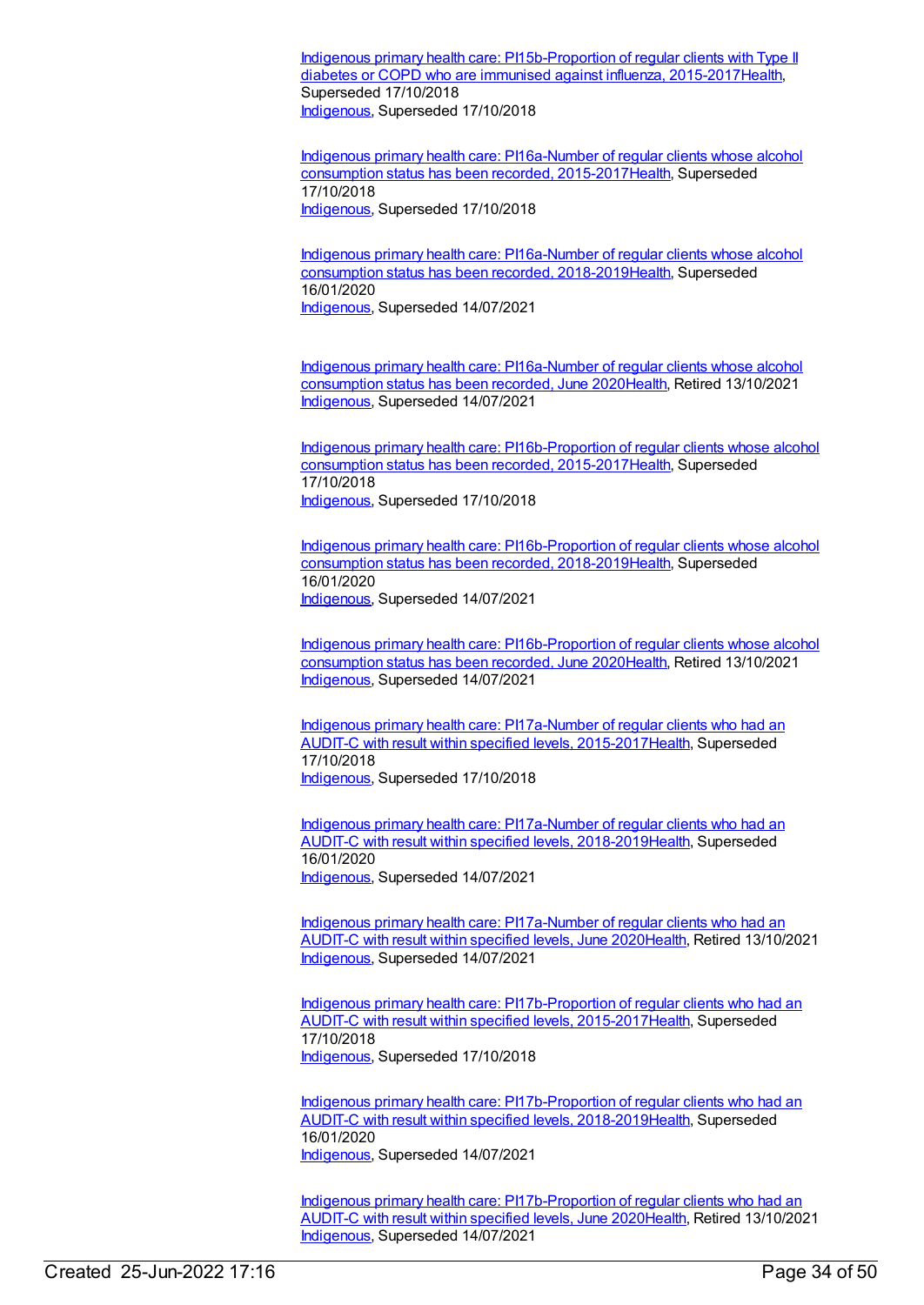Indigenous primary health care: PI18a-Number of regular clients with a selected chronic disease who have had a kidney function test, [2015-2017Health,](https://meteor.aihw.gov.au/content/686362) Superseded 17/10/2018 [Indigenous](https://meteor.aihw.gov.au/RegistrationAuthority/6), Superseded 17/10/2018

Indigenous primary health care: PI18a-Number of regular clients with a selected chronic disease who have had a kidney function test, [2018-2019](https://meteor.aihw.gov.au/content/687996)[Healt](https://meteor.aihw.gov.au/RegistrationAuthority/12)[h,](https://meteor.aihw.gov.au/content/687996) Superseded 16/01/2020 [Indigenous](https://meteor.aihw.gov.au/RegistrationAuthority/6), Superseded 14/07/2021

Indigenous primary health care: [PI18a-Number](https://meteor.aihw.gov.au/content/717338) of regular clients with a selected chronic disease who have had a kidney function test, June 2020[Health](https://meteor.aihw.gov.au/RegistrationAuthority/12), Retired 13/10/2021 [Indigenous](https://meteor.aihw.gov.au/RegistrationAuthority/6), Superseded 14/07/2021

Indigenous primary health care: [PI18b-Proportion](https://meteor.aihw.gov.au/content/686364) of regular clients with a selected chronic disease who have had a kidney function test, 2015-201[7Health](https://meteor.aihw.gov.au/RegistrationAuthority/12), Superseded 17/10/2018 [Indigenous](https://meteor.aihw.gov.au/RegistrationAuthority/6), Superseded 17/10/2018

Indigenous primary health care: [PI18b-Proportion](https://meteor.aihw.gov.au/content/687998) of regular clients with a selected chronic disease who have had a kidney function test, 2018-201[9Health](https://meteor.aihw.gov.au/RegistrationAuthority/12), Superseded 16/01/2020 [Indigenous](https://meteor.aihw.gov.au/RegistrationAuthority/6), Superseded 14/07/2021

Indigenous primary health care: [PI18b-Proportion](https://meteor.aihw.gov.au/content/717340) of regular clients with a selected chronic disease who have had a kidney function test, June 2020[Health](https://meteor.aihw.gov.au/RegistrationAuthority/12), Retired 13/10/2021 [Indigenous](https://meteor.aihw.gov.au/RegistrationAuthority/6), Superseded 14/07/2021

Indigenous primary health care: PI19a-Number of regular clients with a selected chronic disease who have had a kidney function test with results within specified levels, [2015-2017Health,](https://meteor.aihw.gov.au/content/686366) Superseded 17/10/2018 [Indigenous](https://meteor.aihw.gov.au/RegistrationAuthority/6), Superseded 17/10/2018

Indigenous primary health care: PI19a-Number of regular clients with a selected chronic disease who have had a kidney function test with results within specified levels, [2018-2019](https://meteor.aihw.gov.au/content/688000)[Health](https://meteor.aihw.gov.au/RegistrationAuthority/12)[,](https://meteor.aihw.gov.au/content/688000) Superseded 16/01/2020 [Indigenous](https://meteor.aihw.gov.au/RegistrationAuthority/6), Superseded 14/07/2021

Indigenous primary health care: [PI19a-Number](https://meteor.aihw.gov.au/content/717342) of regular clients with a selected chronic disease who have had a kidney function test with results within specified levels, June 202[0Health](https://meteor.aihw.gov.au/RegistrationAuthority/12), Retired 13/10/2021 [Indigenous](https://meteor.aihw.gov.au/RegistrationAuthority/6), Superseded 14/07/2021

Indigenous primary health care: [PI19b-Proportion](https://meteor.aihw.gov.au/content/686368) of regular clients with a selected chronic disease who have had a kidney function test with results within specified levels, 2015-201[7Health,](https://meteor.aihw.gov.au/RegistrationAuthority/12) Superseded 17/10/2018 [Indigenous](https://meteor.aihw.gov.au/RegistrationAuthority/6), Superseded 17/10/2018

Indigenous primary health care: [PI19b-Proportion](https://meteor.aihw.gov.au/content/688002) of regular clients with a selected chronic disease who have had a kidney function test with results within specified levels, 2018-201[9Health,](https://meteor.aihw.gov.au/RegistrationAuthority/12) Superseded 16/01/2020 [Indigenous](https://meteor.aihw.gov.au/RegistrationAuthority/6), Superseded 14/07/2021

Indigenous primary health care: [PI19b-Proportion](https://meteor.aihw.gov.au/content/717344) of regular clients with a selected chronic disease who have had a kidney function test with results within specified levels, June 202[0Health](https://meteor.aihw.gov.au/RegistrationAuthority/12), Retired 13/10/2021 [Indigenous](https://meteor.aihw.gov.au/RegistrationAuthority/6), Superseded 14/07/2021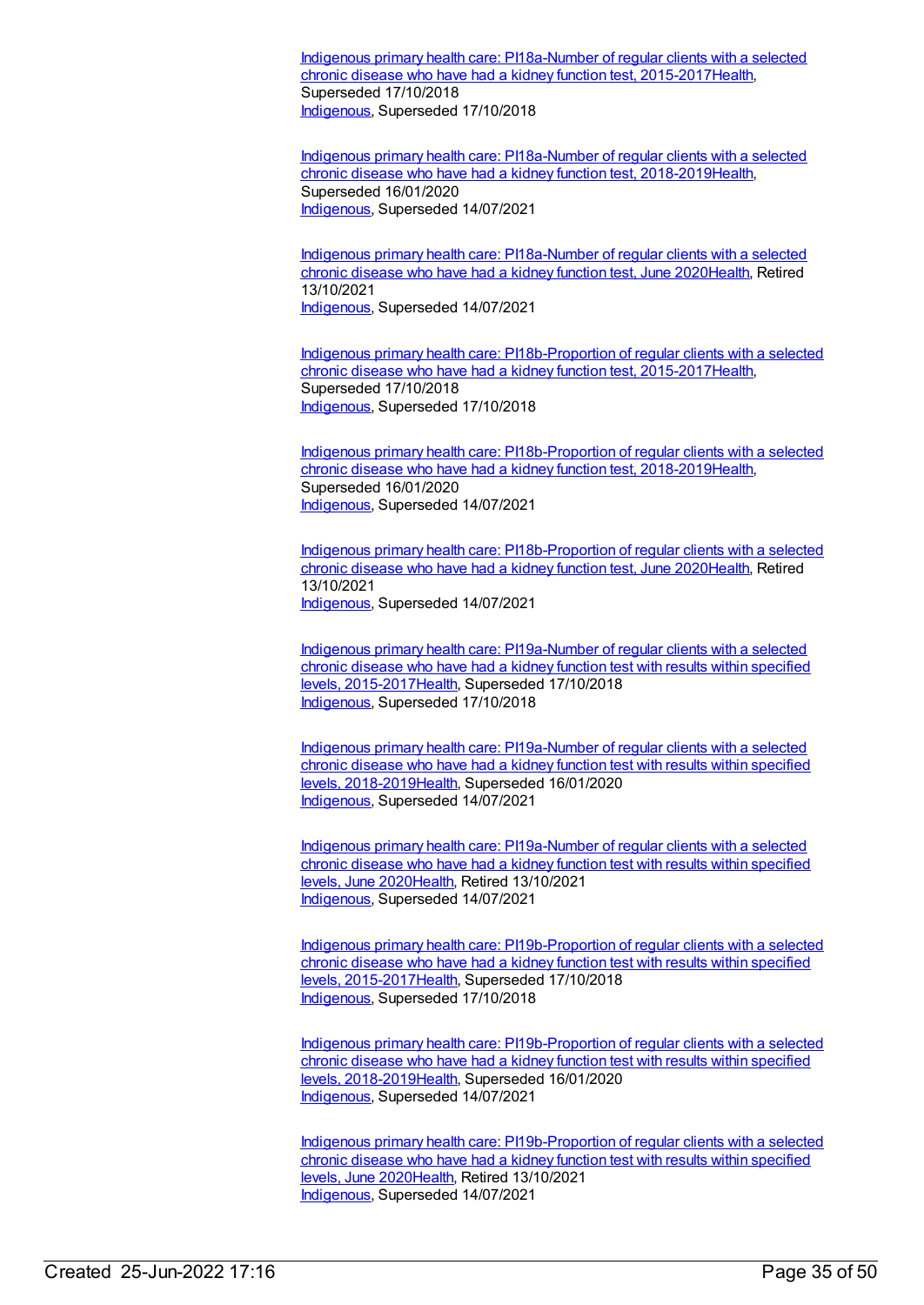Indigenous primary health care: PI20a-Number of regular clients who have had the necessary risk factors assessed to enable cardiovascular disease (CVD) assessment, [2018-2019Health,](https://meteor.aihw.gov.au/content/688004) Superseded 16/01/2020 [Indigenous](https://meteor.aihw.gov.au/RegistrationAuthority/6), Superseded 14/07/2021

Indigenous primary health care: [PI20a-Number](https://meteor.aihw.gov.au/content/717348) of regular clients who have had the necessary risk factors assessed to enable cardiovascular disease (CVD) assessment, June 202[0Health](https://meteor.aihw.gov.au/RegistrationAuthority/12), Retired 13/10/2021 [Indigenous](https://meteor.aihw.gov.au/RegistrationAuthority/6), Superseded 14/07/2021

Indigenous primary health care: PI20a-Number of regular clients who have had the necessary risk factors assessed to enable CVD assessment, [2015-2017Health,](https://meteor.aihw.gov.au/content/686370) Superseded 17/10/2018 [Indigenous](https://meteor.aihw.gov.au/RegistrationAuthority/6), Superseded 17/10/2018

Indigenous primary health care: [PI20b-Proportion](https://meteor.aihw.gov.au/content/688007) of regular clients who have had the necessary risk factors assessed to enable cardiovascular disease (CVD) assessment, 2018-2019[Health,](https://meteor.aihw.gov.au/RegistrationAuthority/12) Superseded 16/01/2020 [Indigenous](https://meteor.aihw.gov.au/RegistrationAuthority/6), Superseded 14/07/2021

Indigenous primary health care: [PI20b-Proportion](https://meteor.aihw.gov.au/content/717350) of regular clients who have had the necessary risk factors assessed to enable cardiovascular disease (CVD) assessment, June 202[0Health](https://meteor.aihw.gov.au/RegistrationAuthority/12), Retired 13/10/2021 [Indigenous](https://meteor.aihw.gov.au/RegistrationAuthority/6), Superseded 14/07/2021

Indigenous primary health care: [PI20b-Proportion](https://meteor.aihw.gov.au/content/686372) of regular clients who have had the necessary risk factors assessed to enable CVD assessment, 2015- 201[7Health](https://meteor.aihw.gov.au/RegistrationAuthority/12), Superseded 17/10/2018 [Indigenous](https://meteor.aihw.gov.au/RegistrationAuthority/6), Superseded 17/10/2018

Indigenous primary health care: [PI21a-Number](https://meteor.aihw.gov.au/content/688009) of regular clients aged 35 to 74 years who have had an absolute cardiovascular disease (CVD) risk assessment with results within specified levels, 2018-201[9Health](https://meteor.aihw.gov.au/RegistrationAuthority/12), Superseded 16/01/2020 [Indigenous](https://meteor.aihw.gov.au/RegistrationAuthority/6), Superseded 14/07/2021

Indigenous primary health care: [PI21a-Number](https://meteor.aihw.gov.au/content/717352) of regular clients aged 35 to 74 years who have had an absolute cardiovascular disease (CVD) risk assessment with results within specified levels, June 202[0Health](https://meteor.aihw.gov.au/RegistrationAuthority/12), Retired 13/10/2021 [Indigenous](https://meteor.aihw.gov.au/RegistrationAuthority/6), Superseded 14/07/2021

Indigenous primary health care: PI21a-Number of regular clients aged 35 to 74 years who have had an absolute cardiovascular disease risk assessment with results within specified levels, [2015-2017](https://meteor.aihw.gov.au/content/686374)[Healt](https://meteor.aihw.gov.au/RegistrationAuthority/12)[h,](https://meteor.aihw.gov.au/content/686374) Superseded 17/10/2018 [Indigenous](https://meteor.aihw.gov.au/RegistrationAuthority/6), Superseded 17/10/2018

Indigenous primary health care: [PI21b-Proportion](https://meteor.aihw.gov.au/content/688012) of regular clients aged 35 to 74 years who have had an absolute cardiovascular disease (CVD) risk assessment with results within specified levels, 2018-201[9Health](https://meteor.aihw.gov.au/RegistrationAuthority/12), Superseded 16/01/2020 [Indigenous](https://meteor.aihw.gov.au/RegistrationAuthority/6), Superseded 14/07/2021

Indigenous primary health care: [PI21b-Proportion](https://meteor.aihw.gov.au/content/717354) of regular clients aged 35 to 74 years who have had an absolute cardiovascular disease (CVD) risk assessment with results within specified levels, June 202[0Health](https://meteor.aihw.gov.au/RegistrationAuthority/12), Retired 13/10/2021 [Indigenous](https://meteor.aihw.gov.au/RegistrationAuthority/6), Superseded 14/07/2021

Indigenous primary health care: [PI21b-Proportion](https://meteor.aihw.gov.au/content/686376) of regular clients aged 35 to 74 years who have had an absolute cardiovascular disease risk assessment with results within specified levels, 2015-201[7Health](https://meteor.aihw.gov.au/RegistrationAuthority/12), Superseded 17/10/2018 [Indigenous](https://meteor.aihw.gov.au/RegistrationAuthority/6), Superseded 17/10/2018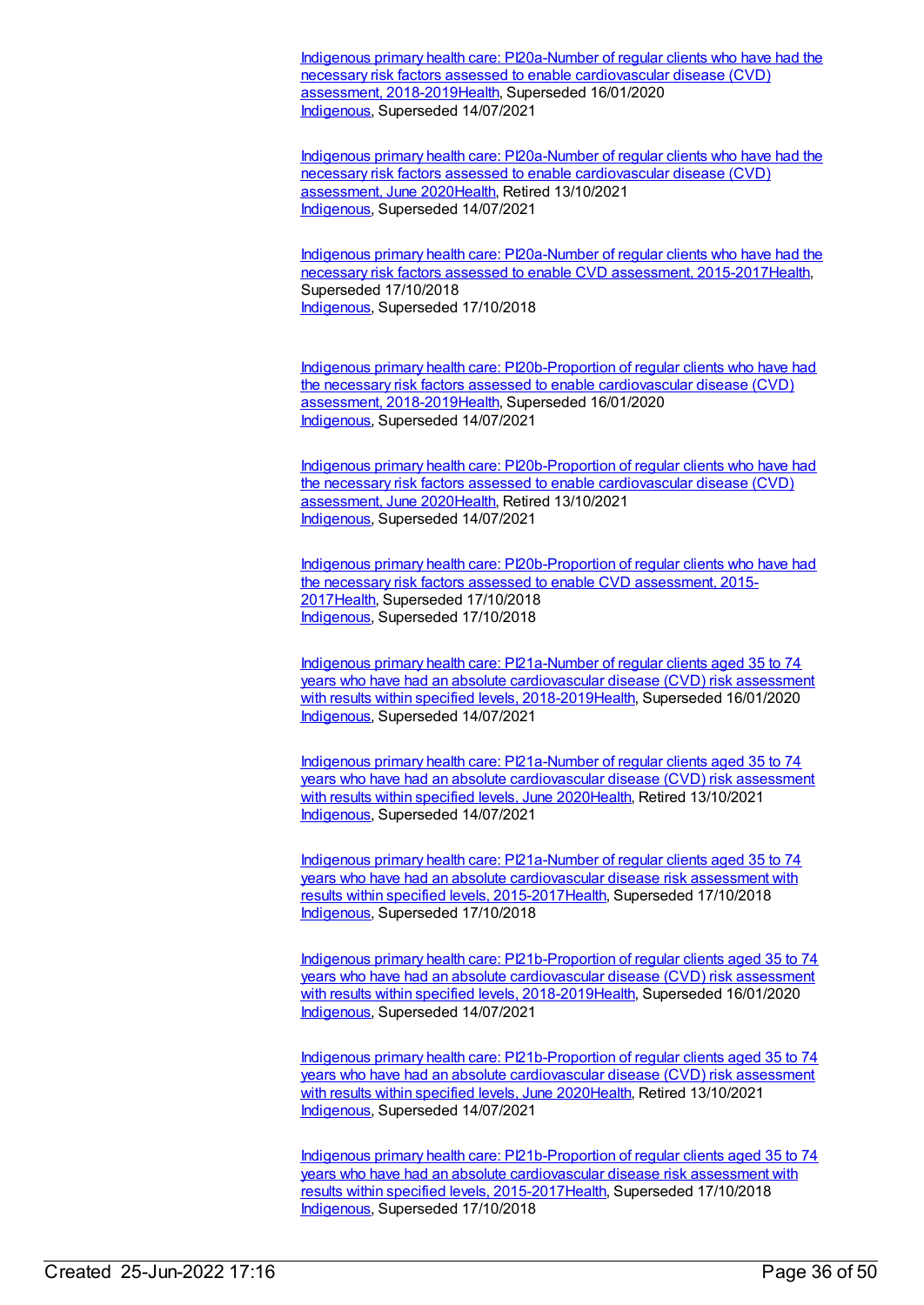Indigenous primary health care: PI22a-Number of regular clients who have had a cervical screening, [2015-2017Health,](https://meteor.aihw.gov.au/content/686323) Superseded 17/10/2018 [Indigenous](https://meteor.aihw.gov.au/RegistrationAuthority/6), Superseded 17/10/2018

Indigenous primary health care: PI22a-Number of regular clients who have had a cervical screening, [2018-2019Health,](https://meteor.aihw.gov.au/content/688014) Superseded 16/01/2020 [Indigenous](https://meteor.aihw.gov.au/RegistrationAuthority/6), Superseded 14/07/2021

Indigenous primary health care: [PI22a-Number](https://meteor.aihw.gov.au/content/717356) of regular clients who have had a cervical screening, June 202[0Health](https://meteor.aihw.gov.au/RegistrationAuthority/12), Retired 13/10/2021 [Indigenous](https://meteor.aihw.gov.au/RegistrationAuthority/6), Superseded 14/07/2021

Indigenous primary health care: [PI22b-Proportion](https://meteor.aihw.gov.au/content/686306) of regular clients who have had a cervical screening, 2015-2017[Health](https://meteor.aihw.gov.au/RegistrationAuthority/12), Superseded 17/10/2018 [Indigenous](https://meteor.aihw.gov.au/RegistrationAuthority/6), Superseded 17/10/2018

Indigenous primary health care: [PI22b-Proportion](https://meteor.aihw.gov.au/content/688016) of regular clients who have had a cervical screening, 2018-2019[Health](https://meteor.aihw.gov.au/RegistrationAuthority/12), Superseded 16/01/2020 [Indigenous](https://meteor.aihw.gov.au/RegistrationAuthority/6), Superseded 14/07/2021

Indigenous primary health care: [PI22b-Proportion](https://meteor.aihw.gov.au/content/717358) of regular clients who have had a cervical screening, June 2020[Health,](https://meteor.aihw.gov.au/RegistrationAuthority/12) Retired 13/10/2021 [Indigenous](https://meteor.aihw.gov.au/RegistrationAuthority/6), Superseded 14/07/2021

Indigenous primary health care: [PI23a-Number](https://meteor.aihw.gov.au/content/686379) of regular clients with Type II diabetes who have had a blood pressure measurement result recorded, 2015- 201[7Health](https://meteor.aihw.gov.au/RegistrationAuthority/12), Superseded 17/10/2018 [Indigenous](https://meteor.aihw.gov.au/RegistrationAuthority/6), Superseded 17/10/2018

Indigenous primary health care: [PI23a-Number](https://meteor.aihw.gov.au/content/688018) of regular clients with Type II diabetes who have had a blood pressure measurement result recorded, 2018- 201[9Health](https://meteor.aihw.gov.au/RegistrationAuthority/12), Superseded 16/01/2020 [Indigenous](https://meteor.aihw.gov.au/RegistrationAuthority/6), Superseded 14/07/2021

Indigenous primary health care: [PI23a-Number](https://meteor.aihw.gov.au/content/717360) of regular clients with Type II diabetes who have had a blood pressure measurement result recorded, June 202[0Health](https://meteor.aihw.gov.au/RegistrationAuthority/12), Retired 13/10/2021 [Indigenous](https://meteor.aihw.gov.au/RegistrationAuthority/6), Superseded 14/07/2021

Indigenous primary health care: [PI23b-Proportion](https://meteor.aihw.gov.au/content/686381) of regular clients with Type II diabetes who have had a blood pressure measurement result recorded, 2015- 201[7Health](https://meteor.aihw.gov.au/RegistrationAuthority/12), Superseded 17/10/2018 [Indigenous](https://meteor.aihw.gov.au/RegistrationAuthority/6), Superseded 17/10/2018

Indigenous primary health care: [PI23b-Proportion](https://meteor.aihw.gov.au/content/688020) of regular clients with Type II diabetes who have had a blood pressure measurement result recorded, 2018- 201[9Health](https://meteor.aihw.gov.au/RegistrationAuthority/12), Superseded 16/01/2020 [Indigenous](https://meteor.aihw.gov.au/RegistrationAuthority/6), Superseded 14/07/2021

Indigenous primary health care: [PI23b-Proportion](https://meteor.aihw.gov.au/content/717362) of regular clients with Type II diabetes who have had a blood pressure measurement result recorded, June 202[0Health](https://meteor.aihw.gov.au/RegistrationAuthority/12), Retired 13/10/2021 [Indigenous](https://meteor.aihw.gov.au/RegistrationAuthority/6), Superseded 14/07/2021

Indigenous primary health care: PI24a-Number of regular clients with Type II diabetes whose blood pressure measurement result was less than or equal to 130/80 mmHg, [2015-2017Health,](https://meteor.aihw.gov.au/content/686383) Superseded 17/10/2018 [Indigenous](https://meteor.aihw.gov.au/RegistrationAuthority/6), Superseded 17/10/2018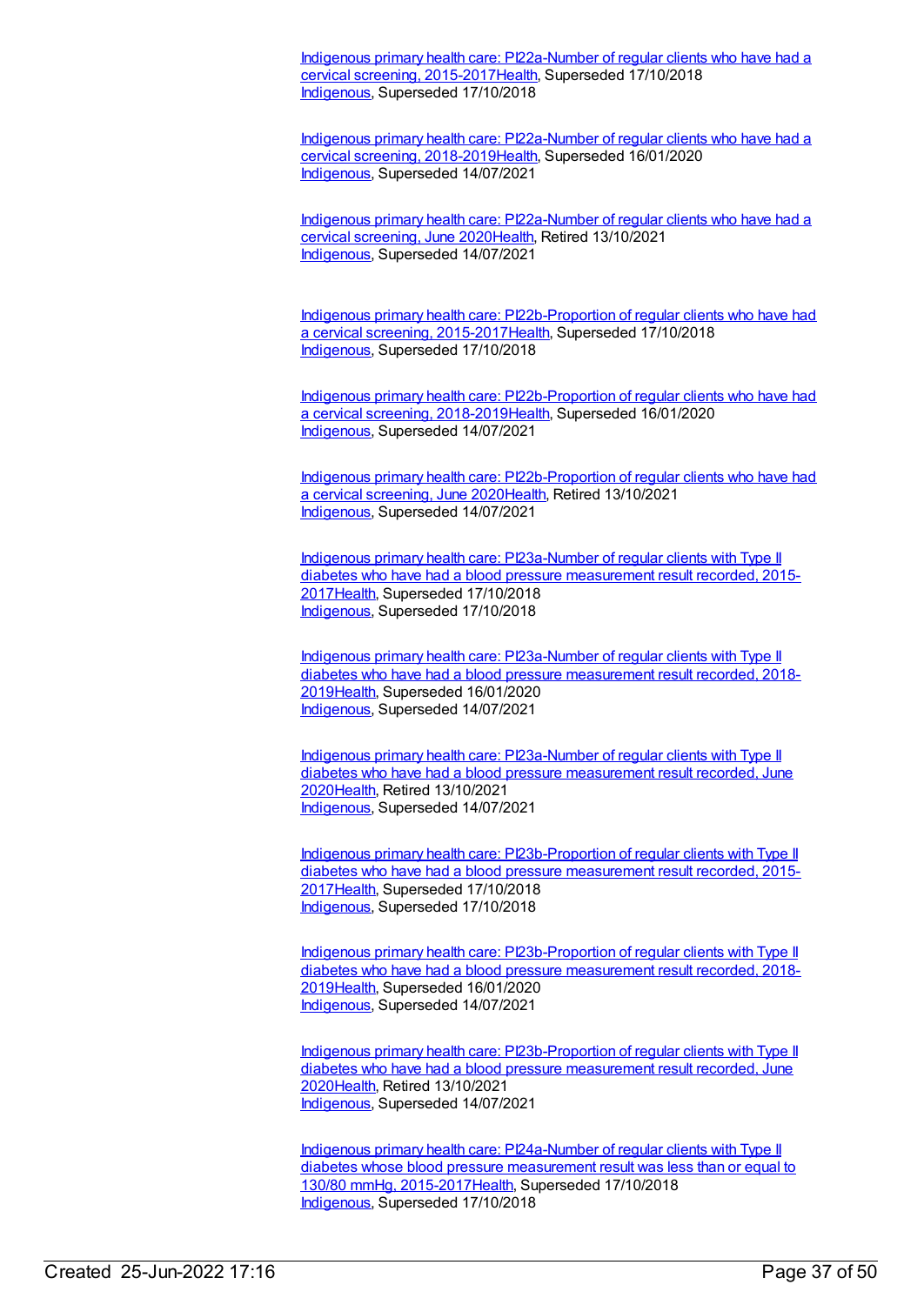Indigenous primary health care: PI24a-Number of regular clients with Type II diabetes whose blood pressure measurement result was less than or equal to 130/80 mmHg, [2018-2019Health,](https://meteor.aihw.gov.au/content/688022) Superseded 16/01/2020 [Indigenous](https://meteor.aihw.gov.au/RegistrationAuthority/6), Superseded 14/07/2021

Indigenous primary health care: [PI24a-Number](https://meteor.aihw.gov.au/content/717366) of regular clients with Type II diabetes whose blood pressure measurement result was less than or equal to 130/80 mmHg, June 202[0Health](https://meteor.aihw.gov.au/RegistrationAuthority/12), Retired 13/10/2021 [Indigenous](https://meteor.aihw.gov.au/RegistrationAuthority/6), Superseded 14/07/2021

Indigenous primary health care: [PI24b-Proportion](https://meteor.aihw.gov.au/content/686385) of regular clients with Type II diabetes whose blood pressure measurement result was less than or equal to 130/80 mmHg, 2015-201[7Health,](https://meteor.aihw.gov.au/RegistrationAuthority/12) Superseded 17/10/2018 [Indigenous](https://meteor.aihw.gov.au/RegistrationAuthority/6), Superseded 17/10/2018

Indigenous primary health care: [PI24b-Proportion](https://meteor.aihw.gov.au/content/688024) of regular clients with Type II diabetes whose blood pressure measurement result was less than or equal to 130/80 mmHg, 2018-201[9Health,](https://meteor.aihw.gov.au/RegistrationAuthority/12) Superseded 16/01/2020 [Indigenous](https://meteor.aihw.gov.au/RegistrationAuthority/6), Superseded 14/07/2021

Indigenous primary health care: [PI24b-Proportion](https://meteor.aihw.gov.au/content/717368) of regular clients with Type II diabetes whose blood pressure measurement result was less than or equal to 130/80 mmHg, June 202[0Health](https://meteor.aihw.gov.au/RegistrationAuthority/12), Retired 13/10/2021 [Indigenous](https://meteor.aihw.gov.au/RegistrationAuthority/6), Superseded 14/07/2021

[Indigenous-specific](https://meteor.aihw.gov.au/content/742530) primary health care: Number of Indigenous regular clients with age and sex recorded, December 202[0Indigenous,](https://meteor.aihw.gov.au/RegistrationAuthority/6) Standard 14/07/2021

[Indigenous-specific](https://meteor.aihw.gov.au/content/742533) primary health care: Number of Indigenous regular clients with age not recorded and sex not recorded, December 202[0Indigenous](https://meteor.aihw.gov.au/RegistrationAuthority/6), Standard 14/07/2021

[Indigenous-specific](https://meteor.aihw.gov.au/content/742536) primary health care: Number of Indigenous regular clients with age not recorded and sex recorded, December 202[0Indigenous](https://meteor.aihw.gov.au/RegistrationAuthority/6), Standard 14/07/2021

[Indigenous-specific](https://meteor.aihw.gov.au/content/742541) primary health care: Number of Indigenous regular clients with age recorded and sex not recorded, December 202[0Indigenous](https://meteor.aihw.gov.au/RegistrationAuthority/6), Standard 14/07/2021

[Indigenous-specific](https://meteor.aihw.gov.au/content/739294) primary health care: PI01a-Number of Indigenous babies born within the previous 12 months who have birthweight recorded, December 202[0Indigenous](https://meteor.aihw.gov.au/RegistrationAuthority/6), Standard 14/07/2021

[Indigenous-specific](https://meteor.aihw.gov.au/content/739299) primary health care: PI01b-Proportion of Indigenous babies born within the previous 12 months who have birthweight recorded, December 202[0Indigenous](https://meteor.aihw.gov.au/RegistrationAuthority/6), Standard 14/07/2021

[Indigenous-specific](https://meteor.aihw.gov.au/content/739305) primary health care: PI02a-Number of Indigenous babies born within the previous 12 months who have a birthweight result within specified categories, December 202[0Indigenous](https://meteor.aihw.gov.au/RegistrationAuthority/6), Standard 14/07/2021

[Indigenous-specific](https://meteor.aihw.gov.au/content/739308) primary health care: PI02b-Proportion of Indigenous babies born within the previous 12 months who have a birthweight result within specified categories, December 202[0Indigenous](https://meteor.aihw.gov.au/RegistrationAuthority/6), Standard 14/07/2021

[Indigenous-specific](https://meteor.aihw.gov.au/content/731791) primary health care: PI03a-Number of Indigenous regular clients who have a current completed Indigenous health assessment, December 202[0Indigenous](https://meteor.aihw.gov.au/RegistrationAuthority/6), Standard 14/07/2021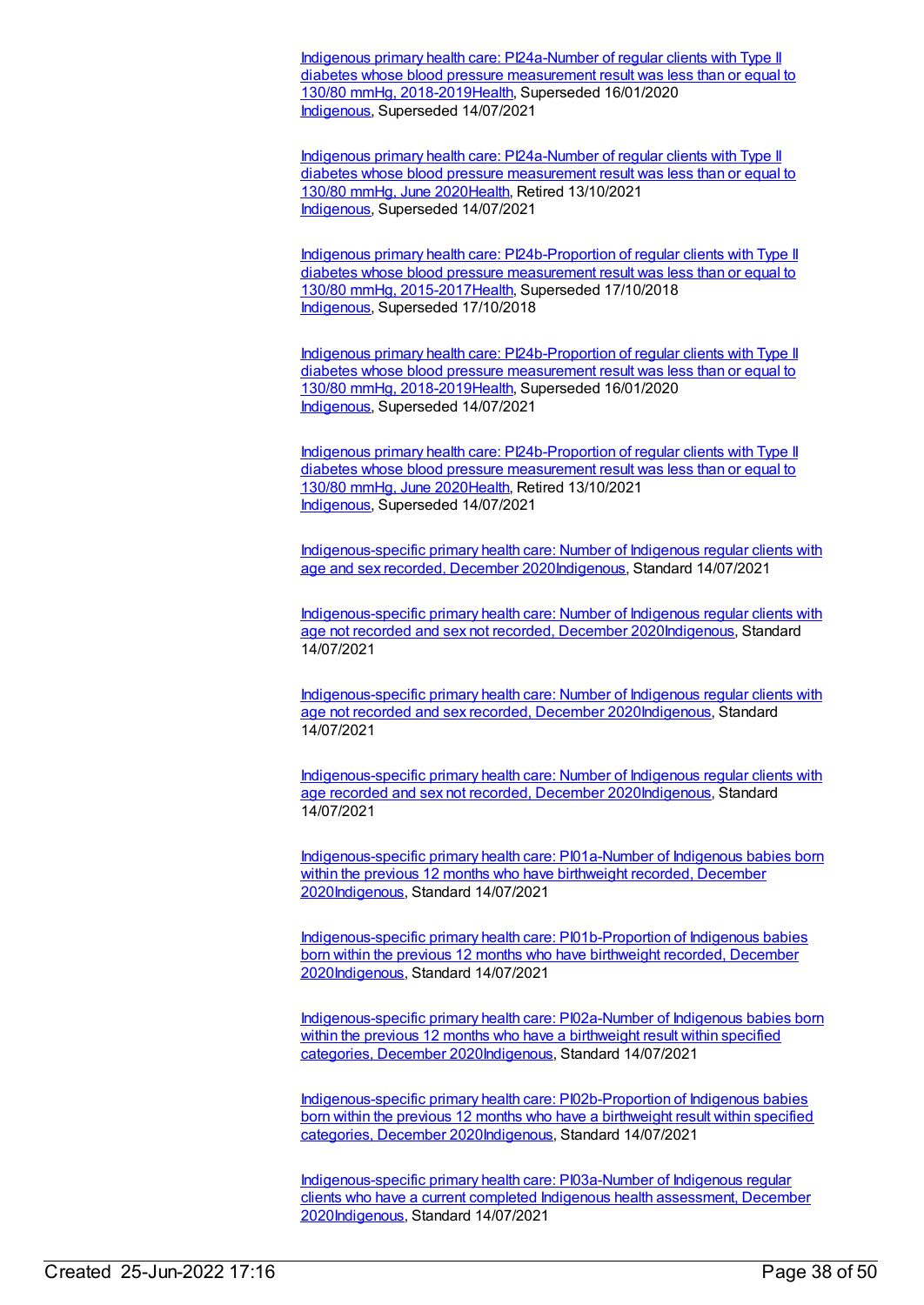[Indigenous-specific](https://meteor.aihw.gov.au/content/731804) primary health care: PI03b-Proportion of Indigenous regular clients who have a current completed Indigenous health assessment, December 202[0Indigenous](https://meteor.aihw.gov.au/RegistrationAuthority/6), Standard 14/07/2021

[Indigenous-specific](https://meteor.aihw.gov.au/content/739311) primary health care: PI04a-Number of Indigenous children who are fully immunised, December 202[0Indigenous](https://meteor.aihw.gov.au/RegistrationAuthority/6), Standard 14/07/2021

[Indigenous-specific](https://meteor.aihw.gov.au/content/739342) primary health care: PI04b-Proportion of Indigenous children who are fully immunised, December 202[0Indigenous](https://meteor.aihw.gov.au/RegistrationAuthority/6), Standard 14/07/2021

[Indigenous-specific](https://meteor.aihw.gov.au/content/739345) primary health care: PI05a-Number of Indigenous regular clients with type 2 diabetes who have an HbA1c measurement result recorded, December 202[0Indigenous,](https://meteor.aihw.gov.au/RegistrationAuthority/6) Standard 14/07/2021

[Indigenous-specific](https://meteor.aihw.gov.au/content/739347) primary health care: PI05b-Proportion of Indigenous regular clients with type 2 diabetes who have an HbA1c measurement result recorded, December 202[0Indigenous,](https://meteor.aihw.gov.au/RegistrationAuthority/6) Standard 14/07/2021

[Indigenous-specific](https://meteor.aihw.gov.au/content/739351) primary health care: PI06a-Number of Indigenous regular clients with type 2 diabetes who have an HbA1c measurement result within a specified level, December 202[0Indigenous](https://meteor.aihw.gov.au/RegistrationAuthority/6), Standard 14/07/2021

[Indigenous-specific](https://meteor.aihw.gov.au/content/739353) primary health care: PI06b-Proportion of Indigenous regular clients with type 2 diabetes who have an HbA1c measurement result within a specified level, December 202[0Indigenous](https://meteor.aihw.gov.au/RegistrationAuthority/6), Standard 14/07/2021

[Indigenous-specific](https://meteor.aihw.gov.au/content/731823) primary health care: PI07a-Number of Indigenous regular clients with a chronic disease who have a Chronic Disease Management Plan prepared, December 202[0Indigenous](https://meteor.aihw.gov.au/RegistrationAuthority/6), Standard 14/07/2021

[Indigenous-specific](https://meteor.aihw.gov.au/content/731846) primary health care: PI07b-Proportion of Indigenous regular clients with a chronic disease who have a Chronic Disease Management Plan prepared, December 202[0Indigenous](https://meteor.aihw.gov.au/RegistrationAuthority/6), Standard 14/07/2021

[Indigenous-specific](https://meteor.aihw.gov.au/content/739361) primary health care: PI09a-Number of Indigenous regular clients who have smoking status recorded, December 202[0Indigenous](https://meteor.aihw.gov.au/RegistrationAuthority/6), Standard 14/07/2021

[Indigenous-specific](https://meteor.aihw.gov.au/content/739363) primary health care: PI09b-Proportion of Indigenous regular clients who have smoking status recorded, December 202[0Indigenous](https://meteor.aihw.gov.au/RegistrationAuthority/6), Standard 14/07/2021

[Indigenous-specific](https://meteor.aihw.gov.au/content/739370) primary health care: PI10a-Number of Indigenous regular clients who have a smoking status result within specified categories, December 202[0Indigenous](https://meteor.aihw.gov.au/RegistrationAuthority/6), Standard 14/07/2021

[Indigenous-specific](https://meteor.aihw.gov.au/content/739372) primary health care: PI10b-Proportion of Indigenous regular clients who have a smoking status result within specified categories, December 202[0Indigenous](https://meteor.aihw.gov.au/RegistrationAuthority/6), Standard 14/07/2021

[Indigenous-specific](https://meteor.aihw.gov.au/content/739375) primary health care: PI11a-Number of Indigenous regular clients who gave birth within the previous 12 months who have a smoking status result within specified categories, December 2020[Indigenous](https://meteor.aihw.gov.au/RegistrationAuthority/6), Standard 14/07/2021

[Indigenous-specific](https://meteor.aihw.gov.au/content/739380) primary health care: PI11b-Proportion of Indigenous regular clients who gave birth within the previous 12 months who have a smoking status result within specified categories, December 2020[Indigenous](https://meteor.aihw.gov.au/RegistrationAuthority/6), Standard 14/07/2021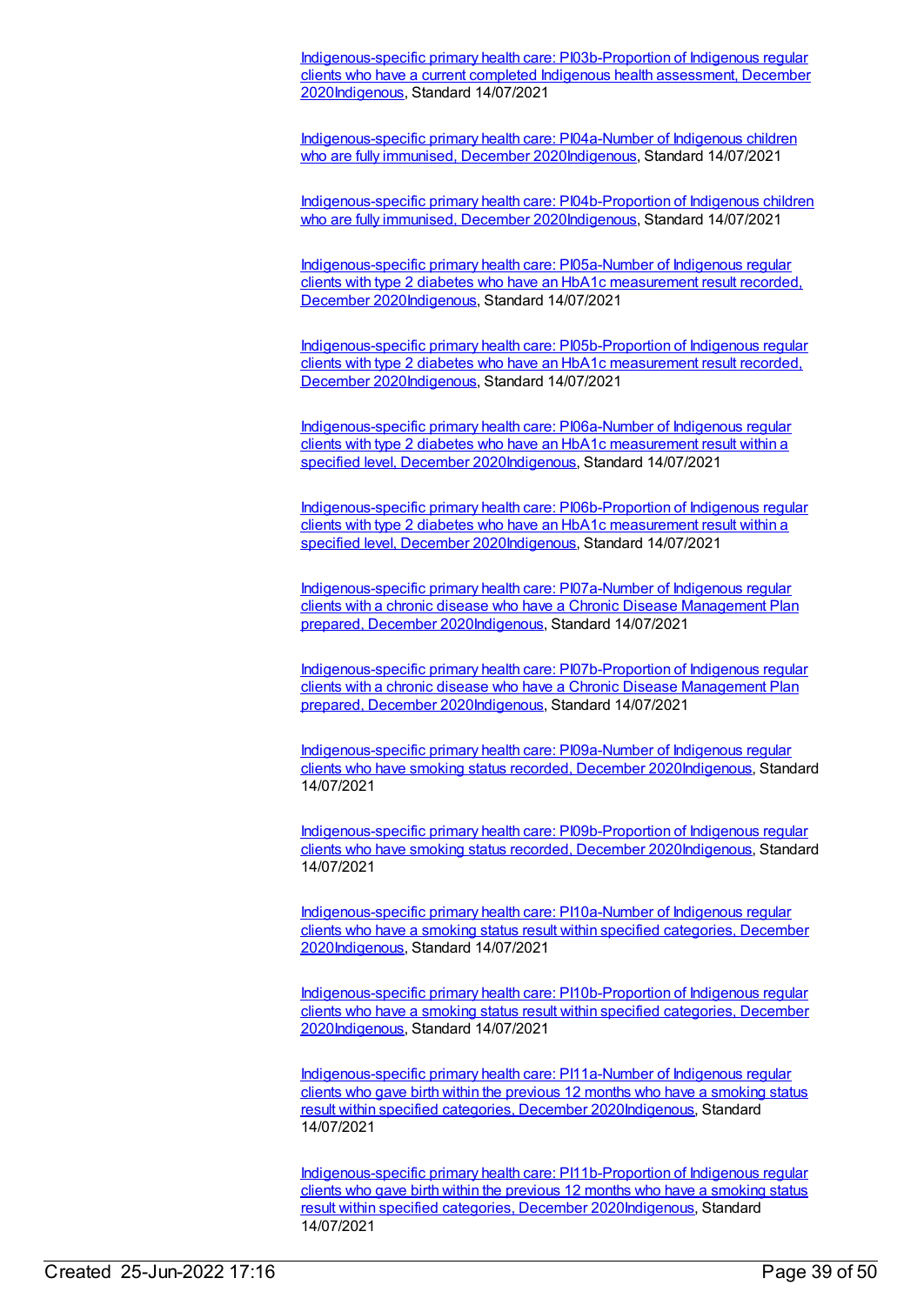[Indigenous-specific](https://meteor.aihw.gov.au/content/739384) primary health care: PI12a-Number of Indigenous regular clients classified as overweight or obese, December 202[0Indigenous](https://meteor.aihw.gov.au/RegistrationAuthority/6), Standard 14/07/2021

[Indigenous-specific](https://meteor.aihw.gov.au/content/739386) primary health care: PI12b-Proportion of Indigenous regular clients regular clients classified as overweight or obese, December 202[0Indigenous](https://meteor.aihw.gov.au/RegistrationAuthority/6), Standard 14/07/2021

[Indigenous-specific](https://meteor.aihw.gov.au/content/739389) primary health care: PI13a-Number of Indigenous regular clients who have their first antenatal care visit within specified periods, December 202[0Indigenous](https://meteor.aihw.gov.au/RegistrationAuthority/6), Standard 14/07/2021

[Indigenous-specific](https://meteor.aihw.gov.au/content/739391) primary health care: PI13b-Proportion of Indigenous regular clients who have their first antenatal care visit within specified periods, December 202[0Indigenous](https://meteor.aihw.gov.au/RegistrationAuthority/6), Standard 14/07/2021

[Indigenous-specific](https://meteor.aihw.gov.au/content/731851) primary health care: PI14a-Number of Indigenous regular clients aged 6 months and over who are immunised against influenza, December 202[0Indigenous](https://meteor.aihw.gov.au/RegistrationAuthority/6), Standard 14/07/2021

[Indigenous-specific](https://meteor.aihw.gov.au/content/731856) primary health care: PI14b-Proportion of Indigenous regular clients aged 6 months and over who are immunised against influenza, December 202[0Indigenous](https://meteor.aihw.gov.au/RegistrationAuthority/6), Standard 14/07/2021

[Indigenous-specific](https://meteor.aihw.gov.au/content/739397) primary health care: PI15a-Number of Indigenous regular clients with type 2 diabetes or chronic obstructive pulmonary disease (COPD) who are immunised against influenza, December 2020 Indigenous, Standard 14/07/2021

[Indigenous-specific](https://meteor.aihw.gov.au/content/739399) primary health care: PI15b-Proportion of Indigenous regular clients with type 2 diabetes or chronic obstructive pulmonary disease (COPD) who are immunised against influenza, December 2020 Indigenous, Standard 14/07/2021

[Indigenous-specific](https://meteor.aihw.gov.au/content/739402) primary health care: PI16a-Number of Indigenous regular clients who have alcohol consumption status recorded, December 202[0Indigenous](https://meteor.aihw.gov.au/RegistrationAuthority/6), Standard 14/07/2021

[Indigenous-specific](https://meteor.aihw.gov.au/content/739405) primary health care: PI16b-Proportion of Indigenous regular clients who have alcohol consumption status recorded, December 202[0Indigenous](https://meteor.aihw.gov.au/RegistrationAuthority/6), Standard 14/07/2021

[Indigenous-specific](https://meteor.aihw.gov.au/content/739423) primary health care: PI17a-Number of Indigenous regular clients who have an AUDIT-C result within specified levels, December 202[0Indigenous](https://meteor.aihw.gov.au/RegistrationAuthority/6), Standard 14/07/2021

[Indigenous-specific](https://meteor.aihw.gov.au/content/739426) primary health care: PI17b-Proportion of Indigenous regular clients who have an AUDIT-C result within specified levels, December 202[0Indigenous](https://meteor.aihw.gov.au/RegistrationAuthority/6), Standard 14/07/2021

[Indigenous-specific](https://meteor.aihw.gov.au/content/739436) primary health care: PI18a-Number of Indigenous regular clients with a selected chronic disease who have a kidney function test recorded, December 202[0Indigenous,](https://meteor.aihw.gov.au/RegistrationAuthority/6) Standard 14/07/2021

[Indigenous-specific](https://meteor.aihw.gov.au/content/739438) primary health care: PI18b-Proportion of Indigenous regular clients with a selected chronic disease who have a kidney function test recorded, December 202[0Indigenous,](https://meteor.aihw.gov.au/RegistrationAuthority/6) Standard 14/07/2021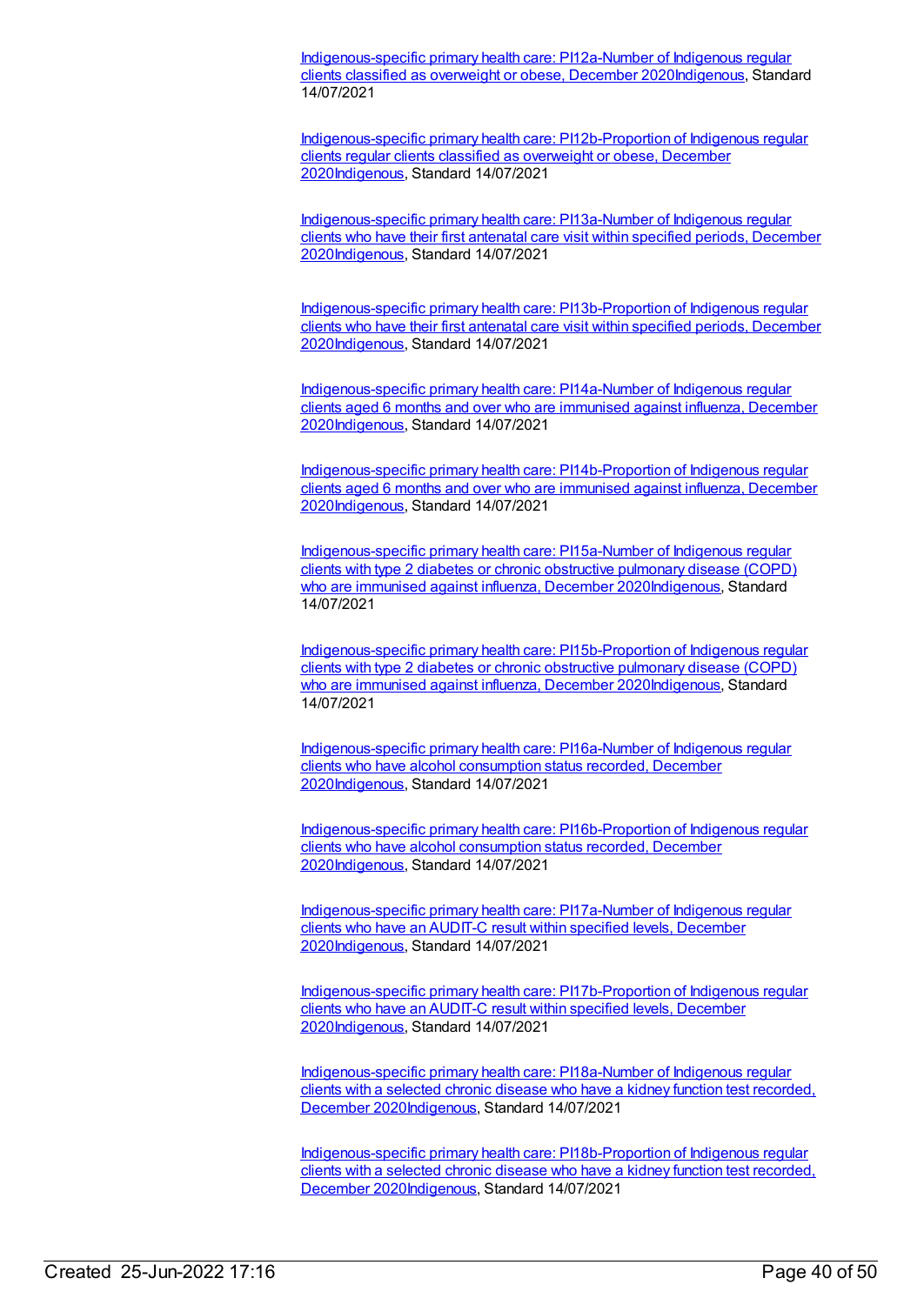[Indigenous-specific](https://meteor.aihw.gov.au/content/739450) primary health care: PI19a-Number of Indigenous regular clients with a selected chronic disease who have a kidney function test result within specified levels, December 202[0Indigenous](https://meteor.aihw.gov.au/RegistrationAuthority/6), Standard 14/07/2021

[Indigenous-specific](https://meteor.aihw.gov.au/content/739454) primary health care: PI19b-Proportion of Indigenous regular clients with a selected chronic disease who have a kidney function test result within specified levels, December 202[0Indigenous](https://meteor.aihw.gov.au/RegistrationAuthority/6), Standard 14/07/2021

[Indigenous-specific](https://meteor.aihw.gov.au/content/739463) primary health care: PI20a-Number of Indigenous regular clients who have the necessary risk factors recorded to assess absolute cardiovascular disease (CVD) risk, December 202[0Indigenous](https://meteor.aihw.gov.au/RegistrationAuthority/6), Standard 14/07/2021

[Indigenous-specific](https://meteor.aihw.gov.au/content/739465) primary health care: PI20b-Proportion of Indigenous regular clients who have the necessary risk factors recorded to assess absolute cardiovascular disease (CVD) risk, December 202[0Indigenous](https://meteor.aihw.gov.au/RegistrationAuthority/6), Standard 14/07/2021

[Indigenous-specific](https://meteor.aihw.gov.au/content/739468) primary health care: PI21a-Number of Indigenous regular clients who have an absolute cardiovascular disease (CVD) risk assessment result within specified levels, December 2020[Indigenous](https://meteor.aihw.gov.au/RegistrationAuthority/6), Standard 14/07/2021

[Indigenous-specific](https://meteor.aihw.gov.au/content/739470) primary health care: PI21b-Proportion of Indigenous regular clients who have an absolute cardiovascular disease (CVD) risk assessment result within specified levels, December 2020[Indigenous](https://meteor.aihw.gov.au/RegistrationAuthority/6), Standard 09/08/2021

[Indigenous-specific](https://meteor.aihw.gov.au/content/731858) primary health care: PI22a-Number of female Indigenous regular clients who have a cervical screening (HPV) test, December 202[0Indigenous](https://meteor.aihw.gov.au/RegistrationAuthority/6), Standard 14/07/2021

[Indigenous-specific](https://meteor.aihw.gov.au/content/731863) primary health care: PI22b-Proportion of female Indigenous regular clients who have a cervical screening (HPV) test, December 202[0Indigenous](https://meteor.aihw.gov.au/RegistrationAuthority/6), Standard 14/07/2021

[Indigenous-specific](https://meteor.aihw.gov.au/content/739474) primary health care: PI23a-Number of Indigenous regular clients with type 2 diabetes who have a blood pressure measurement result recorded, December 202[0Indigenous](https://meteor.aihw.gov.au/RegistrationAuthority/6), Standard 14/07/2021

[Indigenous-specific](https://meteor.aihw.gov.au/content/739478) primary health care: PI23b-Proportion of Indigenous regular clients with type 2 diabetes who have a blood pressure measurement result recorded, December 202[0Indigenous](https://meteor.aihw.gov.au/RegistrationAuthority/6), Standard 14/07/2021

[Indigenous-specific](https://meteor.aihw.gov.au/content/739481) primary health care: PI24a-Number of Indigenous regular clients with type 2 diabetes who have a blood pressure measurement result within a specified category, December 2020[Indigenous](https://meteor.aihw.gov.au/RegistrationAuthority/6), Standard 14/07/2021

[Indigenous-specific](https://meteor.aihw.gov.au/content/739483) primary health care: PI24b-Proportion of Indigenous regular clients with type 2 diabetes who have a blood pressure measurement result within a specified category, December 2020[Indigenous](https://meteor.aihw.gov.au/RegistrationAuthority/6), Standard 14/07/2021

National Indigenous Reform Agreement: PI 10-Proportion of Indigenous children who are enrolled in (and attending, where possible to measure) a preschool program in the year before formal [schooling](https://meteor.aihw.gov.au/content/663195)[Indigenou](https://meteor.aihw.gov.au/RegistrationAuthority/6)[s,](https://meteor.aihw.gov.au/content/663195) Superseded 06/06/2017

National Indigenous Reform Agreement: PI 10-Proportion of Indigenous children who are enrolled in (and attending, where possible to measure) a preschool program in the year before formal schooling, [2018Indigenous,](https://meteor.aihw.gov.au/content/668641) Superseded 31/07/2018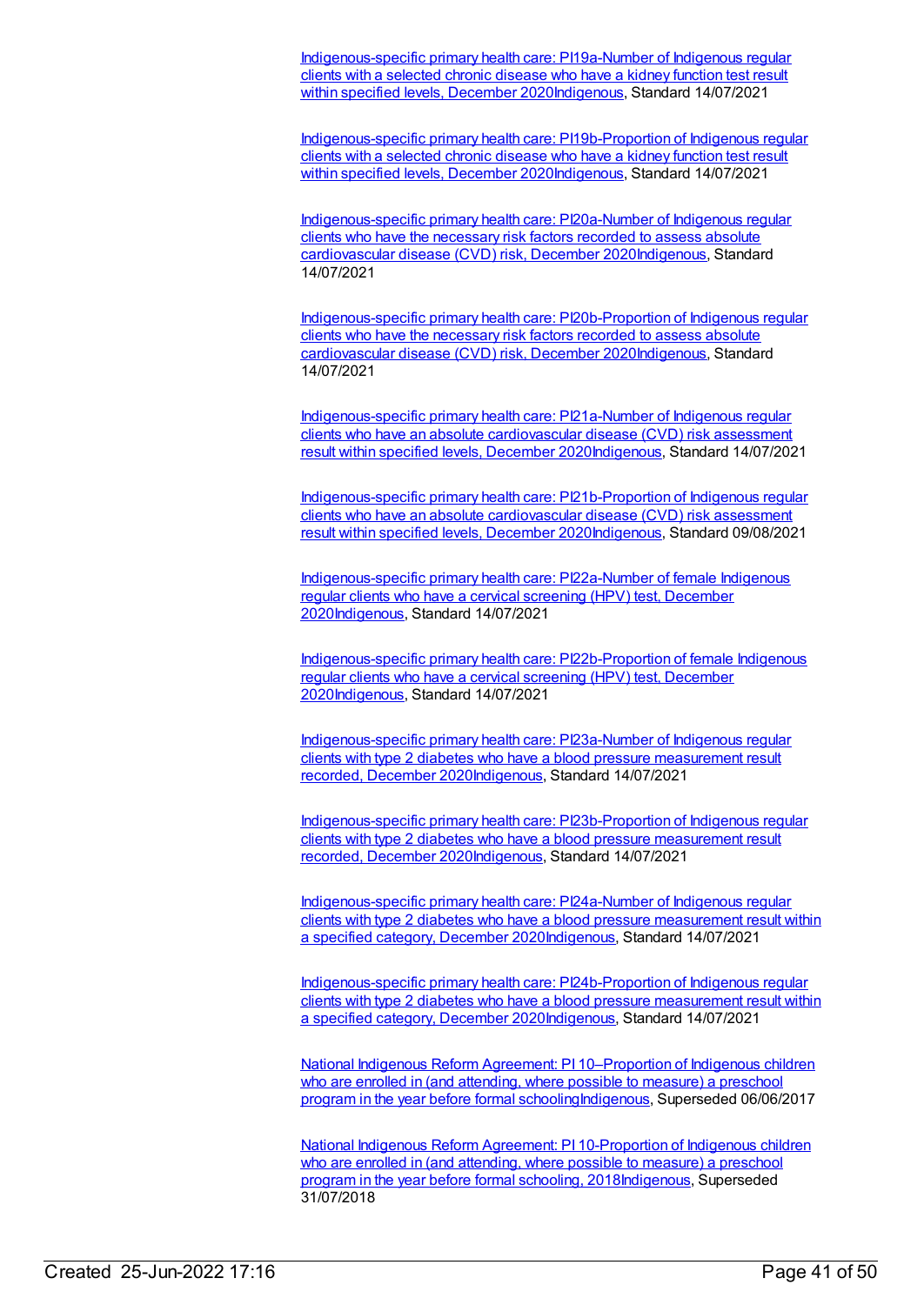National Indigenous Reform Agreement: PI 10-Proportion of Indigenous children who are enrolled in (and attending, where possible to measure) a preschool program in the year before formal schooling, [2019Indigenous,](https://meteor.aihw.gov.au/content/699460) Superseded 17/11/2019

National Indigenous Reform Agreement: PI 10-Proportion of Indigenous children who are enrolled in (and attending, where possible to measure) a preschool program in the year before formal schooling, 2020 Indigenous, Standard 17/11/2019

The Aboriginal and Torres Strait Islander Child Placement Principle Indicators 2018–19: Indicator 1.1 Indigenous children in out-of-home care living with relatives or kin, or other Indigenous [carersChildren](https://meteor.aihw.gov.au/content/732691) and [Families](https://meteor.aihw.gov.au/RegistrationAuthority/17), Standard 03/03/2021

The Aboriginal and Torres Strait Islander Child Placement Principle Indicators 2018–19: Indicator 2.1 Indigenous children in out-of-home care living with Indigenous relatives or kin, or other Indigenous [carersChildren](https://meteor.aihw.gov.au/content/732697) and Families, Standard 03/03/2021

The Aboriginal and Torres Strait Islander Child Placement Principle Indicators 2018–19: Indicator 2.2 Indigenous children in out-of-home care with cultural support [plansChildren](https://meteor.aihw.gov.au/content/732707) and Families, Standard 03/03/2021

The Aboriginal and Torres Strait Islander Child Placement Principle Indicators 2018–19: Indicator 2.3 Indigenous children who were [reunifiedChildren](https://meteor.aihw.gov.au/RegistrationAuthority/17) and Families, Standard 03/03/2021

The Aboriginal and Torres Strait Islander Child Placement Principle Indicators 2018–19: Indicator 2.4 Indigenous children who were reunified and did not return to out-of-home care within 12 [monthsChildren](https://meteor.aihw.gov.au/content/732715) and Families, Standard 03/03/2021

The Aboriginal and Torres Strait Islander Child Placement Principle Indicators 2019–20: Indicator 1.1 Indigenous children in out-of-home care living with relatives or kin, or other Indigenous [carersChildren](https://meteor.aihw.gov.au/content/749970) and [Families](https://meteor.aihw.gov.au/RegistrationAuthority/17), Qualified 20/10/2021

The Aboriginal and Torres Strait Islander Child Placement Principle Indicators 2019–20: Indicator 2.1 Indigenous children in [out-of-home](https://meteor.aihw.gov.au/content/749972) care living with Indigenous relatives or kin, or other Indigenous carer[sChildren](https://meteor.aihw.gov.au/RegistrationAuthority/17) and Families, Qualified 20/10/2021

The Aboriginal and Torres Strait Islander Child Placement Principle Indicators 2019–20: Indicator 2.2 Indigenous children in [out-of-home](https://meteor.aihw.gov.au/content/749974) care with cultural support plans[Children](https://meteor.aihw.gov.au/RegistrationAuthority/17) and Families, Qualified 20/10/2021

The Aboriginal and Torres Strait Islander Child Placement Principle Indicators 2019–20: Indicator 2.3 Indigenous children who were [reunifiedChildren](https://meteor.aihw.gov.au/RegistrationAuthority/17) and Families, Qualified 20/10/2021

The Aboriginal and Torres Strait Islander Child Placement Principle Indicators 2019–20: Indicator 2.4 Indigenous children who were reunified and did not return to out-of-home care within 12 [monthsChildren](https://meteor.aihw.gov.au/content/749993) and Families, Qualified 20/10/2021

Indigenous primary health care: [PI01b-Proportion](https://meteor.aihw.gov.au/content/686344) of Indigenous babies born within the previous 12 months whose birth weight has been recorded, 2015- 201[7Health](https://meteor.aihw.gov.au/RegistrationAuthority/12), Superseded 17/10/2018 [Indigenous](https://meteor.aihw.gov.au/RegistrationAuthority/6), Superseded 17/10/2018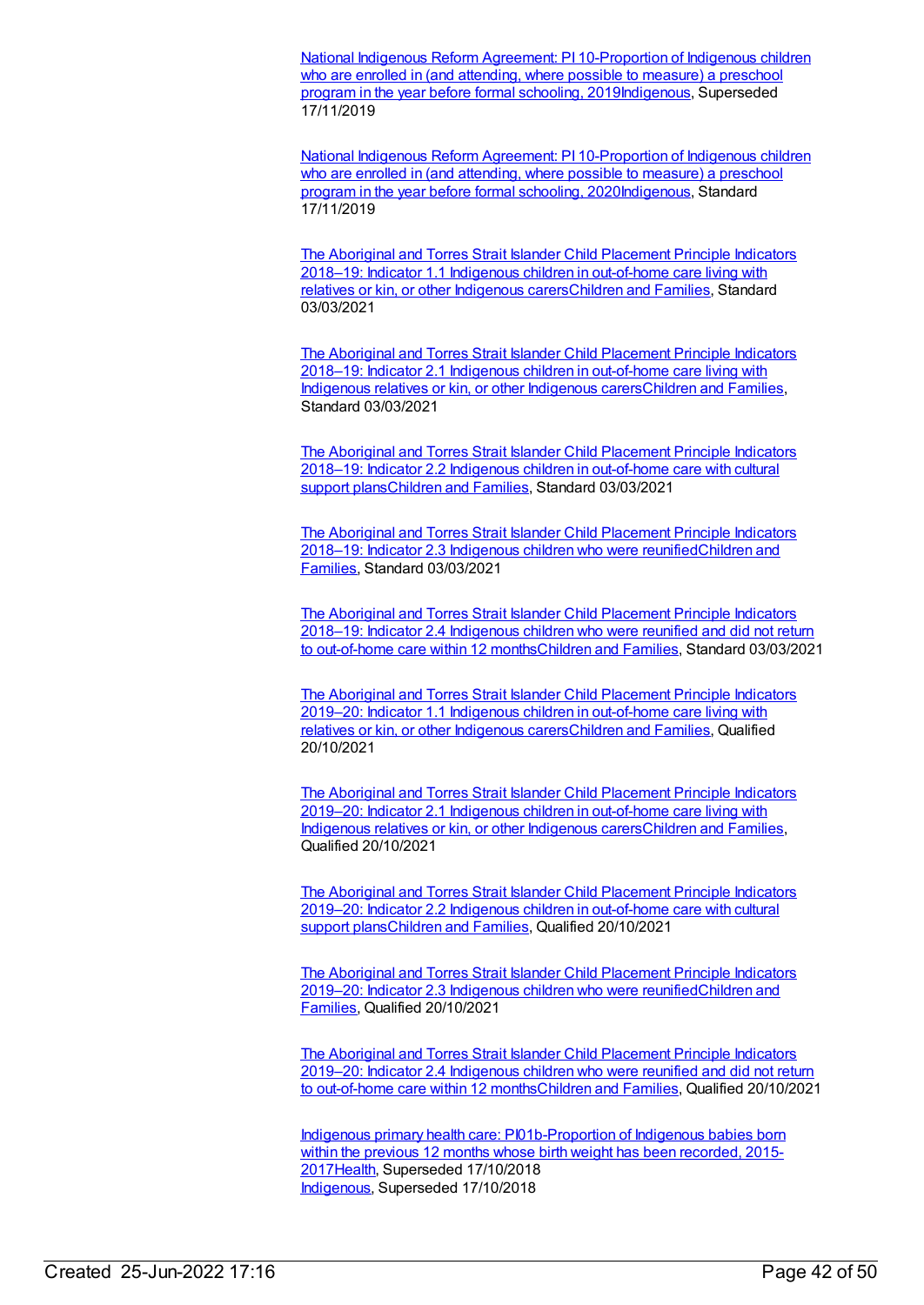Indigenous primary health care: [PI01b-Proportion](https://meteor.aihw.gov.au/content/687918) of Indigenous babies born within the previous 12 months whose birthweight has been recorded, 2018-201[9Health](https://meteor.aihw.gov.au/RegistrationAuthority/12), Superseded 16/01/2020 [Indigenous](https://meteor.aihw.gov.au/RegistrationAuthority/6), Superseded 14/07/2021

Indigenous primary health care: [PI01b-Proportion](https://meteor.aihw.gov.au/content/717266) of Indigenous babies born within the previous 12 months whose birthweight has been recorded, June 202[0Health](https://meteor.aihw.gov.au/RegistrationAuthority/12), Retired 13/10/2021 [Indigenous](https://meteor.aihw.gov.au/RegistrationAuthority/6), Superseded 14/07/2021

Indigenous primary health care: [PI02b-Proportion](https://meteor.aihw.gov.au/content/686348) of Indigenous babies born within the previous 12 months whose birthweight results were low, normal or high, 2015-201[7Health](https://meteor.aihw.gov.au/RegistrationAuthority/12), Superseded 17/10/2018 [Indigenous](https://meteor.aihw.gov.au/RegistrationAuthority/6), Superseded 17/10/2018

Indigenous primary health care: [PI02b-Proportion](https://meteor.aihw.gov.au/content/687923) of Indigenous babies born within the previous 12 months whose birthweight results were low, normal or high, 2018-201[9Health](https://meteor.aihw.gov.au/RegistrationAuthority/12), Superseded 16/01/2020 [Indigenous](https://meteor.aihw.gov.au/RegistrationAuthority/6), Superseded 14/07/2021

Indigenous primary health care: [PI02b-Proportion](https://meteor.aihw.gov.au/content/717271) of Indigenous babies born within the previous 12 months whose birthweight results were low, normal or high, June 2020[Health](https://meteor.aihw.gov.au/RegistrationAuthority/12), Retired 13/10/2021 [Indigenous](https://meteor.aihw.gov.au/RegistrationAuthority/6), Superseded 14/07/2021

Indigenous primary health care: [PI03b-Proportion](https://meteor.aihw.gov.au/content/686405) of regular clients for whom an MBS Health Assessment for Aboriginal and Torres Strait Islander People (MBS Item 715) was claimed, 2015-201[7Health](https://meteor.aihw.gov.au/RegistrationAuthority/12), Superseded 17/10/2018 [Indigenous](https://meteor.aihw.gov.au/RegistrationAuthority/6), Superseded 17/10/2018

Indigenous primary health care: [PI03b-Proportion](https://meteor.aihw.gov.au/content/687927) of regular clients for whom an MBS Health Assessment for Aboriginal and Torres Strait Islander People (MBS Item 715) was claimed, 2018-201[9Health](https://meteor.aihw.gov.au/RegistrationAuthority/12), Superseded 16/01/2020 [Indigenous](https://meteor.aihw.gov.au/RegistrationAuthority/6), Superseded 14/07/2021

Indigenous primary health care: [PI03b-Proportion](https://meteor.aihw.gov.au/content/717275) of regular clients for whom an MBS Health Assessment for Aboriginal and Torres Strait Islander People (MBS Item 715) was claimed, June 202[0Health](https://meteor.aihw.gov.au/RegistrationAuthority/12), Retired 13/10/2021 [Indigenous](https://meteor.aihw.gov.au/RegistrationAuthority/6), Superseded 14/07/2021

Indigenous primary health care: [PI04b-Proportion](https://meteor.aihw.gov.au/content/686416) of Indigenous children who are fully immunised, 2015-201[7Health](https://meteor.aihw.gov.au/RegistrationAuthority/12), Superseded 17/10/2018 [Indigenous](https://meteor.aihw.gov.au/RegistrationAuthority/6), Superseded 17/10/2018

Indigenous primary health care: [PI04b-Proportion](https://meteor.aihw.gov.au/content/687937) of Indigenous children who are fully immunised, 2018-201[9Health](https://meteor.aihw.gov.au/RegistrationAuthority/12), Superseded 16/01/2020 [Indigenous](https://meteor.aihw.gov.au/RegistrationAuthority/6), Superseded 14/07/2021

Indigenous primary health care: [PI04b-Proportion](https://meteor.aihw.gov.au/content/717279) of Indigenous children who are fully immunised, June 202[0Health](https://meteor.aihw.gov.au/RegistrationAuthority/12), Retired 13/10/2021 [Indigenous](https://meteor.aihw.gov.au/RegistrationAuthority/6), Superseded 14/07/2021

Indigenous primary health care: [PI05b-Proportion](https://meteor.aihw.gov.au/content/686352) of regular clients with Type II diabetes who have had an HbA1c measurement result recorded, 2015- 201[7Health](https://meteor.aihw.gov.au/RegistrationAuthority/12), Superseded 17/10/2018 [Indigenous](https://meteor.aihw.gov.au/RegistrationAuthority/6), Superseded 17/10/2018

Indigenous primary health care: [PI05b-Proportion](https://meteor.aihw.gov.au/content/687941) of regular clients with Type II diabetes who have had an HbA1c measurement result recorded, 2018- 201[9Health](https://meteor.aihw.gov.au/RegistrationAuthority/12), Superseded 16/01/2020 [Indigenous](https://meteor.aihw.gov.au/RegistrationAuthority/6), Superseded 14/07/2021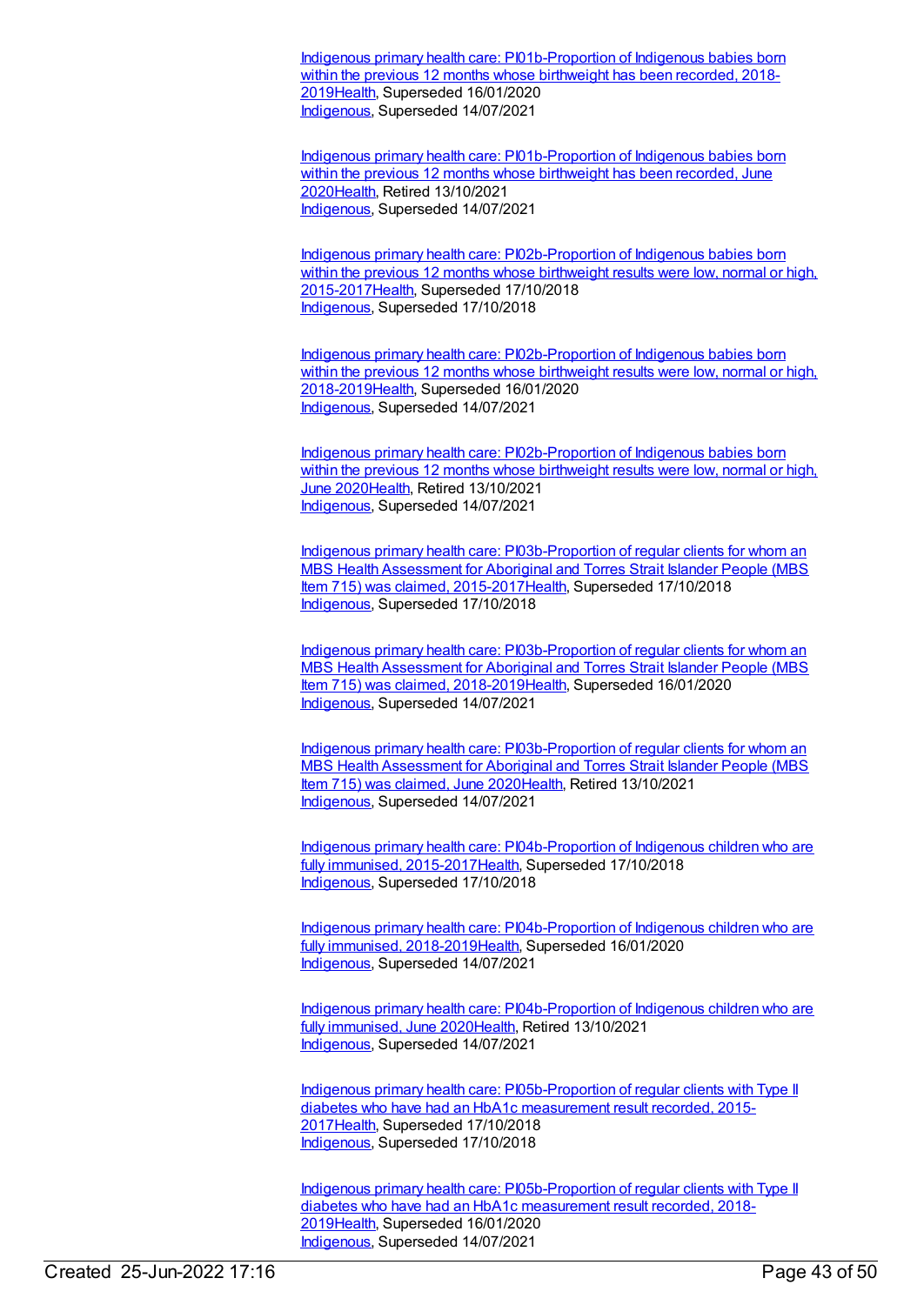Indigenous primary health care: [PI05b-Proportion](https://meteor.aihw.gov.au/content/717285) of regular clients with Type II diabetes who have had an HbA1c measurement result recorded, June 202[0Health](https://meteor.aihw.gov.au/RegistrationAuthority/12), Retired 13/10/2021 [Indigenous](https://meteor.aihw.gov.au/RegistrationAuthority/6), Superseded 14/07/2021

Indigenous primary health care: [PI06b-Proportion](https://meteor.aihw.gov.au/content/686356) of regular clients with Type II diabetes whose HbA1c measurement result was within a specified level, 2015- 201[7Health](https://meteor.aihw.gov.au/RegistrationAuthority/12), Superseded 17/10/2018 [Indigenous](https://meteor.aihw.gov.au/RegistrationAuthority/6), Superseded 17/10/2018

Indigenous primary health care: [PI06b-Proportion](https://meteor.aihw.gov.au/content/687945) of regular clients with Type II diabetes whose HbA1c measurement result was within a specified level, 2018- 201[9Health](https://meteor.aihw.gov.au/RegistrationAuthority/12), Superseded 16/01/2020 [Indigenous](https://meteor.aihw.gov.au/RegistrationAuthority/6), Superseded 14/07/2021

Indigenous primary health care: [PI06b-Proportion](https://meteor.aihw.gov.au/content/717289) of regular clients with Type II diabetes whose HbA1c measurement result was within a specified level, June 202[0Health](https://meteor.aihw.gov.au/RegistrationAuthority/12), Retired 13/10/2021 [Indigenous](https://meteor.aihw.gov.au/RegistrationAuthority/6), Superseded 14/07/2021

Indigenous primary health care: [PI07b-Proportion](https://meteor.aihw.gov.au/content/686438) of regular clients with a chronic disease for whom a GP Management Plan (MBS Item 721) was claimed, 2015- 201[7Health](https://meteor.aihw.gov.au/RegistrationAuthority/12), Superseded 17/10/2018 [Indigenous](https://meteor.aihw.gov.au/RegistrationAuthority/6), Superseded 17/10/2018

Indigenous primary health care: [PI07b-Proportion](https://meteor.aihw.gov.au/content/687950) of regular clients with a chronic disease for whom a GP Management Plan (MBS Item 721) was claimed, 2018- 201[9Health](https://meteor.aihw.gov.au/RegistrationAuthority/12), Superseded 16/01/2020 [Indigenous](https://meteor.aihw.gov.au/RegistrationAuthority/6), Superseded 14/07/2021

Indigenous primary health care: [PI07b-Proportion](https://meteor.aihw.gov.au/content/717294) of regular clients with a chronic disease for whom a GP Management Plan (MBS Item 721) was claimed, June 202[0Health](https://meteor.aihw.gov.au/RegistrationAuthority/12), Retired 13/10/2021 [Indigenous](https://meteor.aihw.gov.au/RegistrationAuthority/6), Superseded 14/07/2021

Indigenous primary health care: [PI08b-Proportion](https://meteor.aihw.gov.au/content/686445) of regular clients with a chronic disease for whom a Team Care Arrangement (MBS Item 723) was claimed, 2015-201[7Health](https://meteor.aihw.gov.au/RegistrationAuthority/12), Superseded 17/10/2018 [Indigenous](https://meteor.aihw.gov.au/RegistrationAuthority/6), Superseded 17/10/2018

Indigenous primary health care: [PI08b-Proportion](https://meteor.aihw.gov.au/content/687954) of regular clients with a chronic disease for whom a Team Care Arrangement (MBS Item 723) was claimed, 2018-201[9Health](https://meteor.aihw.gov.au/RegistrationAuthority/12), Superseded 16/01/2020 [Indigenous](https://meteor.aihw.gov.au/RegistrationAuthority/6), Superseded 14/07/2021

Indigenous primary health care: [PI08b-Proportion](https://meteor.aihw.gov.au/content/717298) of regular clients with a chronic disease for whom a Team Care Arrangement (MBS Item 723) was claimed, June 202[0Health](https://meteor.aihw.gov.au/RegistrationAuthority/12), Retired 13/10/2021 [Indigenous](https://meteor.aihw.gov.au/RegistrationAuthority/6), Superseded 14/07/2021

Indigenous primary health care: [PI09b-Proportion](https://meteor.aihw.gov.au/content/686451) of regular clients whose smoking status has been recorded, 2015-201[7Health](https://meteor.aihw.gov.au/RegistrationAuthority/12), Superseded 17/10/2018 [Indigenous](https://meteor.aihw.gov.au/RegistrationAuthority/6), Superseded 17/10/2018

Indigenous primary health care: [PI09b-Proportion](https://meteor.aihw.gov.au/content/687959) of regular clients whose smoking status has been recorded, 2018-201[9Health](https://meteor.aihw.gov.au/RegistrationAuthority/12), Superseded 16/01/2020 [Indigenous](https://meteor.aihw.gov.au/RegistrationAuthority/6), Superseded 14/07/2021

Indigenous primary health care: [PI09b-Proportion](https://meteor.aihw.gov.au/content/717302) of regular clients whose smoking status has been recorded, June 202[0Health](https://meteor.aihw.gov.au/RegistrationAuthority/12), Retired 13/10/2021 [Indigenous](https://meteor.aihw.gov.au/RegistrationAuthority/6), Superseded 14/07/2021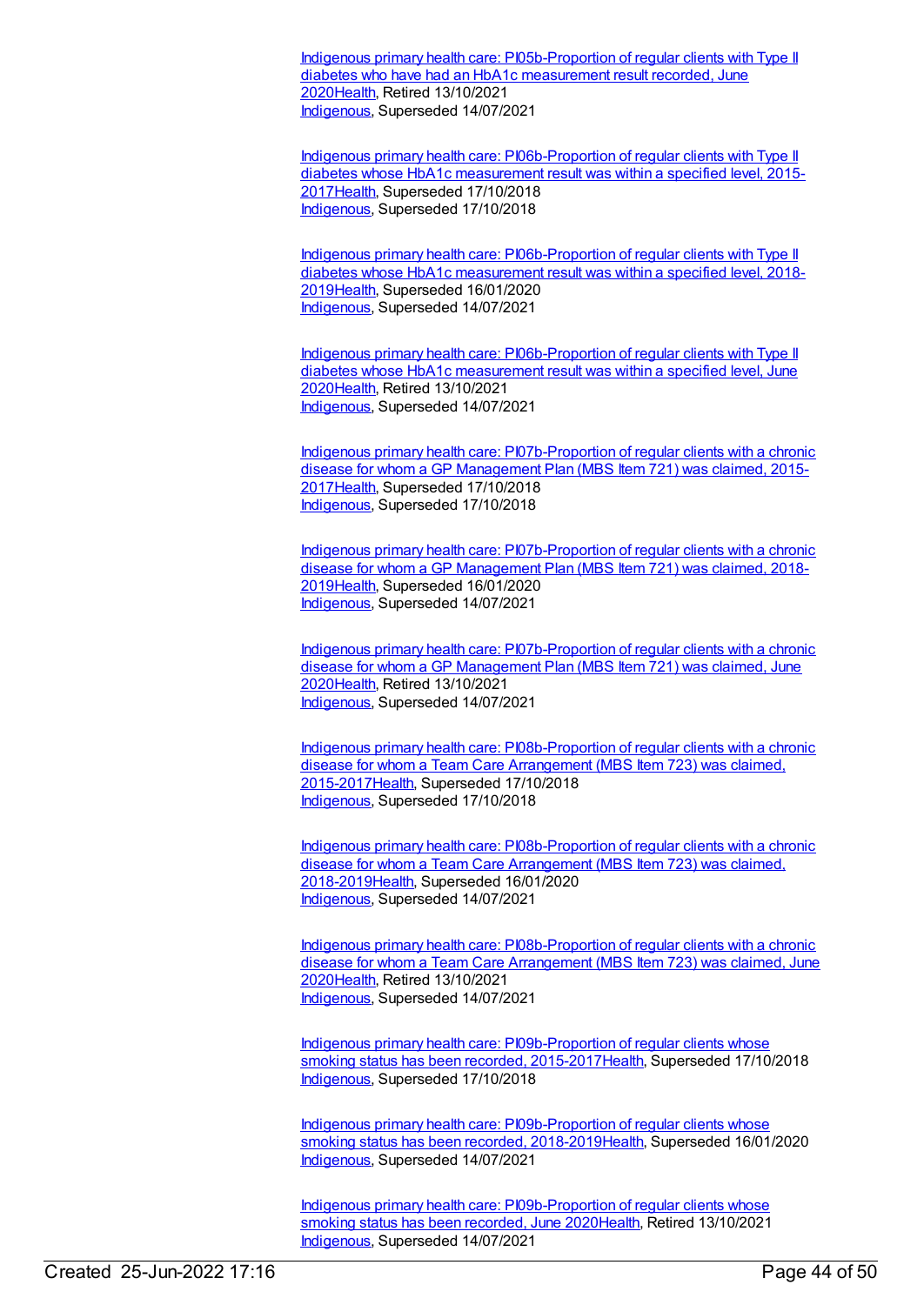Indigenous primary health care: [PI10b-Proportion](https://meteor.aihw.gov.au/content/686456) of regular clients with a smoking status result, 2015-2017 Health, Superseded 17/10/2018 [Indigenous](https://meteor.aihw.gov.au/RegistrationAuthority/6), Superseded 17/10/2018

Indigenous primary health care: [PI10b-Proportion](https://meteor.aihw.gov.au/content/687963) of regular clients with a smoking status result, 2018-201[9Health](https://meteor.aihw.gov.au/RegistrationAuthority/12), Superseded 16/01/2020 [Indigenous](https://meteor.aihw.gov.au/RegistrationAuthority/6), Superseded 14/07/2021

Indigenous primary health care: [PI10b-Proportion](https://meteor.aihw.gov.au/content/717306) of regular clients with a smoking status result, June 2020[Health](https://meteor.aihw.gov.au/RegistrationAuthority/12), Retired 13/10/2021 [Indigenous](https://meteor.aihw.gov.au/RegistrationAuthority/6), Superseded 14/07/2021

Indigenous primary health care: [PI11b-Proportion](https://meteor.aihw.gov.au/content/686465) of regular clients who gave birth within the previous 12 months with a smoking status of 'current smoker', 'exsmoker' or 'never smoked', 2015-201[7Health](https://meteor.aihw.gov.au/RegistrationAuthority/12), Superseded 17/10/2018 [Indigenous](https://meteor.aihw.gov.au/RegistrationAuthority/6), Superseded 17/10/2018

Indigenous primary health care: [PI11b-Proportion](https://meteor.aihw.gov.au/content/687968) of regular clients who gave birth within the previous 12 months with a smoking status of 'current smoker', 'exsmoker' or 'never smoked', 2018-201[9Health](https://meteor.aihw.gov.au/RegistrationAuthority/12), Superseded 16/01/2020 [Indigenous](https://meteor.aihw.gov.au/RegistrationAuthority/6), Superseded 14/07/2021

Indigenous primary health care: [PI11b-Proportion](https://meteor.aihw.gov.au/content/717310) of regular clients who gave birth within the previous 12 months with a smoking status of 'current smoker', 'exsmoker' or 'never smoked', June 202[0Health](https://meteor.aihw.gov.au/RegistrationAuthority/12), Retired 13/10/2021 [Indigenous](https://meteor.aihw.gov.au/RegistrationAuthority/6), Superseded 14/07/2021

Indigenous primary health care: [PI12b-Proportion](https://meteor.aihw.gov.au/content/686470) of regular clients who are classified as overweight or obese, 2015-201[7Health](https://meteor.aihw.gov.au/RegistrationAuthority/12), Superseded 17/10/2018 [Indigenous](https://meteor.aihw.gov.au/RegistrationAuthority/6), Superseded 17/10/2018

Indigenous primary health care: [PI12b-Proportion](https://meteor.aihw.gov.au/content/687972) of regular clients who are classified as overweight or obese, 2018-201[9Health](https://meteor.aihw.gov.au/RegistrationAuthority/12), Superseded 16/01/2020 [Indigenous](https://meteor.aihw.gov.au/RegistrationAuthority/6), Superseded 14/07/2021

Indigenous primary health care: [PI12b-Proportion](https://meteor.aihw.gov.au/content/717314) of regular clients who are classified as overweight or obese, June 2020[Health](https://meteor.aihw.gov.au/RegistrationAuthority/12), Retired 13/10/2021 [Indigenous](https://meteor.aihw.gov.au/RegistrationAuthority/6), Superseded 14/07/2021

Indigenous primary health care: [PI13b-Proportion](https://meteor.aihw.gov.au/content/686477) of regular clients who had their first antenatal care visit within specified periods, 2015-201[7Health](https://meteor.aihw.gov.au/RegistrationAuthority/12), Superseded 17/10/2018 [Indigenous](https://meteor.aihw.gov.au/RegistrationAuthority/6), Superseded 17/10/2018

Indigenous primary health care: [PI13b-Proportion](https://meteor.aihw.gov.au/content/687976) of regular clients who had their first antenatal care visit within specified periods, 2018-201[9Health](https://meteor.aihw.gov.au/RegistrationAuthority/12), Superseded 16/01/2020 [Indigenous](https://meteor.aihw.gov.au/RegistrationAuthority/6), Superseded 14/07/2021

Indigenous primary health care: [PI13b-Proportion](https://meteor.aihw.gov.au/content/717318) of regular clients who had their first antenatal care visit within specified periods, June 2020 Health, Retired 13/10/2021 [Indigenous](https://meteor.aihw.gov.au/RegistrationAuthority/6), Superseded 14/07/2021

Indigenous primary health care: [PI14b-Proportion](https://meteor.aihw.gov.au/content/686484) of regular clients aged 50 years and over who are immunised against influenza, 2015-2017[Health](https://meteor.aihw.gov.au/RegistrationAuthority/12), Superseded 17/10/2018 [Indigenous](https://meteor.aihw.gov.au/RegistrationAuthority/6), Superseded 17/10/2018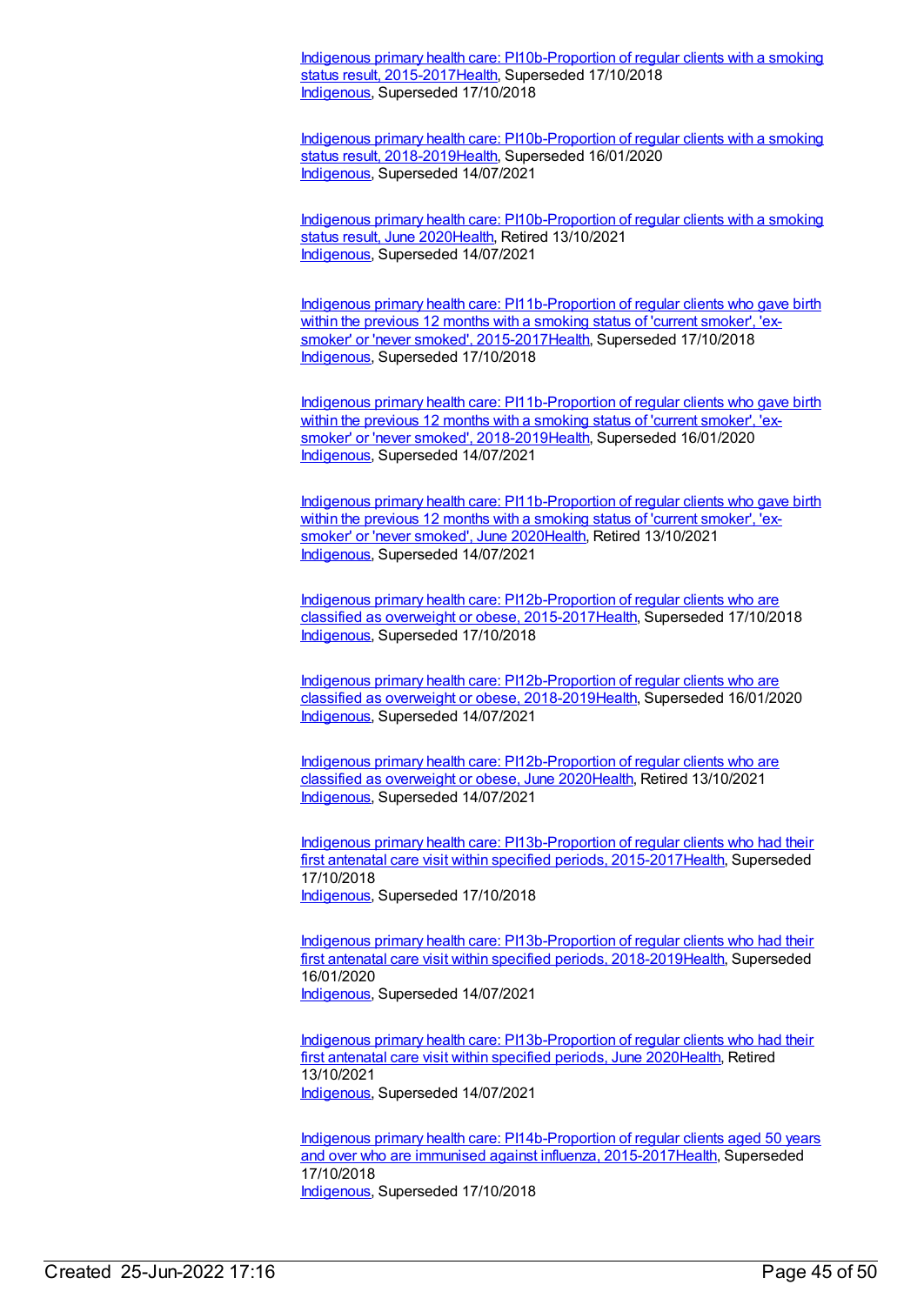Indigenous primary health care: [PI14b-Proportion](https://meteor.aihw.gov.au/content/687980) of regular clients aged 50 years and over who are immunised against influenza, 2018-2019[Health](https://meteor.aihw.gov.au/RegistrationAuthority/12), Superseded 16/01/2020

[Indigenous](https://meteor.aihw.gov.au/RegistrationAuthority/6), Superseded 14/07/2021

Indigenous primary health care: [PI14b-Proportion](https://meteor.aihw.gov.au/content/717322) of regular clients aged 50 years and over who are immunised against influenza, June 2020[Health](https://meteor.aihw.gov.au/RegistrationAuthority/12), Retired 13/10/2021 [Indigenous](https://meteor.aihw.gov.au/RegistrationAuthority/6), Superseded 14/07/2021

Indigenous primary health care: [PI15b-Proportion](https://meteor.aihw.gov.au/content/687984) of regular clients with Type II diabetes or chronic obstructive pulmonary disease (COPD) who are immunised against influenza, 2018-201[9Health](https://meteor.aihw.gov.au/RegistrationAuthority/12), Superseded 16/01/2020 [Indigenous](https://meteor.aihw.gov.au/RegistrationAuthority/6), Superseded 14/07/2021

Indigenous primary health care: [PI15b-Proportion](https://meteor.aihw.gov.au/content/717326) of regular clients with Type II diabetes or chronic obstructive pulmonary disease (COPD) who are immunised against influenza, June 202[0Health](https://meteor.aihw.gov.au/RegistrationAuthority/12), Retired 13/10/2021 [Indigenous](https://meteor.aihw.gov.au/RegistrationAuthority/6), Superseded 14/07/2021

Indigenous primary health care: [PI15b-Proportion](https://meteor.aihw.gov.au/content/686388) of regular clients with Type II diabetes or COPD who are immunised against influenza, 2015-2017[Health](https://meteor.aihw.gov.au/RegistrationAuthority/12), Superseded 17/10/2018 [Indigenous](https://meteor.aihw.gov.au/RegistrationAuthority/6), Superseded 17/10/2018

Indigenous primary health care: [PI16b-Proportion](https://meteor.aihw.gov.au/content/686399) of regular clients whose alcohol consumption status has been recorded, 2015-2017[Health](https://meteor.aihw.gov.au/RegistrationAuthority/12), Superseded 17/10/2018 [Indigenous](https://meteor.aihw.gov.au/RegistrationAuthority/6), Superseded 17/10/2018

Indigenous primary health care: [PI16b-Proportion](https://meteor.aihw.gov.au/content/687990) of regular clients whose alcohol consumption status has been recorded, 2018-2019[Health](https://meteor.aihw.gov.au/RegistrationAuthority/12), Superseded 16/01/2020 [Indigenous](https://meteor.aihw.gov.au/RegistrationAuthority/6), Superseded 14/07/2021

Indigenous primary health care: [PI16b-Proportion](https://meteor.aihw.gov.au/content/717332) of regular clients whose alcohol consumption status has been recorded, June 2020[Health](https://meteor.aihw.gov.au/RegistrationAuthority/12), Retired 13/10/2021 [Indigenous](https://meteor.aihw.gov.au/RegistrationAuthority/6), Superseded 14/07/2021

Indigenous primary health care: [PI17b-Proportion](https://meteor.aihw.gov.au/content/686360) of regular clients who had an AUDIT-C with result within specified levels, 2015-201[7Health](https://meteor.aihw.gov.au/RegistrationAuthority/12), Superseded 17/10/2018 [Indigenous](https://meteor.aihw.gov.au/RegistrationAuthority/6), Superseded 17/10/2018

Indigenous primary health care: [PI17b-Proportion](https://meteor.aihw.gov.au/content/687994) of regular clients who had an AUDIT-C with result within specified levels, 2018-201[9Health](https://meteor.aihw.gov.au/RegistrationAuthority/12), Superseded 16/01/2020 [Indigenous](https://meteor.aihw.gov.au/RegistrationAuthority/6), Superseded 14/07/2021

Indigenous primary health care: [PI17b-Proportion](https://meteor.aihw.gov.au/content/717336) of regular clients who had an AUDIT-C with result within specified levels, June 202[0Health](https://meteor.aihw.gov.au/RegistrationAuthority/12), Retired 13/10/2021 [Indigenous](https://meteor.aihw.gov.au/RegistrationAuthority/6), Superseded 14/07/2021

Indigenous primary health care: [PI18b-Proportion](https://meteor.aihw.gov.au/content/686364) of regular clients with a selected chronic disease who have had a kidney function test, 2015-201[7Health](https://meteor.aihw.gov.au/RegistrationAuthority/12), Superseded 17/10/2018 [Indigenous](https://meteor.aihw.gov.au/RegistrationAuthority/6), Superseded 17/10/2018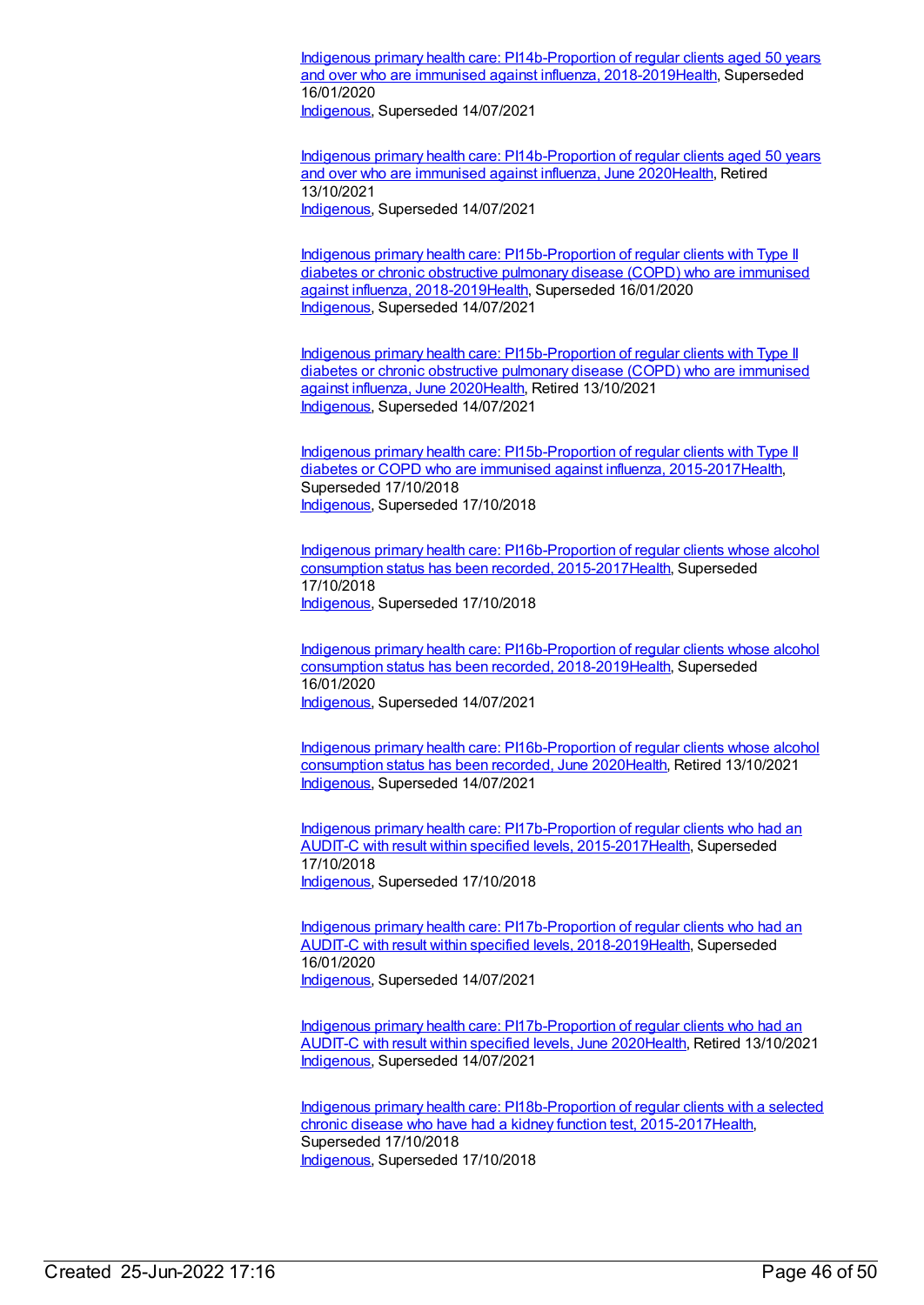Indigenous primary health care: [PI18b-Proportion](https://meteor.aihw.gov.au/content/687998) of regular clients with a selected chronic disease who have had a kidney function test, 2018-201[9Health](https://meteor.aihw.gov.au/RegistrationAuthority/12), Superseded 16/01/2020 [Indigenous](https://meteor.aihw.gov.au/RegistrationAuthority/6), Superseded 14/07/2021

Indigenous primary health care: [PI18b-Proportion](https://meteor.aihw.gov.au/content/717340) of regular clients with a selected chronic disease who have had a kidney function test, June 2020[Health](https://meteor.aihw.gov.au/RegistrationAuthority/12), Retired 13/10/2021 [Indigenous](https://meteor.aihw.gov.au/RegistrationAuthority/6), Superseded 14/07/2021

Indigenous primary health care: [PI19b-Proportion](https://meteor.aihw.gov.au/content/686368) of regular clients with a selected chronic disease who have had a kidney function test with results within specified levels, 2015-201[7Health,](https://meteor.aihw.gov.au/RegistrationAuthority/12) Superseded 17/10/2018 [Indigenous](https://meteor.aihw.gov.au/RegistrationAuthority/6), Superseded 17/10/2018

Indigenous primary health care: [PI19b-Proportion](https://meteor.aihw.gov.au/content/688002) of regular clients with a selected chronic disease who have had a kidney function test with results within specified levels, 2018-201[9Health,](https://meteor.aihw.gov.au/RegistrationAuthority/12) Superseded 16/01/2020 [Indigenous](https://meteor.aihw.gov.au/RegistrationAuthority/6), Superseded 14/07/2021

Indigenous primary health care: [PI19b-Proportion](https://meteor.aihw.gov.au/content/717344) of regular clients with a selected chronic disease who have had a kidney function test with results within specified levels, June 202[0Health](https://meteor.aihw.gov.au/RegistrationAuthority/12), Retired 13/10/2021 [Indigenous](https://meteor.aihw.gov.au/RegistrationAuthority/6), Superseded 14/07/2021

Indigenous primary health care: [PI20b-Proportion](https://meteor.aihw.gov.au/content/688007) of regular clients who have had the necessary risk factors assessed to enable cardiovascular disease (CVD) assessment, 2018-2019[Health,](https://meteor.aihw.gov.au/RegistrationAuthority/12) Superseded 16/01/2020 [Indigenous](https://meteor.aihw.gov.au/RegistrationAuthority/6), Superseded 14/07/2021

Indigenous primary health care: [PI20b-Proportion](https://meteor.aihw.gov.au/content/717350) of regular clients who have had the necessary risk factors assessed to enable cardiovascular disease (CVD) assessment, June 202[0Health](https://meteor.aihw.gov.au/RegistrationAuthority/12), Retired 13/10/2021 [Indigenous](https://meteor.aihw.gov.au/RegistrationAuthority/6), Superseded 14/07/2021

Indigenous primary health care: [PI20b-Proportion](https://meteor.aihw.gov.au/content/686372) of regular clients who have had the necessary risk factors assessed to enable CVD assessment, 2015- 201[7Health](https://meteor.aihw.gov.au/RegistrationAuthority/12), Superseded 17/10/2018 [Indigenous](https://meteor.aihw.gov.au/RegistrationAuthority/6), Superseded 17/10/2018

Indigenous primary health care: [PI21b-Proportion](https://meteor.aihw.gov.au/content/688012) of regular clients aged 35 to 74 years who have had an absolute cardiovascular disease (CVD) risk assessment with results within specified levels, 2018-201[9Health](https://meteor.aihw.gov.au/RegistrationAuthority/12), Superseded 16/01/2020 [Indigenous](https://meteor.aihw.gov.au/RegistrationAuthority/6), Superseded 14/07/2021

Indigenous primary health care: [PI21b-Proportion](https://meteor.aihw.gov.au/content/717354) of regular clients aged 35 to 74 years who have had an absolute cardiovascular disease (CVD) risk assessment with results within specified levels, June 202[0Health](https://meteor.aihw.gov.au/RegistrationAuthority/12), Retired 13/10/2021 [Indigenous](https://meteor.aihw.gov.au/RegistrationAuthority/6), Superseded 14/07/2021

Indigenous primary health care: [PI21b-Proportion](https://meteor.aihw.gov.au/content/686376) of regular clients aged 35 to 74 years who have had an absolute cardiovascular disease risk assessment with results within specified levels, 2015-201[7Health](https://meteor.aihw.gov.au/RegistrationAuthority/12), Superseded 17/10/2018 [Indigenous](https://meteor.aihw.gov.au/RegistrationAuthority/6), Superseded 17/10/2018

Indigenous primary health care: [PI22b-Proportion](https://meteor.aihw.gov.au/content/686306) of regular clients who have had a cervical screening, 2015-2017[Health](https://meteor.aihw.gov.au/RegistrationAuthority/12), Superseded 17/10/2018 [Indigenous](https://meteor.aihw.gov.au/RegistrationAuthority/6), Superseded 17/10/2018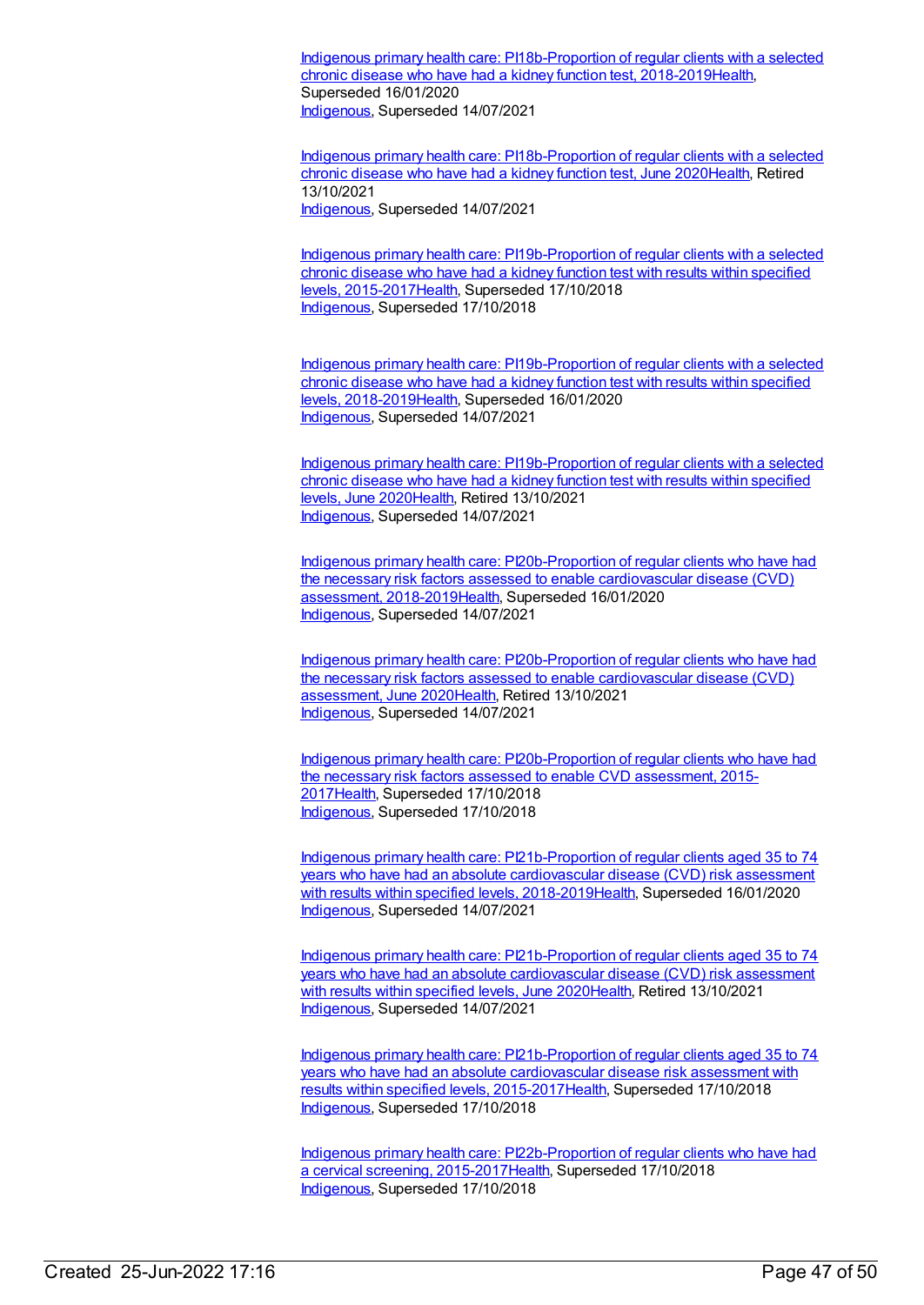Indigenous primary health care: [PI22b-Proportion](https://meteor.aihw.gov.au/content/688016) of regular clients who have had a cervical screening, 2018-2019[Health](https://meteor.aihw.gov.au/RegistrationAuthority/12), Superseded 16/01/2020 [Indigenous](https://meteor.aihw.gov.au/RegistrationAuthority/6), Superseded 14/07/2021

Indigenous primary health care: [PI22b-Proportion](https://meteor.aihw.gov.au/content/717358) of regular clients who have had a cervical screening, June 2020[Health,](https://meteor.aihw.gov.au/RegistrationAuthority/12) Retired 13/10/2021 [Indigenous](https://meteor.aihw.gov.au/RegistrationAuthority/6), Superseded 14/07/2021

Indigenous primary health care: [PI23b-Proportion](https://meteor.aihw.gov.au/content/686381) of regular clients with Type II diabetes who have had a blood pressure measurement result recorded, 2015- 201[7Health](https://meteor.aihw.gov.au/RegistrationAuthority/12), Superseded 17/10/2018 [Indigenous](https://meteor.aihw.gov.au/RegistrationAuthority/6), Superseded 17/10/2018

Indigenous primary health care: [PI23b-Proportion](https://meteor.aihw.gov.au/content/688020) of regular clients with Type II diabetes who have had a blood pressure measurement result recorded, 2018- 201[9Health](https://meteor.aihw.gov.au/RegistrationAuthority/12), Superseded 16/01/2020 [Indigenous](https://meteor.aihw.gov.au/RegistrationAuthority/6), Superseded 14/07/2021

Indigenous primary health care: [PI23b-Proportion](https://meteor.aihw.gov.au/content/717362) of regular clients with Type II diabetes who have had a blood pressure measurement result recorded, June 202[0Health](https://meteor.aihw.gov.au/RegistrationAuthority/12), Retired 13/10/2021 [Indigenous](https://meteor.aihw.gov.au/RegistrationAuthority/6), Superseded 14/07/2021

Indigenous primary health care: [PI24b-Proportion](https://meteor.aihw.gov.au/content/686385) of regular clients with Type II diabetes whose blood pressure measurement result was less than or equal to 130/80 mmHg, 2015-201[7Health,](https://meteor.aihw.gov.au/RegistrationAuthority/12) Superseded 17/10/2018 [Indigenous](https://meteor.aihw.gov.au/RegistrationAuthority/6), Superseded 17/10/2018

Indigenous primary health care: [PI24b-Proportion](https://meteor.aihw.gov.au/content/688024) of regular clients with Type II diabetes whose blood pressure measurement result was less than or equal to 130/80 mmHg, 2018-201[9Health,](https://meteor.aihw.gov.au/RegistrationAuthority/12) Superseded 16/01/2020 [Indigenous](https://meteor.aihw.gov.au/RegistrationAuthority/6), Superseded 14/07/2021

Indigenous primary health care: [PI24b-Proportion](https://meteor.aihw.gov.au/content/717368) of regular clients with Type II diabetes whose blood pressure measurement result was less than or equal to 130/80 mmHg, June 202[0Health](https://meteor.aihw.gov.au/RegistrationAuthority/12), Retired 13/10/2021 [Indigenous](https://meteor.aihw.gov.au/RegistrationAuthority/6), Superseded 14/07/2021

[Indigenous-specific](https://meteor.aihw.gov.au/content/739299) primary health care: PI01b-Proportion of Indigenous babies born within the previous 12 months who have birthweight recorded, December 202[0Indigenous](https://meteor.aihw.gov.au/RegistrationAuthority/6), Standard 14/07/2021

[Indigenous-specific](https://meteor.aihw.gov.au/content/739308) primary health care: PI02b-Proportion of Indigenous babies born within the previous 12 months who have a birthweight result within specified categories, December 202[0Indigenous](https://meteor.aihw.gov.au/RegistrationAuthority/6), Standard 14/07/2021

[Indigenous-specific](https://meteor.aihw.gov.au/content/731804) primary health care: PI03b-Proportion of Indigenous regular clients who have a current completed Indigenous health assessment, December 202[0Indigenous](https://meteor.aihw.gov.au/RegistrationAuthority/6), Standard 14/07/2021

[Indigenous-specific](https://meteor.aihw.gov.au/content/739342) primary health care: PI04b-Proportion of Indigenous children who are fully immunised, December 202[0Indigenous](https://meteor.aihw.gov.au/RegistrationAuthority/6), Standard 14/07/2021

[Indigenous-specific](https://meteor.aihw.gov.au/content/739347) primary health care: PI05b-Proportion of Indigenous regular clients with type 2 diabetes who have an HbA1c measurement result recorded, December 202[0Indigenous,](https://meteor.aihw.gov.au/RegistrationAuthority/6) Standard 14/07/2021

[Indigenous-specific](https://meteor.aihw.gov.au/content/739353) primary health care: PI06b-Proportion of Indigenous regular clients with type 2 diabetes who have an HbA1c measurement result within a specified level, December 202[0Indigenous](https://meteor.aihw.gov.au/RegistrationAuthority/6), Standard 14/07/2021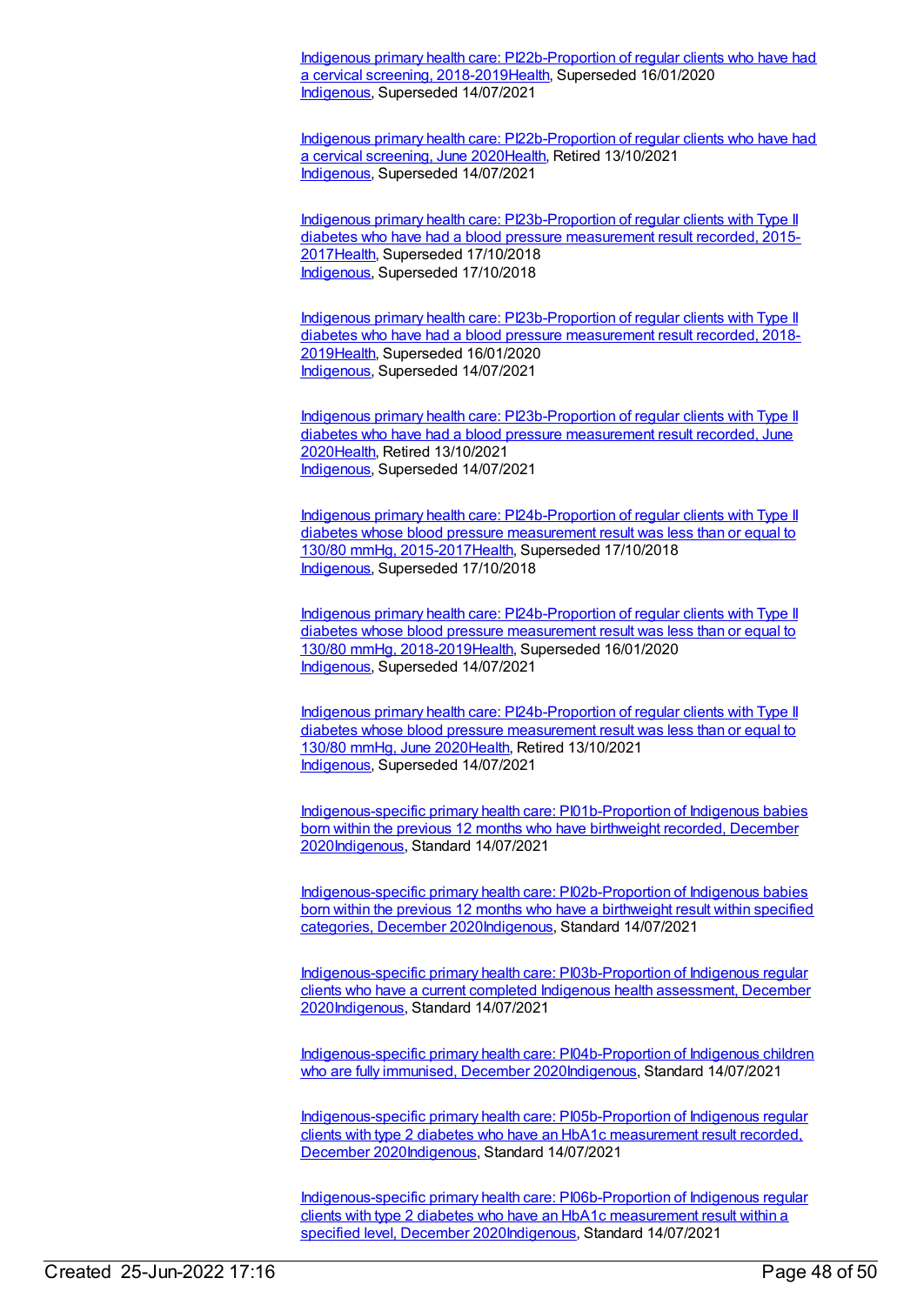[Indigenous-specific](https://meteor.aihw.gov.au/content/731846) primary health care: PI07b-Proportion of Indigenous regular clients with a chronic disease who have a Chronic Disease Management Plan prepared, December 202[0Indigenous](https://meteor.aihw.gov.au/RegistrationAuthority/6), Standard 14/07/2021

[Indigenous-specific](https://meteor.aihw.gov.au/content/739363) primary health care: PI09b-Proportion of Indigenous regular clients who have smoking status recorded, December 202[0Indigenous](https://meteor.aihw.gov.au/RegistrationAuthority/6), Standard 14/07/2021

[Indigenous-specific](https://meteor.aihw.gov.au/content/739372) primary health care: PI10b-Proportion of Indigenous regular clients who have a smoking status result within specified categories, December 202[0Indigenous](https://meteor.aihw.gov.au/RegistrationAuthority/6), Standard 14/07/2021

[Indigenous-specific](https://meteor.aihw.gov.au/content/739380) primary health care: PI11b-Proportion of Indigenous regular clients who gave birth within the previous 12 months who have a smoking status result within specified categories, December 2020[Indigenous](https://meteor.aihw.gov.au/RegistrationAuthority/6), Standard 14/07/2021

[Indigenous-specific](https://meteor.aihw.gov.au/content/739386) primary health care: PI12b-Proportion of Indigenous regular clients regular clients classified as overweight or obese, December 202[0Indigenous](https://meteor.aihw.gov.au/RegistrationAuthority/6), Standard 14/07/2021

[Indigenous-specific](https://meteor.aihw.gov.au/content/739391) primary health care: PI13b-Proportion of Indigenous regular clients who have their first antenatal care visit within specified periods, December 202[0Indigenous](https://meteor.aihw.gov.au/RegistrationAuthority/6), Standard 14/07/2021

[Indigenous-specific](https://meteor.aihw.gov.au/content/731856) primary health care: PI14b-Proportion of Indigenous regular clients aged 6 months and over who are immunised against influenza, December 202[0Indigenous](https://meteor.aihw.gov.au/RegistrationAuthority/6), Standard 14/07/2021

[Indigenous-specific](https://meteor.aihw.gov.au/content/739399) primary health care: PI15b-Proportion of Indigenous regular clients with type 2 diabetes or chronic obstructive pulmonary disease (COPD) who are immunised against influenza, December 2020 Indigenous, Standard 14/07/2021

[Indigenous-specific](https://meteor.aihw.gov.au/content/739405) primary health care: PI16b-Proportion of Indigenous regular clients who have alcohol consumption status recorded, December 202[0Indigenous](https://meteor.aihw.gov.au/RegistrationAuthority/6), Standard 14/07/2021

[Indigenous-specific](https://meteor.aihw.gov.au/content/739426) primary health care: PI17b-Proportion of Indigenous regular clients who have an AUDIT-C result within specified levels, December 202[0Indigenous](https://meteor.aihw.gov.au/RegistrationAuthority/6), Standard 14/07/2021

[Indigenous-specific](https://meteor.aihw.gov.au/content/739438) primary health care: PI18b-Proportion of Indigenous regular clients with a selected chronic disease who have a kidney function test recorded, December 202[0Indigenous,](https://meteor.aihw.gov.au/RegistrationAuthority/6) Standard 14/07/2021

[Indigenous-specific](https://meteor.aihw.gov.au/content/739454) primary health care: PI19b-Proportion of Indigenous regular clients with a selected chronic disease who have a kidney function test result within specified levels, December 202[0Indigenous](https://meteor.aihw.gov.au/RegistrationAuthority/6), Standard 14/07/2021

[Indigenous-specific](https://meteor.aihw.gov.au/content/739465) primary health care: PI20b-Proportion of Indigenous regular clients who have the necessary risk factors recorded to assess absolute cardiovascular disease (CVD) risk, December 202[0Indigenous](https://meteor.aihw.gov.au/RegistrationAuthority/6), Standard 14/07/2021

[Indigenous-specific](https://meteor.aihw.gov.au/content/739470) primary health care: PI21b-Proportion of Indigenous regular clients who have an absolute cardiovascular disease (CVD) risk assessment result within specified levels, December 2020[Indigenous](https://meteor.aihw.gov.au/RegistrationAuthority/6), Standard 09/08/2021